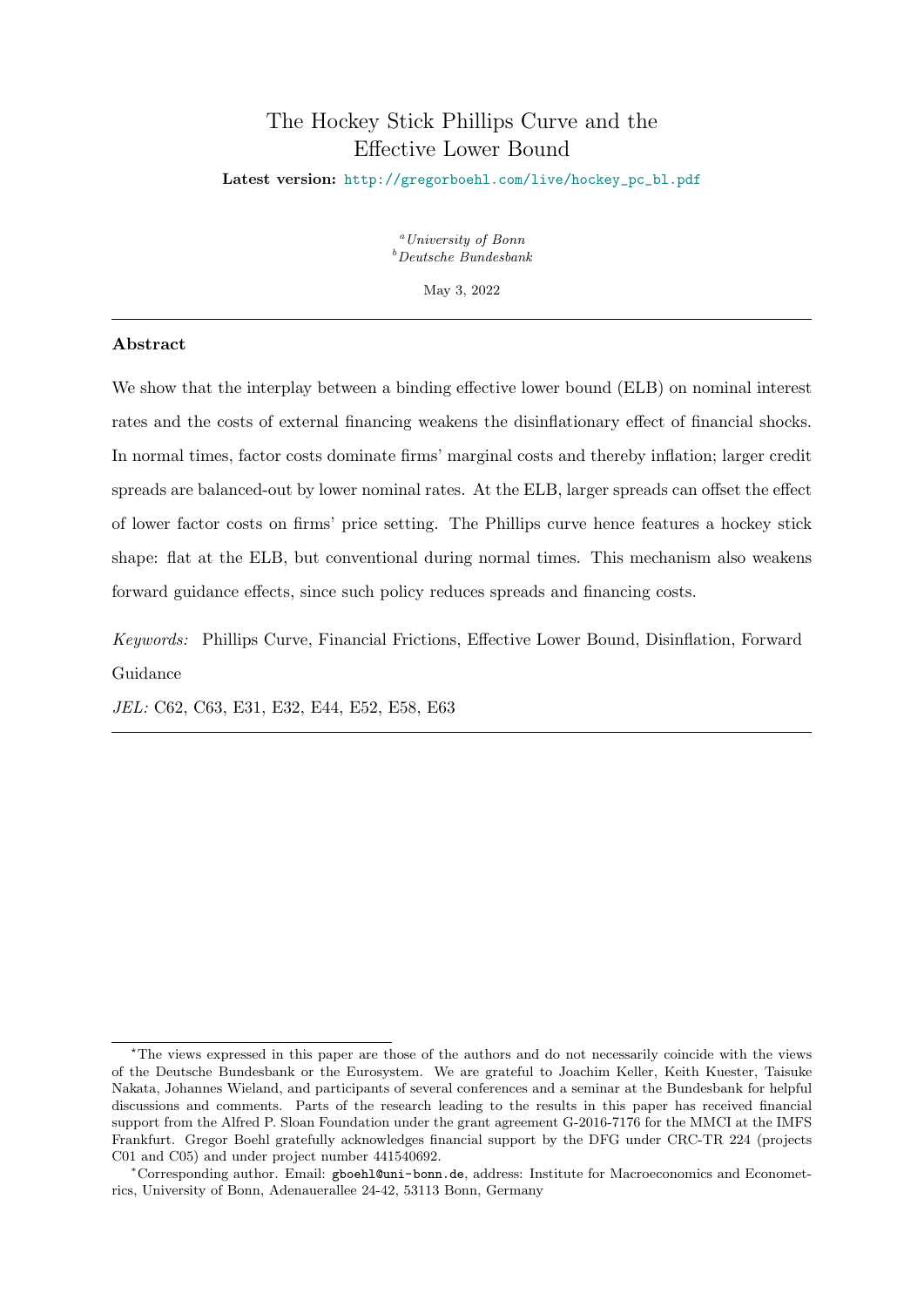## 1 Introduction

What is the relationship between inflation and economic activity? Given the fundamental role of these two concepts, it is troubling that this question is still puzzling the economic profession. After the Global Financial Crisis of 2007/2008 and the associated financial turmoil, inflation seemed disconnected from economic activity: despite substantially negative output gaps, in-flation fell only modestly.<sup>[1](#page-0-0)</sup> This "missing disinflation puzzle" raised considerable interest in analyzing the seemingly flat Phillips curve [\(Ball and Mazumder, 2011;](#page-25-0) [Coibion and Gorod](#page-25-1)[nichenko, 2015;](#page-25-1) [Harding et al., 2022\)](#page-26-0). While the explanations put forward are numerous and manifold, we found one key contributing factor yet to be missing: the effective lower bound (ELB) on nominal interest rates, which was reached by several central banks around the globe at the same time as the observed inflation puzzles.

In this paper, we show how the interplay of the ELB and financial frictions can reshape the relation between inflation and output if financial shocks are prevailing. Recent research documents that financial distortions can be crucial for firms' price setting behavior and, thereby, for inflation dynamics (e.g. [Gilchrist et al., 2017\)](#page-26-1). We argue that during normal times, firms' marginal costs are dominated by the procyclical costs of production factors, which hence determine their price setting. In the presence of financial frictions, however, marginal costs further contain the costs of external financing. These consist of the real safe interest rate and a countercyclical credit spread reflecting financial frictions. While these two components roughly balance out in normal times, larger credit spreads can substantially offset lower production factor costs if the nominal rate is constrained by ELB. In this case, the costs of external financing considerably weaken the supply-side link between output and prices. As a result, financial shocks at the ELB induce only moderate disinflationary responses, and may in extreme cases even be inflationary.

Taking the ELB into account, the resulting *observational Phillips curve*<sup>[2](#page-0-0)</sup> is thus shaped like a hockey stick: For normal times with positive or rather mildly negative output gaps, it exhibits a conventional positive slope in output gap - inflation space. In contrast, the slope is considerably flat for significantly negative output gaps when the ELB is binding. This hockey

<sup>&</sup>lt;sup>1</sup>For example, the US output gap was  $-5.3\%$  in Q2 2009, accompanied by a core inflation (excluding food and energy) of 1.83%, only slightly below the central bank target of 2%.

<sup>&</sup>lt;sup>2</sup>We use this term to refer to the reduced-form relationship between realized (equilibrium) values for inflation and output gap, i.e. the *observed* or *empirical* Phillips curve. As discussed below, this is not equivalent to the New Keynesian Phillips curve describing firms' price setting behavior.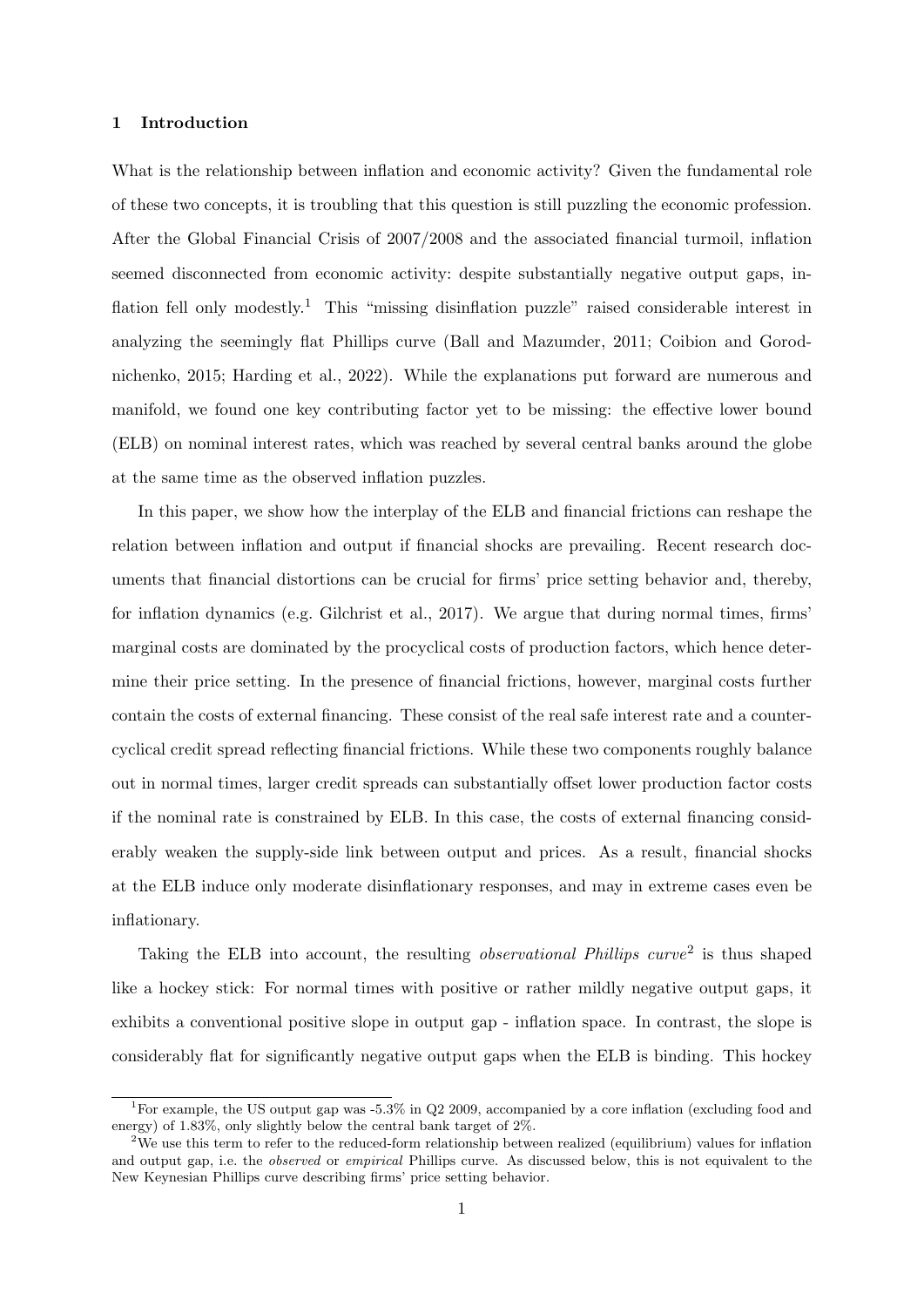stick Phillips Curve not only provides an explanation for the puzzles of missing disinflation, it also is consistent with the observed timing of events. As seen in Figure [1,](#page-2-0) in 2008:Q4, corporate spreads with rating BAA peaked at almost 6%, while the Federal funds rate reached its lower bound of almost 0% in 2009:Q1. Both elevated corporate spreads and the binding lower bound persisted until the end of 2015, coincidental with the observed weakening of the relationship between inflation and output.

<span id="page-2-0"></span>

Figure 1: Time series of inflation, BAA spread and US interest rates from 2002 to 2020. Quarterly data in percentage points. The shaded area depicts the episode during which the ELB was binding.

We show these results in a tractable New Keynesian DSGE model featuring financial frictions. In the model, workers need to be paid before production (as in [Ravenna and Walsh,](#page-26-2) [2006\)](#page-26-2), generating external financing needs for the entrepreneurs operating the firms. Due to a costly state verification problem à la [Townsend](#page-27-0) [\(1979\)](#page-27-0) and [Bernanke et al.](#page-25-2) [\(1999\)](#page-25-2), the costs of external finance comprise a risk premium in the form of a countercyclical credit spread which depends on entrepreneur leverage. We focus on the effects of financial shocks in the form of risk premium shocks in the spirit of [Smets and Wouters](#page-27-1) [\(2007\)](#page-27-1). These shocks are known to have a large explanatory power for the joint movement of consumption and investment following the 2007/2008 recession [\(Gust et al., 2017;](#page-26-3) [Kulish et al., 2017;](#page-26-4) [Boehl and Strobel, 2020;](#page-25-3) [Boehl et al.,](#page-25-4) [forthcoming\)](#page-25-4).

Our first contribution is to show that the expectation of a longer ELB duration can be associated with weaker disinflationary effects of financial shocks. We provide analytic solutions both for normal times and for a binding ELB, which reveal that this case occurs for large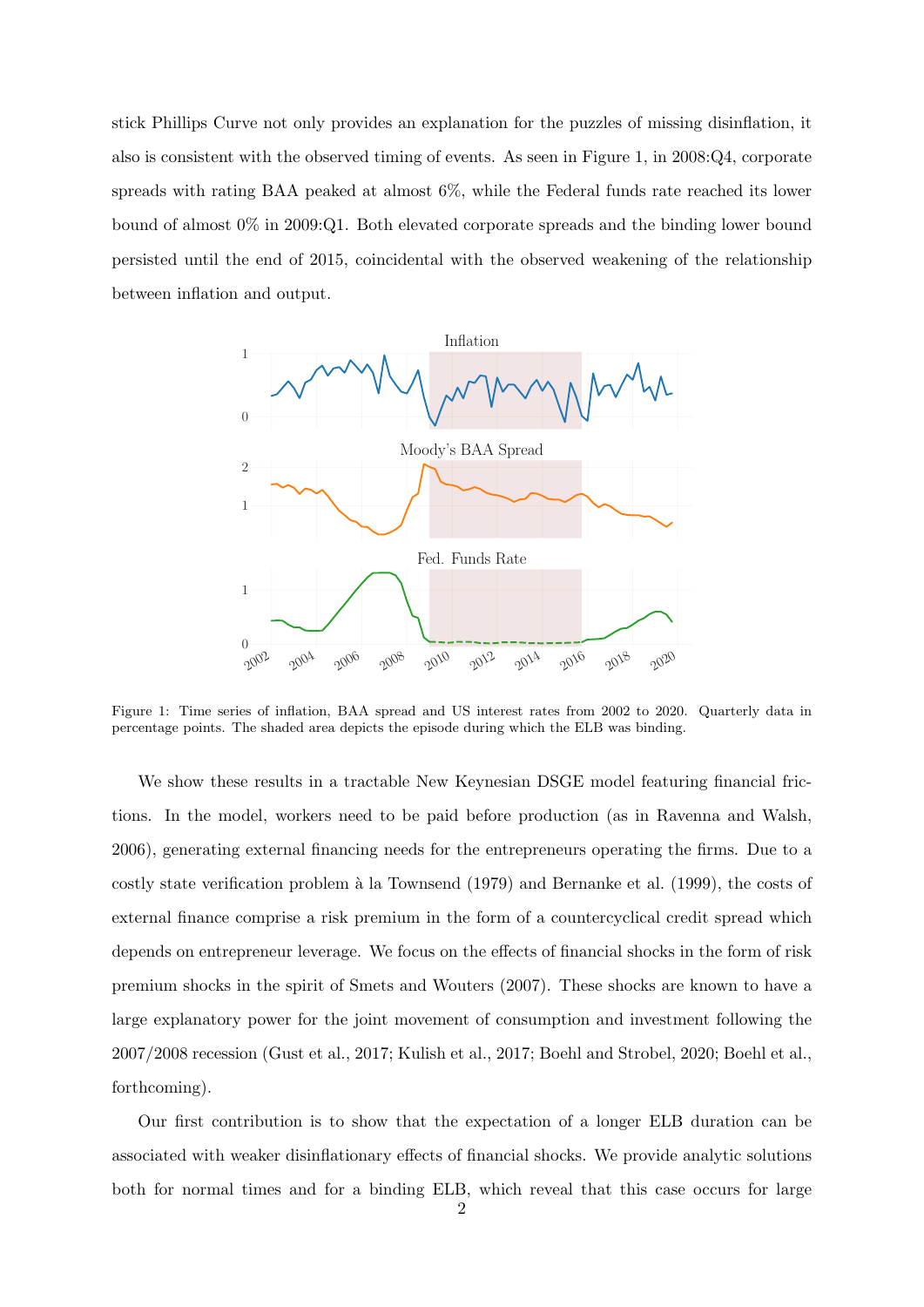financial shocks if the elasticity of the credit spread with respect to entrepreneur leverage is sufficiently large. $3$  The analytic solutions furthermore highlight that even an overall increase of inflation following contractionary financial shocks is possible, and may in particular occur if the ELB is expected to bind for an extended period of time. In this case, financial shocks move output and inflation in opposite directions, thus appearing as supply-type disturbances, in sharp contrast to their usual appearance as demand shocks.

As our second contribution, we discuss the associated implications for monetary policy. We show that monetary policy shocks generate macroeconomic dynamics that are highly similar to financial shocks. As a consequence, forward guidance shocks with relatively low persistence can even be disinflationary: the effect of keeping expected refinancing costs lower in the future may dominate the long-run effect of increasing the price level by stimulating consumption. Hence, this also provides an explanation for the forward guidance puzzle [\(Carlstrom et al.,](#page-25-5) [2015;](#page-25-5) [Del Negro et al., 2015a;](#page-26-5) [Kiley, 2016\)](#page-26-6) and suggests that any forward guidance measures must be undertaken with vigor. Furthermore, the central bank might find itself in a knifeedge scenario where the appropriate window for systematic policy responses guaranteeing a determinate equilibrium are rather smaller.

The issue of missing (dis-)inflation in the recent years was first brought up by [Ball and](#page-25-0) [Mazumder](#page-25-0) [\(2011\)](#page-25-0) and subsequently confirmed for many advanced economies by [Friedrich](#page-26-7) [\(2016\)](#page-26-7). Manifold of explanations were put forward, encompassing anchored expectations [\(Ball and](#page-25-6) [Mazumder, 2018;](#page-25-6) [Coibion and Gorodnichenko, 2015\)](#page-25-1), various measures of economic slack [\(Gor](#page-26-8)[don, 2013;](#page-26-8) [Watson, 2014\)](#page-27-2), supply shocks and wage rigidities [\(Daly and Hobijn, 2014;](#page-26-9) [Hard](#page-26-0)[ing et al., 2022\)](#page-26-0), optimal monetary policy, potentially in combination with financial frictions [\(Lieberknecht, 2019;](#page-26-10) [Sims and Wu, 2019;](#page-27-3) [McLeay and Tenreyro, 2020\)](#page-26-11) or global factors [\(Bobeica](#page-25-7) and Jarociński, 2019; [Forbes, 2019\)](#page-26-12). Compared to this literature, we provide a complementary explanation for inflation dynamics that also matches the particular timing of the observed missing (dis-)inflation: the ELB affects the cyclicality of marginal costs via the costs of external financing, thereby leading to an observational disconnect between inflation and output.

A related strand of the literature investigates these recent inflation dynamics through the lens of New Keynesian DSGE models, notably [Christiano et al.](#page-25-8) [\(2015\)](#page-25-8), [Del Negro et al.](#page-26-13) [\(2015b\)](#page-26-13) and [Gilchrist et al.](#page-26-1) [\(2017\)](#page-26-1). In line with our paper, these contributions show that adding financial

<sup>3</sup>Accordingly, this effect depends crucially on the presence of financial frictions and is hence absent in the standard New Keynesian model.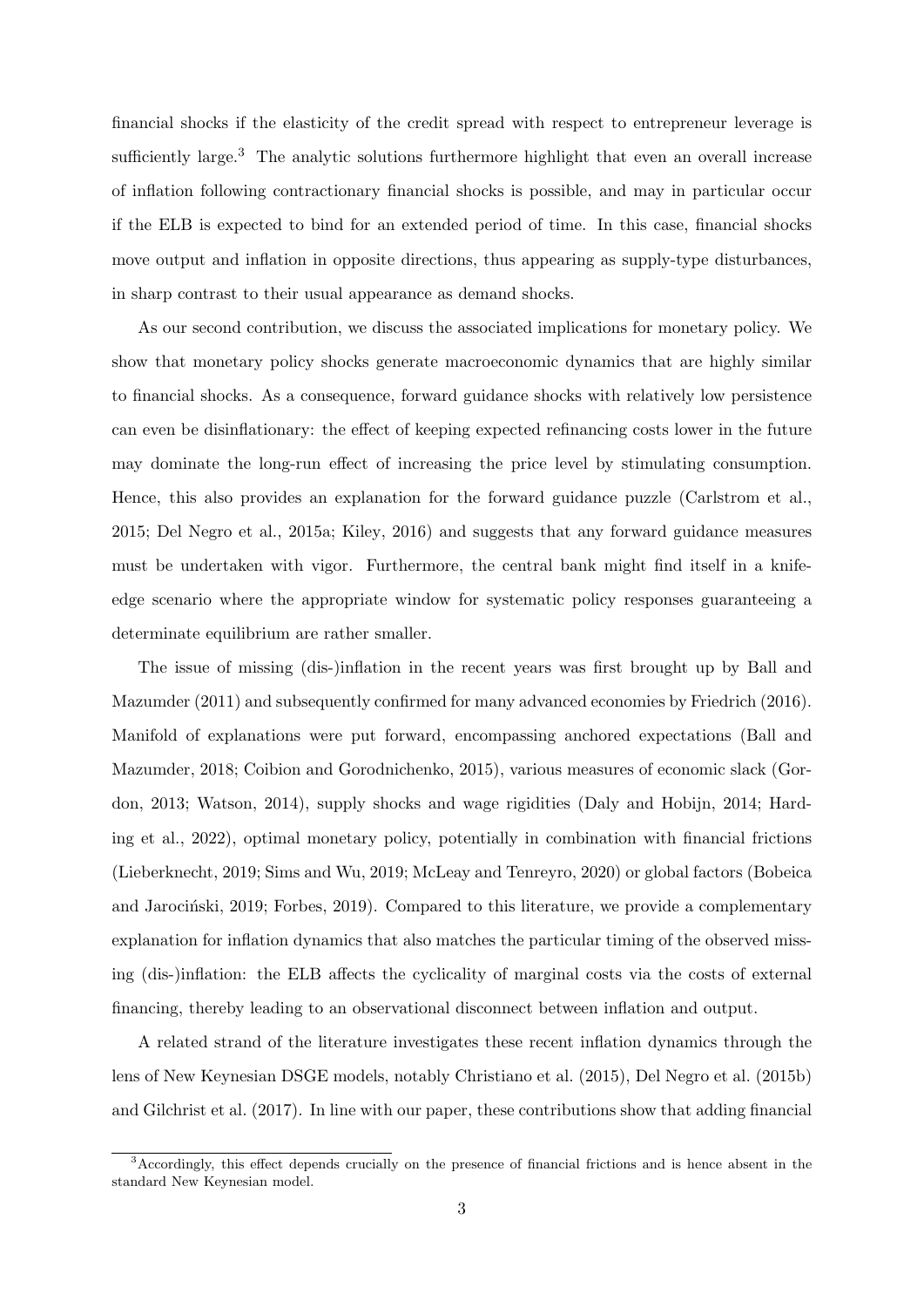frictions to DSGE models helps to explain the missing disinflation puzzle in the US. Closely related to our work, [Gilchrist et al.](#page-26-1) [\(2017\)](#page-26-1) explain inflation dynamics via financial distortions, i.e. larger credit spreads in recessions. While our paper shares this argument, we provide additional insights that a binding ELB strongly amplifies the effects of financial frictions, such that credit spreads may even dominate inflation dynamics. This is in line with [Bianchi and Melosi](#page-25-9) [\(2017\)](#page-25-9) and [Boehl and Strobel](#page-25-3) [\(2020\)](#page-25-3), who find that accounting for the ELB substantially improves the empirical fit of estimated DSGE models. We also shed light on the necessary conditions for inflationary effects of financial shocks – a feature that is present in several financial friction models [\(Christiano et al., 2010;](#page-25-10) [Meh and Moran, 2010;](#page-26-14) [Gerali et al., 2010\)](#page-26-15).

Our hockey-stick Phillips curve is also well-supported by recent empirical work showing that financial shocks can be disinflationary if supply-side effects dominate demand effects. Various contributions find empirical evidence in favor of such a (financial) cost channel [\(Barth III and](#page-25-11) [Ramey, 2001;](#page-25-11) [Chowdhury et al., 2006;](#page-25-12) [Tillmann, 2008;](#page-27-4) [Abbate et al., 2021\)](#page-25-13). Similarly, [Gaiotti](#page-26-16) [and Secchi](#page-26-16) [\(2006\)](#page-26-16) find this cost channel to be proportional to working capital, using Italian firm-level data. Our paper provides a theoretical foundation for these papers and highlights that both the degree of financial frictions and a binding ELB are particularly relevant.

Lastly, our paper is related to the literature on Neo-Fisherianism, which argues that the causality between the policy rate and inflation is positive even in the short run [\(Gabaix, 2020;](#page-26-17) [Cochrane, 2011,](#page-25-14) [2016,](#page-25-15) [2017\)](#page-25-16). We show that such effects may arise at the ELB, and – theoretically – even in normal times if the elasticity of marginal costs to the risk spread is large enough. This is in contrast to García-Schmidt and Woodford  $(2019)$ , who argue that Neo-Fisherian effects arise only after credible changes in long-run monetary policy targets.

We continue in Section [2](#page-4-0) by outlining the model and discussing the components of marginal costs in this framework. In Section [3,](#page-9-0) we derive closed-form solutions for macroeconomic dynamics following financial shocks. Section [4](#page-15-0) complements by showing numerical solutions and analyzing the resulting observational Phillips curve. In Section [5,](#page-19-0) we investigate the implications for monetary policy at the ELB. Section [6](#page-24-0) concludes.

### <span id="page-4-0"></span>2 Model

Our analysis is based on a tractable New Keynesian DSGE model featuring financial frictions. The setup is based on [Boehl](#page-25-17) [\(2017\)](#page-25-17) and [Lieberknecht](#page-26-10) [\(2019\)](#page-26-10), to which we refer for further details. Production is subject to a working capital channel as in [Ravenna and Walsh](#page-26-2) [\(2006\)](#page-26-2). A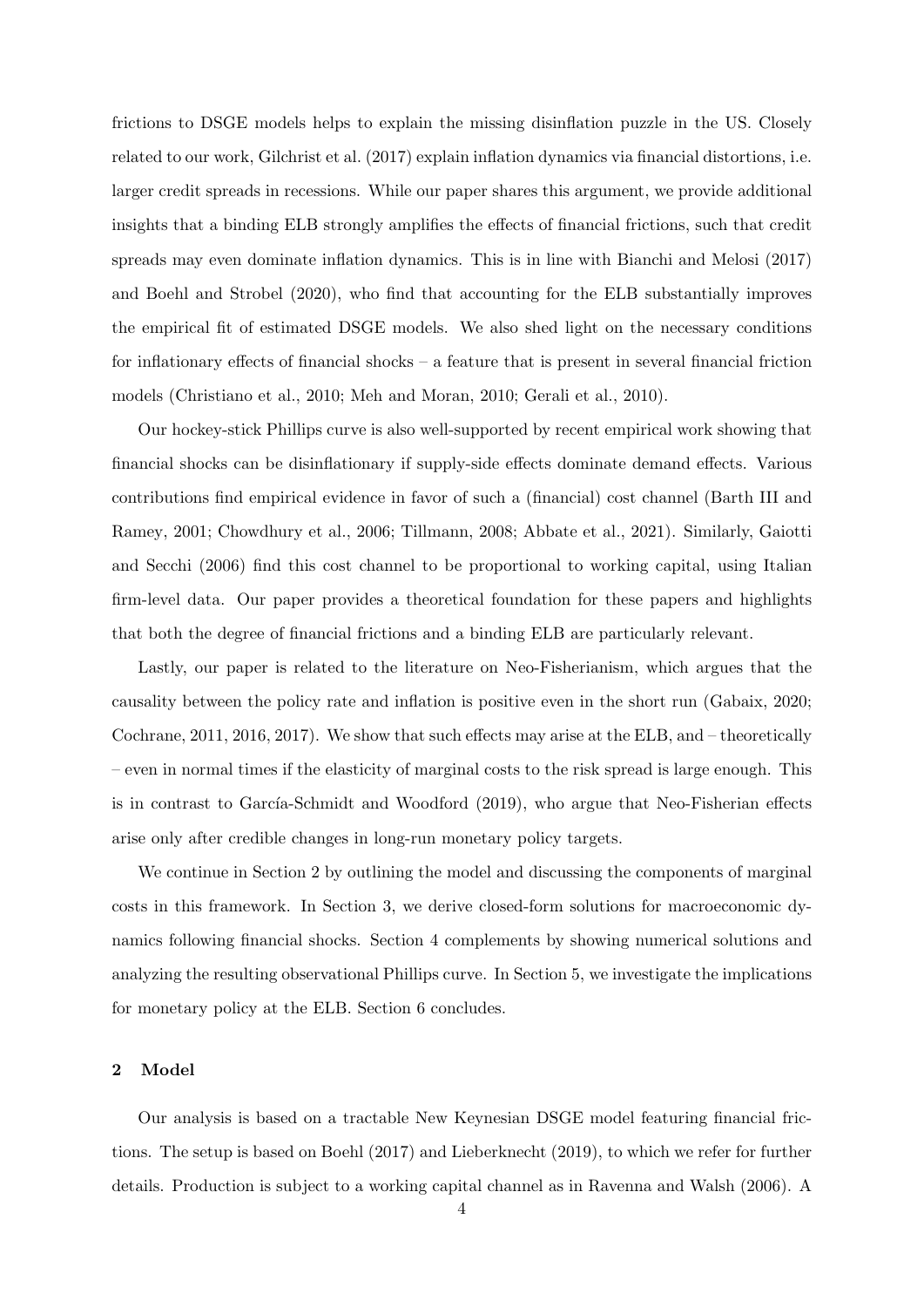distinct role for external finance is motivated via a costly state verification problem in the spirit of [Townsend](#page-27-0) [\(1979\)](#page-27-0) and [Bernanke et al.](#page-25-2) [\(1999\)](#page-25-2). Entrepreneurs operating wholesale firms borrow from financial intermediaries to finance production, and their shares are traded on financial markets. Their (homogeneous) good is sold to a monopolistic retail sector where diversification takes place. The resulting final goods are sold to a representative household, who consumes and supplies labor in a perfectly competitive labor market. A central bank sets the nominal interest rate subject to an effective lower bound.

## 2.1 Households

Households maximize the expected present value of lifetime utility by choosing consumption of a composite good  $C_t$  and hours devoted to the labor market  $H_t$ . They can deposit monetary savings  $D_t$  at financial intermediaries (banks in the following), for which they receive the gross nominal interest rate  $R_t$  in the next period. The household's optimization problem is completely standard and yields the usual Euler equation and an intra-temporal labor supply equation

$$
C_t^{-\sigma} = \beta E_t \left[ \frac{R_t}{\Pi_{t+1}} U_t C_{t+1}^{-\sigma} \right],\tag{1}
$$

<span id="page-5-1"></span><span id="page-5-0"></span>
$$
H_t^{\eta} = W_t C_t^{-\sigma},\tag{2}
$$

where  $\Pi_t$  is gross inflation and  $W_t$  is the real wage.  $U_t$  is a *financial shock*, i.e. a premium on the risk-free interest rate reflecting the state of the financial system (as in [Smets and Wouters,](#page-27-1) [2007\)](#page-27-1). This type of shock features the highest explanatory power regarding the post-2000 macroeconomic dynamics across all standard shocks, and can explain a large share of the joint dynamics of consumption, investment and inflation following the 2007/2008 financial crisis [\(Gust](#page-26-3) [et al., 2017;](#page-26-3) [Kulish et al., 2017;](#page-26-4) [Boehl et al., forthcoming\)](#page-25-4). The parameters  $\sigma, \eta$  and  $\beta$  are the inverse elasticity of intertemporal substitution, the inverse Frisch elasticity of labor supply and the discount rate, respectively.

#### 2.2 Wholesale and retail firms

The wholesale sector consists of a continuum of firms indexed by j. Each firm is operated by a risk-neutral entrepreneur and produces a homogeneous good using a production function that is linear in labor (the only production factor) subject to a a firm-specific idiosyncratic productivity shock. Workers have to be paid before production takes place, while returns are realized at the end of the period. This working capital channel (also labeled the cost channel) follows [Ravenna](#page-26-2)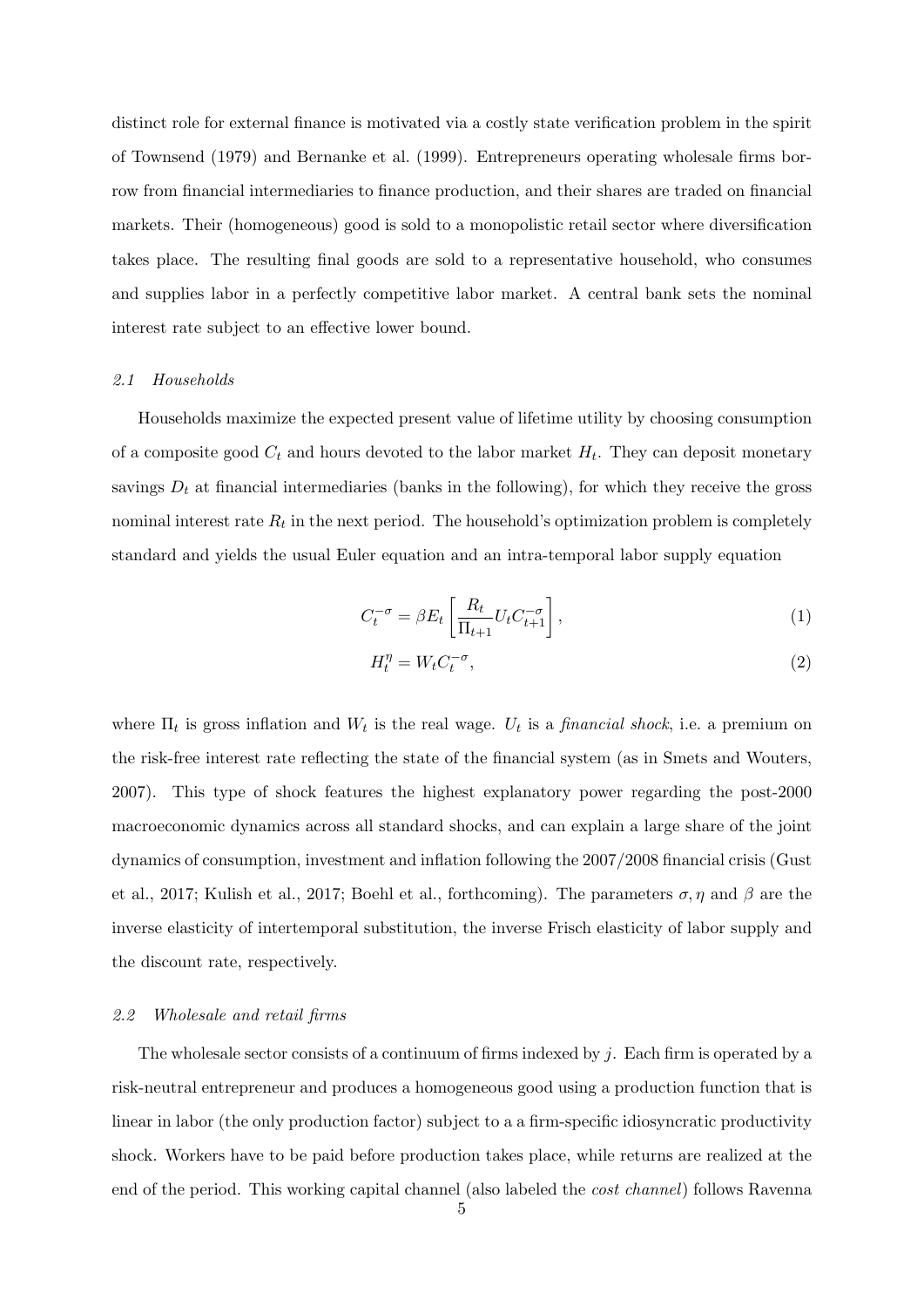[and Walsh](#page-26-2) [\(2006\)](#page-26-2), is supported by empirical work (see references in the introduction) and motivates a role for external finance. The loan volume demanded by each entrepreneur is the difference between her desired working capital  $W_t H_{j,t}$  and her equity  $N_{j,t}$ .

The realization of the idiosyncratic productivity shock is private information of the entrepreneur; banks can only observe produced output when paying monitoring costs. The contract that solves this costly state verification problem specifies that the interest rate on a loan obtained by an entrepreneur from the intermediary  $R_{j,t}^L$  contains an endogenous risk premium on the prevailing real interest rate. The risk premium is a credit spread that depends positively on the individual firm's leverage  $LEV_{j,t} = \frac{W_t H_{j,t}}{N_{i,t}}$  $\frac{M_{i}H_{j,t}}{N_{j,t}}$ . It can be shown that all entrepreneurs take identical choices in equilibrium, such that the aggregate loan rate is given by

<span id="page-6-1"></span>
$$
R_t^L = z \left(\frac{W_t H_t}{N_t}\right) \frac{R_t}{E_t[\Pi_{t+1}]} U_t,
$$
\n(3)

where  $z'(\cdot) > 0$ . Intuitively, when the leverage ratio rises, the premium on external finance increases because less collateral is provided such that the loan becomes more risky. Since the wholesale sector is assumed to be perfectly competitive, wholesale firms are price takers. In the aggregate, no-arbitrage requires the rate of return on working capital to equal the rate on external funding. It follows that firms' marginal costs are given by

<span id="page-6-0"></span>
$$
MC_t = W_t R_t^L = W_t z \left(\frac{W_t H_t}{N_t}\right) \frac{R_t}{E_t[\Pi_{t+1}]} U_t.
$$
\n
$$
(4)
$$

With respect to equity financing, we assume that entrepreneurs can issue equity in the stock market, which is bought by risk-neutral financial traders associated with the financial intermediaries. Imposing no arbitrage on financial markets and noting that entrepreneurs must be indifferent between external finance and equity finance in equilibrium implies that the expected return on equity equals the loan rate. Invoking rule-of-thumb behavior from financial traders, it can be shown that the evolution of equity is given by

<span id="page-6-2"></span>
$$
N_t = \Psi(Y_t), \tag{5}
$$

with  $\Psi'(\cdot) > 0$ , such that equity financing is procyclical with respect to output, as in standard financial accelerator models à la [Bernanke et al.](#page-25-2) [\(1999\)](#page-25-2).

After wholesale goods have been produced, retailers buy the homogeneous good  $Y_{j,t}$  on the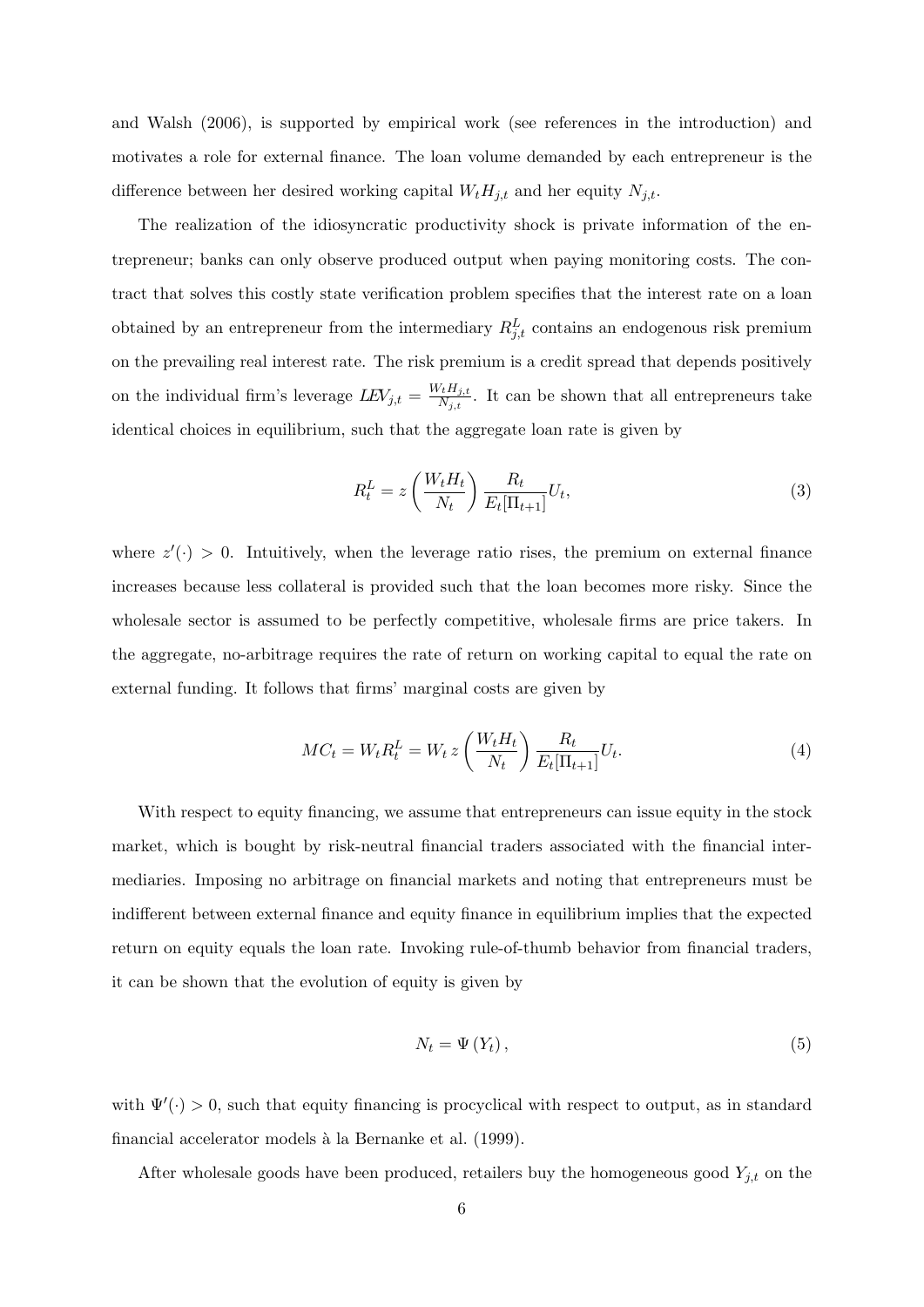wholesale market. After differentiation, they sell it in the monopolistically competitive good market. Firms' price setting decisions are subject to nominal rigidities à la [Calvo](#page-25-18) [\(1983\)](#page-25-18), which gives rise to a classic New Keynesian Phillips curve.

#### 2.3 The central bank

The central bank follows a standard rule for the notional gross nominal interest rate  $R_t^n$ ,

<span id="page-7-2"></span>
$$
\frac{R_t^n}{R^n} = \left(\frac{\Pi_t}{\Pi}\right)^{\phi_\pi} \left(\frac{Y_t}{Y}\right)^{\phi_y} \exp(v_t),\tag{6}
$$

where  $v_t$  is a monetary policy shock following an  $AR(1)$  process. The interest rate on deposits  $R_t$  is subject to a ELB constraint and cannot fall below  $\bar{R}$ ,

<span id="page-7-0"></span>
$$
R_t = \max\left\{\bar{R}, R_t^n\right\}.
$$
\n<sup>(7)</sup>

Note that when the ELB constraint in Equation  $(7)$  binds,  $v_t$  can be understood as a *forward* guidance shock as it prolongs the expected duration of the ELB.

## 2.4 Understanding the components of marginal costs

In our framework, financial frictions originate in the firm sector and therefore primarily affect the supply side of the economy. The role of financial frictions for marginal costs and inflation dynamics is thus best understood by studying the New Keynesian Phillips curve. Linearizing around an efficient steady state<sup>[4](#page-0-0)</sup>, and denoting log-deviations from steady state via small-case letters, the New Keynesian Phillips curve may be represented in the familiar textbook form

<span id="page-7-1"></span>
$$
\pi_t = \kappa \, mc_t + \beta E_t[\pi_{t+1}],\tag{8}
$$

with slope  $\kappa = \frac{(1-\zeta\beta)(1-\zeta)}{\zeta}$  $\frac{\partial f(1-\zeta)}{\partial \zeta}$ . Hence, financial frictions do not alter the price setting behavior of firms per se; prices are tied to marginal costs and expectations of future inflation. However, financial frictions determine and affect the components of marginal costs, which are given by

$$
mc_t = w_t + (r_t - E_t[\pi_{t+1}]) + s_t,
$$
\n(9)

<sup>4</sup>Steady state subsidies from the government (financed by lump-sum taxes) can correct for the two inefficiencies arising from monopolistic competition and the presence of financial frictions [\(Lieberknecht, 2019\)](#page-26-10).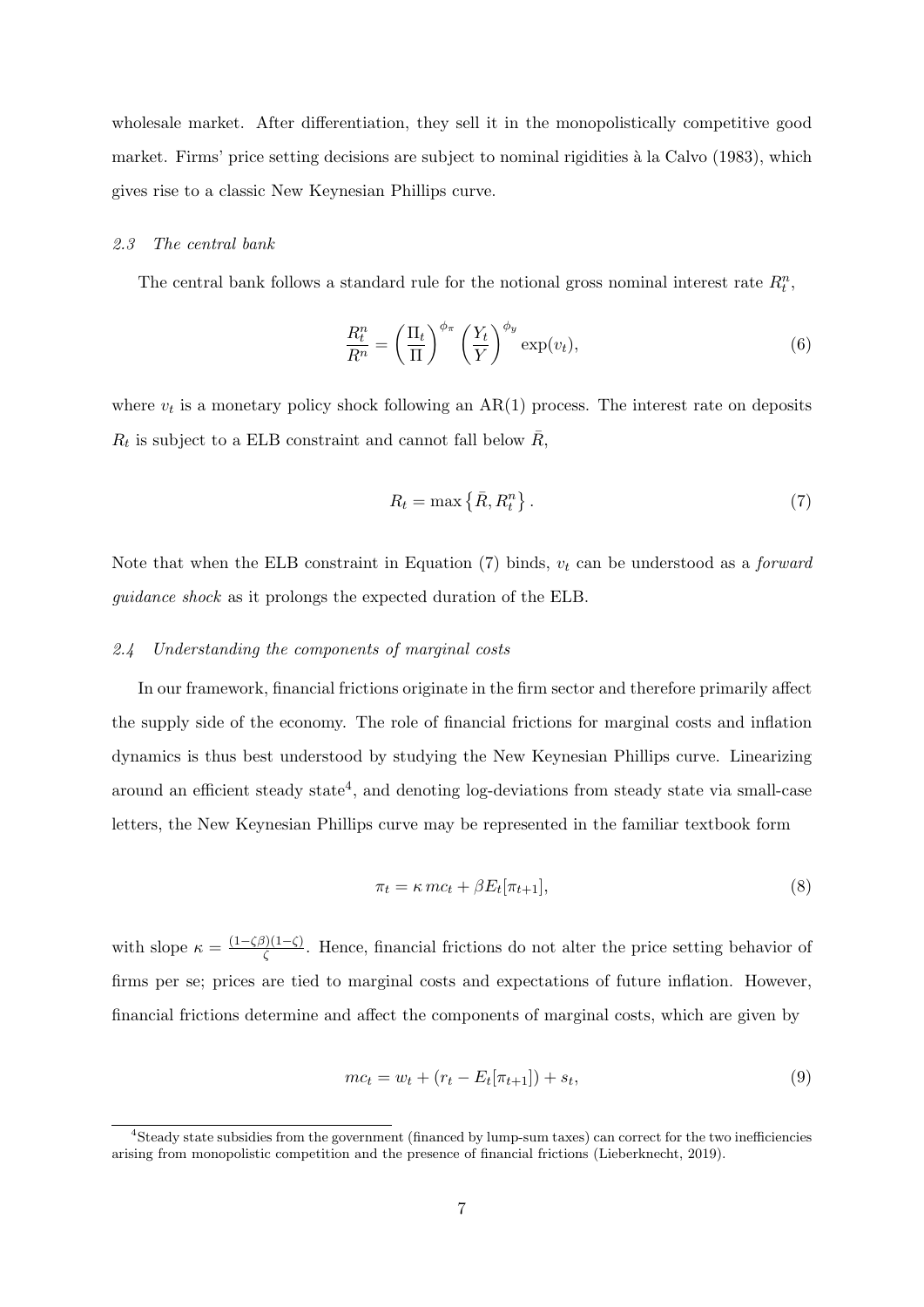where  $s_t$  denotes the linearized credit spread  $s_t = z(lev_t) + u_t$ . This highlights that marginal costs consist of three components: a) the real wage (also called factor costs in the following), as in the standard NK model, b) the risk-free real interest rate and c) the credit spread. The latter two components jointly constitute the costs of external finance.

In the following, we take a closer look at the cyclicality of these components. In a financial accelerator economy, the credit spread (also known as the external finance premium) is countercyclical [\(Bernanke et al., 1999\)](#page-25-2). The elasticity of the credit spread with respect to entrepreneur leverage  $\nu = z'(\cdot)$  can be shown to be positive [\(Lieberknecht, 2019\)](#page-26-10). In turn, this implies that a countercyclical spread requires entrepeneur leverage to be countercyclical as well. Using the household's intra-temporal optimality condition, leverage is given by

$$
lev_t = -(\psi - 1 - \sigma - \eta)y_t,
$$
\n(10)

where  $\psi = \Psi'(\cdot)$  denotes the elasticity of equity with respect to output. The necessary and sufficient condition for leverage to be countercyclical is thus that the term in brackets is larger than zero, i.e. that the procyclicality of net worth outweighs the procyclicality of factor costs. This implies the following parameter restriction:

<span id="page-8-0"></span>Assumption 1. The elasticity of net worth with respect to output satisfies

$$
\psi > 1 + \sigma + \eta. \tag{11}
$$

Using these insights about entrepreneur leverage, marginal costs can be written as

$$
mc_t = \gamma y_t + (r_t - E_t[\pi_{t+1}]) + u_t,
$$
\n(12)

with

$$
\gamma \equiv \sigma + \eta - \nu(\psi - 1 - \sigma - \eta) \tag{13}
$$

capturing the elasticity of marginal costs with respect to output. The factor cost component, i.e. term  $\sigma + \eta$  in  $\gamma$ , is procyclical. As output increases, expanding production requires firms to offer a larger real wage in order to increase labor supply. The credit spread term is countercyclical given Assumption [1](#page-8-0) such that the term  $-\nu(\psi - 1 - \sigma - \eta)$  is negative. The financial shock  $u_t$ is also countercyclical, as output falls for positive realizations of  $u_t$ . The cyclicality of the cost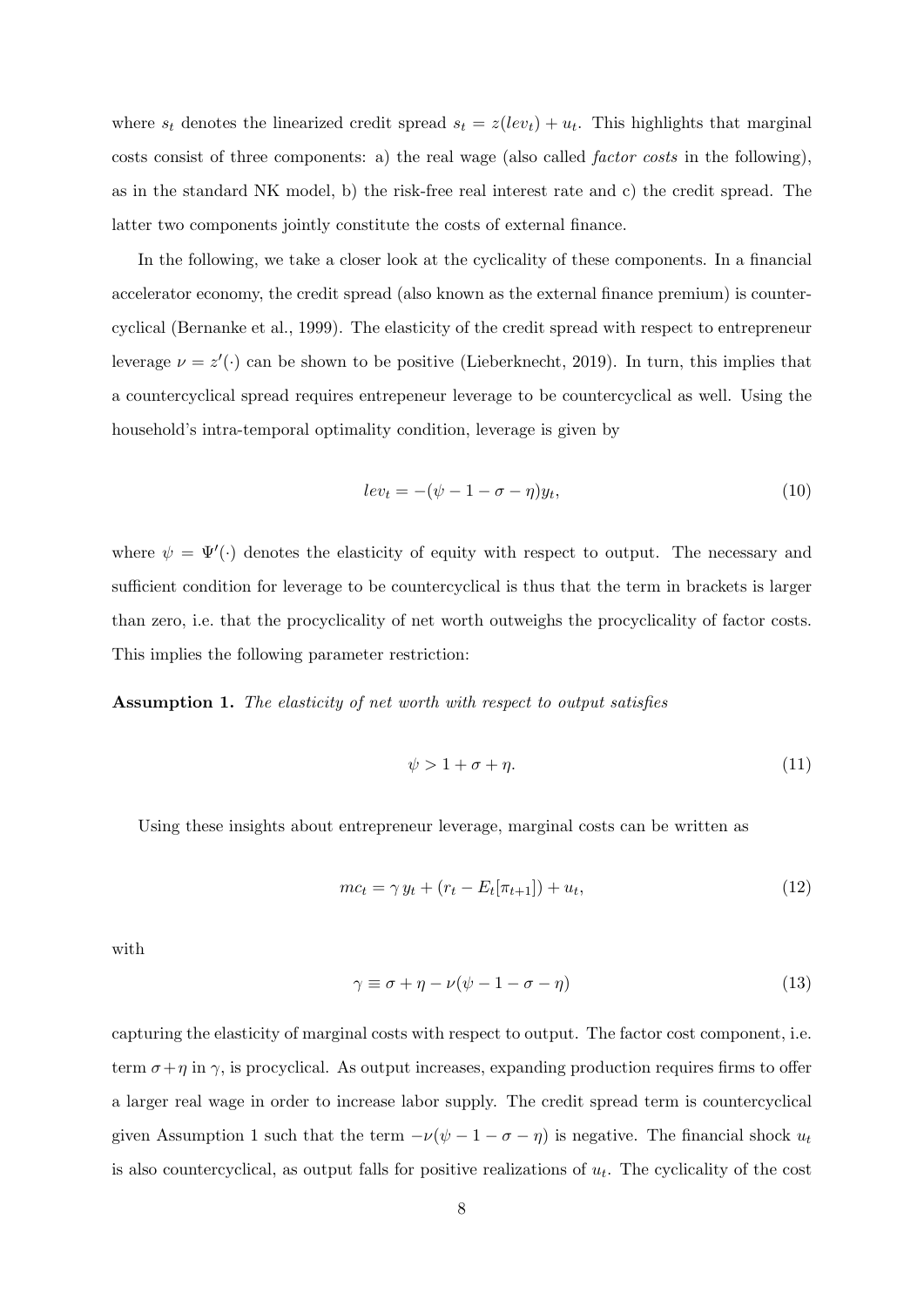channel is ambiguous and depends on the source of aggregate fluctuations, as this determines the endogenous nominal interest rate reaction by the central bank. For demand-side shocks – like the financial shock we consider – that reduce inflation, the real interest rate is procyclical. The three components of marginal costs are thus characterized by opposing cyclicality over the business cycle: factor costs and the interest rate are procyclical, whereas the external finance premium is countercyclical. Since firms' price setting is tightly connected to marginal costs, the relative dynamics of these components over the business cycle are thus crucial for inflation dynamics.

## <span id="page-9-0"></span>3 Financial shocks at the effective lower bound

In this section, we analyze how a binding ELB affects the transmission of financial shocks in the economy. To this end, we derive closed-form general equilibrium solutions for normal times and for when the economy is at the ELB. Contrasting these two cases highlights that macroeconomic dynamics at the ELB may be fundamentally different.

#### <span id="page-9-5"></span>3.1 The propagation of financial shocks in normal times

We first analyze the macroeconomic effects of financial shocks in normal times, i.e. when the ELB is non-binding. The model can be represented in three equations:<sup>[5](#page-0-0)</sup>

$$
\pi_t = \kappa \gamma y_t + (\beta - \kappa) E_t[\pi_{t+1}] + \kappa (r_t + u_t), \tag{14}
$$

$$
y_t = -\sigma^{-1} (r_t - E_t[\pi_{t+1}] + u_t) + E_t[y_{t+1}], \qquad (15)
$$

$$
r_t = \max \left\{ \phi_\pi \pi_t + \phi_y y_t + v_t, \bar{r} \right\}.
$$
\n<sup>(16)</sup>

The exogenous processes for the financial shock  $u_t$  and the monetary policy shock  $v_t$  are

<span id="page-9-4"></span><span id="page-9-3"></span><span id="page-9-2"></span><span id="page-9-1"></span>
$$
u_t = \rho u_{t-1} + \epsilon_t, \tag{17}
$$

$$
v_t = \rho_r v_{t-1} + \epsilon_{r,t}.\tag{18}
$$

Equation [\(14\)](#page-9-1) again represents the New Keynesian Phillips curve, where the third and fourth term reflect the cost channel and the purely exogenous markup that arises from financial shocks increasing the credit spread.<sup>[6](#page-0-0)</sup> Equation [\(15\)](#page-9-2) is the Euler equation, and Equation [\(16\)](#page-9-3) is the

<sup>&</sup>lt;sup>5</sup>See the Appendix for more details on this particular representation.

<sup>&</sup>lt;sup>6</sup>This exogenous effect differentiates financial shocks from pure demand shocks (e.g. natural rate shocks) that appear solely in the Euler equation.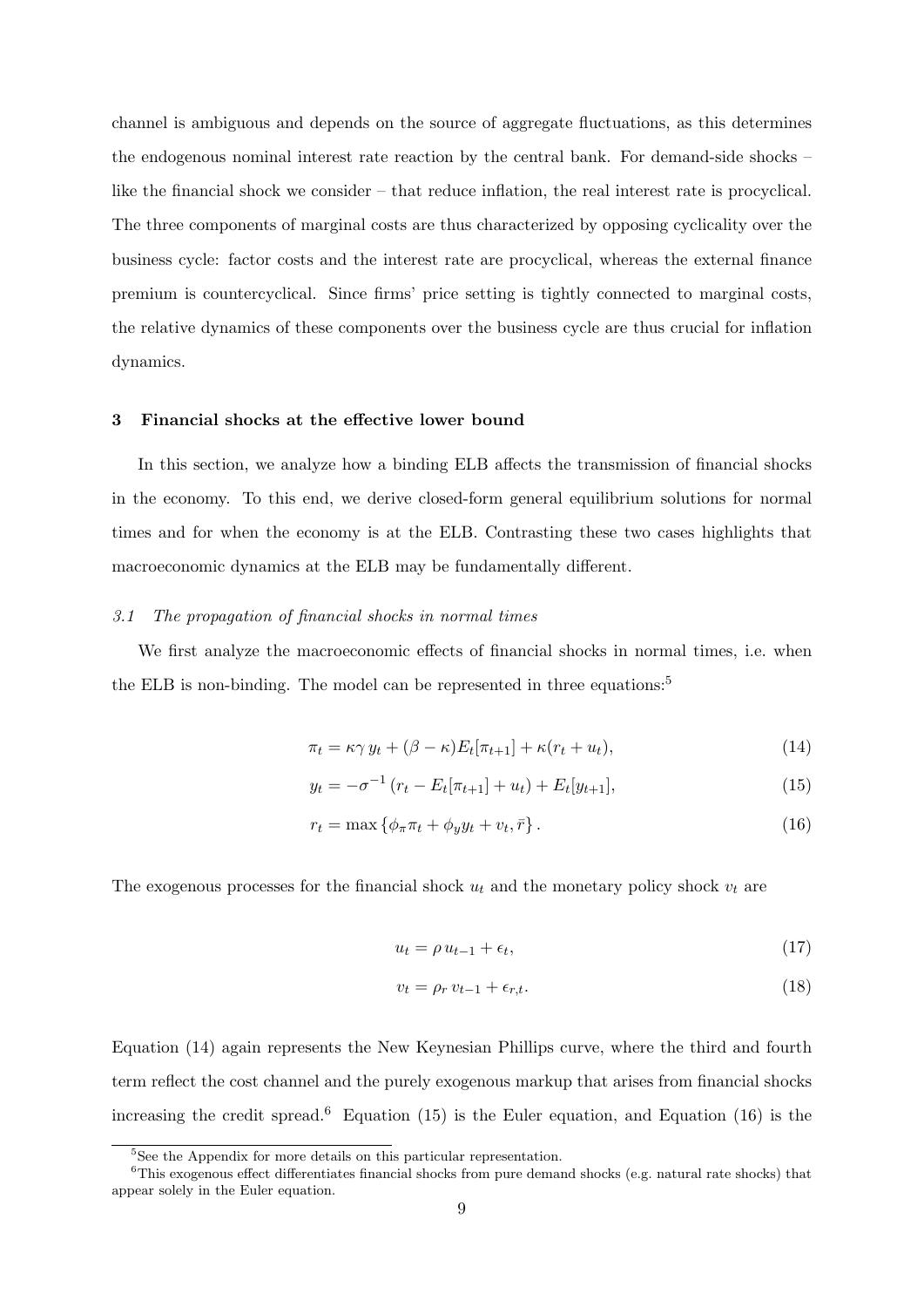monetary policy rule setting the (notional) interest rate.<sup>[7](#page-0-0)</sup> In normal times, the ELB constraint does not bind, such that [\(15\)](#page-9-2) and [\(16\)](#page-9-3) are identical to the textbook New Keynesian model. Financial frictions thus manifest solely in the New Keynesian Phillips curve, highlighting that the financial accelerator is a supply-side friction that directly affects inflation dynamics.

We solve the model via the method of undetermined coefficients and guess that the equilibrium responses of endogenous variables are linear functions of the exogenous financial shock.[8](#page-0-0)

<span id="page-10-0"></span>Proposition 1. The impact responses of inflation and output to a financial shock in normal times are given by

$$
\pi_t = a_0 u_t,\tag{19}
$$

$$
y_t = b_0 u_t,\tag{20}
$$

where

$$
a_0 = -\frac{\kappa \gamma - \kappa \sigma (1 - \rho)}{(1 - \beta \rho)(\sigma (1 - \rho) + \phi_y) + \kappa \gamma (\phi_\pi - \rho) - \kappa \sigma (1 - \rho)(\phi_\pi - \rho)},\tag{21}
$$

$$
b_0 = -\frac{1 + (\phi_\pi - \rho)a_0}{\sigma(1 - \rho) + \phi_y}.
$$
\n(22)

Proof. See Appendix.

In combination with Proposition [1,](#page-10-0) the following Lemma [1](#page-10-1) shows that financial shocks are (usually) a particular form of demand shocks. A positive financial shock increases the wedge between the interest rate controlled by the central bank and the return on bonds held by households, thereby reducing current consumption. Thus, a positive financial shock decreases overall output. Via the New Keynesian Phillips curve, inflation decreases as well as factor costs dominate over external financing costs.

<span id="page-10-1"></span>Lemma 1. The impact responses of inflation and output to a financial shock in normal times are negative, i.e.

$$
a_0 < 0,\tag{23}
$$

$$
b_0 < 0,\tag{24}
$$

<sup>&</sup>lt;sup>7</sup>Note that for financial shocks, the responses of output and the output gap are identical: an efficient economy without nominal rigidities and financial frictions does not respond to financial shocks.

<sup>&</sup>lt;sup>8</sup>We assume that determinacy conditions hold. See Section [5.2](#page-22-0) and Footnote [9](#page-11-0) for a closer analysis.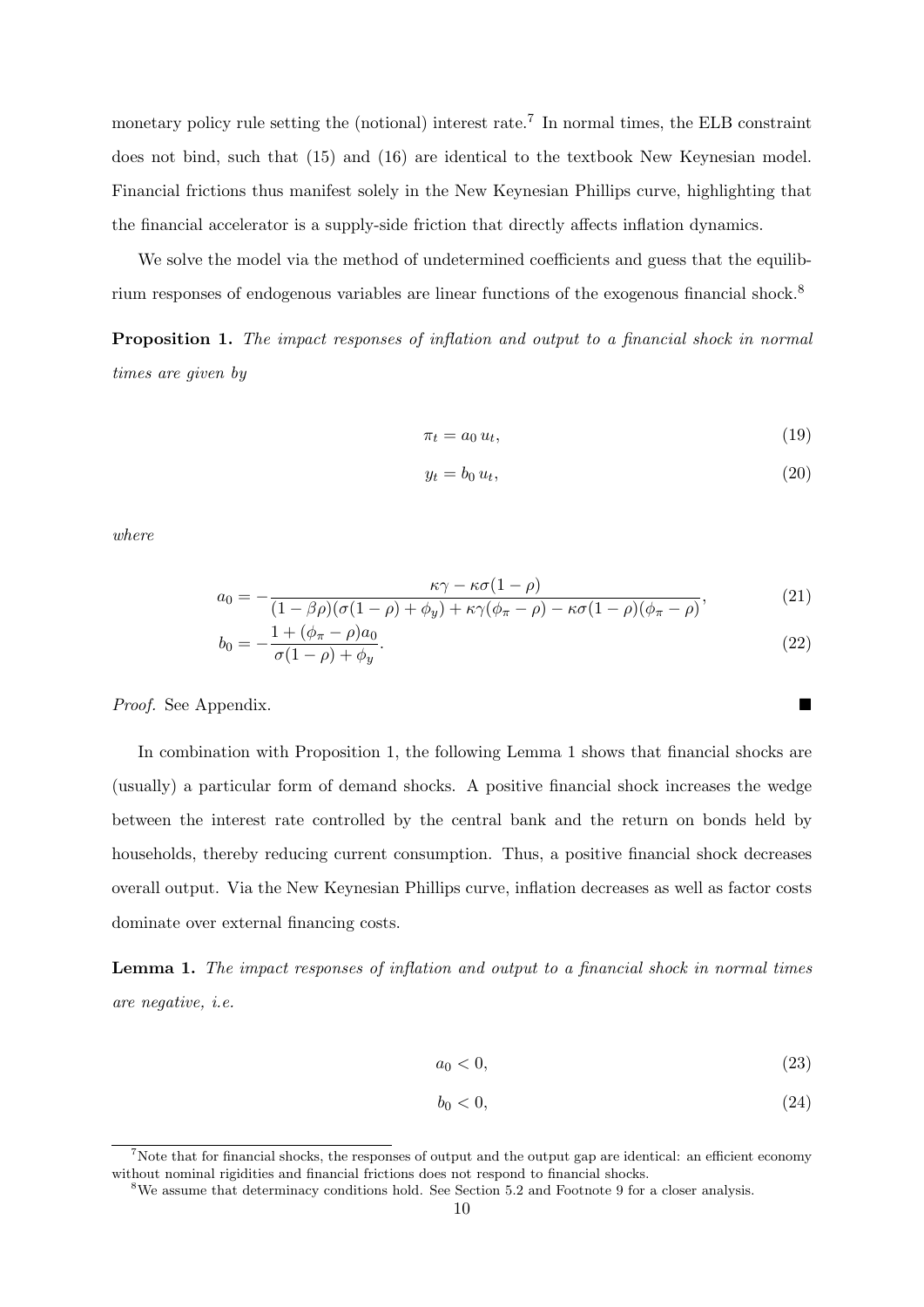iff the elasticity of the credit spread to entrepreneur leverage satisfies

<span id="page-11-0"></span>
$$
\nu < \frac{\eta + \rho \sigma}{\psi - 1 - \sigma - \eta}.\tag{25}
$$

Proof. See Appendix.

The analytic solutions from Proposition [1](#page-10-0) display precisely the different channels through which the financial shock operates. In  $a_0$ , the first term in the numerator is the slope of the Phillips curve with respect to output, whereas the second term captures the exogenous markup effect of the financial shock. Following a positive financial shock, factor costs decrease, because labor demand falls given the decline in demand (the first part of  $\kappa \gamma$ ). This in turn reduces inflation. At the same time, the financial shock increases the costs of production via the external finance premium, as financial frictions in the firm sector intensify (the second part of  $\kappa\gamma$  and the markup effect). This increase in the credit spread partially counteracts the decline in factor costs, weakening the overall disinflationary effect.

The cost channel is represented by the last term in the denominator in  $a_0$ . This term features a negative sign and is thus – ceteris paribus – disinflationary. Generally, if the central bank reacts stronger (weaker) to fluctuations in inflation and output, the denominator is larger (smaller), such that the overall response of inflation is smaller (larger). However, lower nominal interest rates in reaction to the overall decline in inflation also decrease marginal costs directly. This amplifies the disinflationary response and the cost channel thus weakens the overall stabilizing property of the central bank's interest rate policy.

Following financial shocks, the various components of marginal costs thus move in different directions. Whereas factor costs and the cost channel amplify the disinflationary response, the credit spread channel weakens it. As seen in Lemma [1,](#page-10-1) the overall inflation response in normal times is negative, as long as the elasticity of the credit spread to entrepreneur leverage is not excessively large.<sup>[9](#page-0-0)</sup> In this case, factor costs dominate the price setting of firms, whereas the interest rates and credit spreads approximately balance out.

Nevertheless, as summarized in Lemma [2](#page-12-0) below, the analytic solutions reveal that an overall increase of inflation following positive financial shocks is in principle possible. This situation

<sup>&</sup>lt;sup>9</sup>Lemma [1](#page-10-1) guarantees that the denominator in  $a_0$  is positive, which is required for determinacy (as shown in the Appendix). Intuitively, the model is only determinate if a stronger central bank reaction to deviations from steady state translates into lower deviations in general equilibrium. The combination of a positive numerator from Lemma [1](#page-10-1) and determinacy thus yields  $a_0 < 0$  (note the minus in front of the fraction).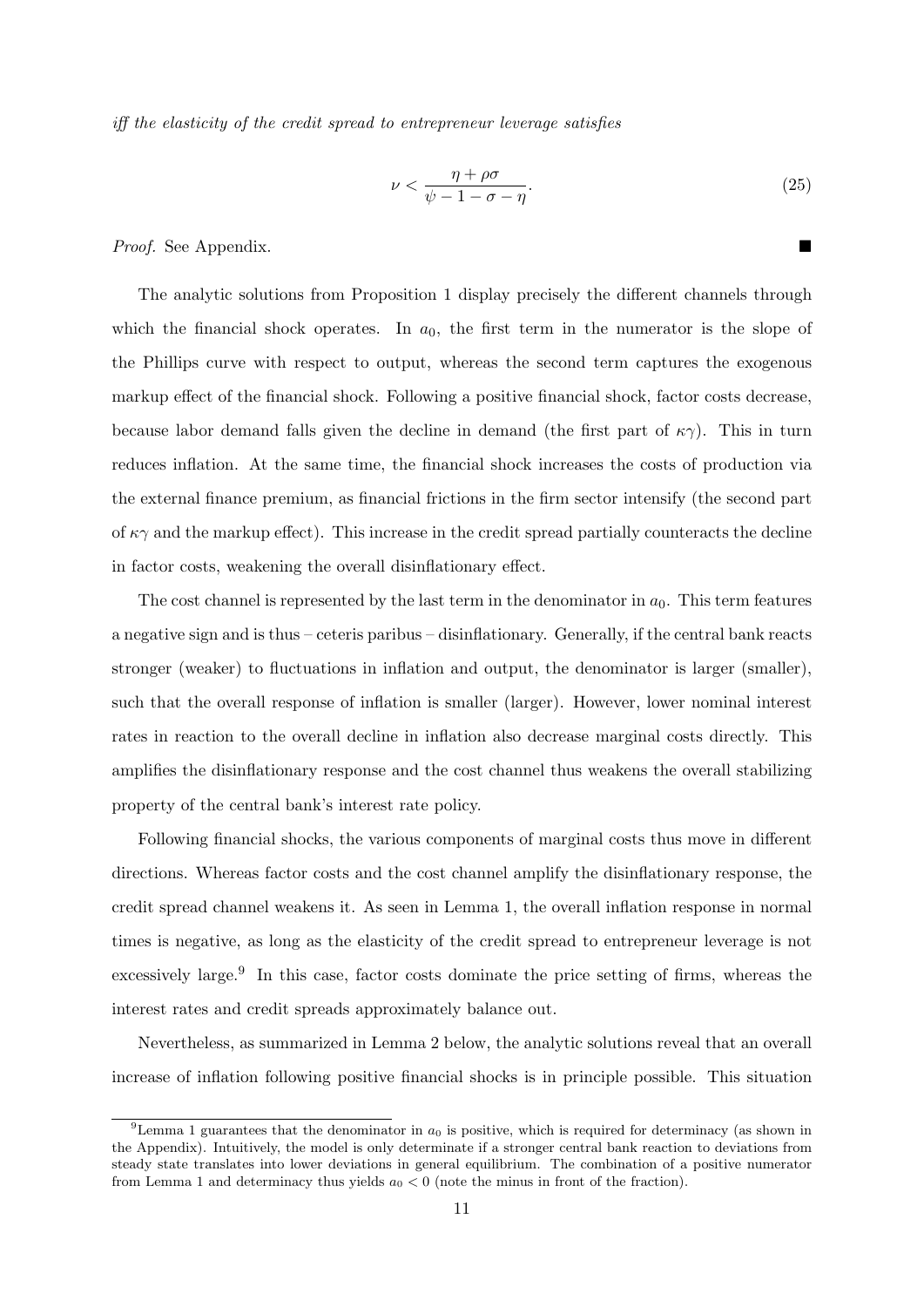may occur if the credit spread channel dominates both factor costs and the cost channel because the credit spread sensitivity to leverage is (excessively) large:

<span id="page-12-0"></span>Lemma 2. The impact response of inflation to a financial shock in normal times is positive if the elasticity of the credit spread to entrepreneur leverage satisfies

$$
\nu > \frac{\eta + \rho \sigma}{\psi - 1 - \sigma - \eta}.\tag{26}
$$

Proof. See Appendix.

Note that this results directly from the presence of financial frictions linking credit spreads to marginal costs: in the absence of financial frictions, the policy functions in Proposition [1](#page-10-0) are unambiguously negative. In the following, we want to focus on the case in which our financial shocks is a classic demand shock to maintain the analogy to the Global Financial Crisis. We hence generally assume that Equation [\(26\)](#page-12-1) is not satisfied such that  $a_0$  remains negative:

<span id="page-12-2"></span>Assumption 2. The elasticity of the credit spread to entrepreneur leverage satisfies Condition [\(25\)](#page-11-0) from Lemma [1.](#page-10-1)

This implies the natural case of an upward sloping Phillips curve for financial shocks in normal times, i.e. a positive relationship between inflation and output.

## 3.2 The propagation of financial shocks at the ELB

We now turn to the case of a binding ELB. To this end, we assume that a financial shock endogenously brought the economy to the ELB and makes private agents expect the ELB to bind for a certain number of periods (often called the *ELB spell duration*, e.g. [Holden, 2019\)](#page-26-19). In this section, we take this ELB spell duration as given and do not adjust agents' expectations on the spell duration to any additional shocks, which we discuss in Section [4.](#page-15-0) This scenario hence focuses on marginal effects of (further) financial shocks at the ELB. While this perspective abstracts from the mapping between shocks and the expected duration of the ELB, it allows for a straightforward analytical comparison to the case of normal times.

The equilibrium responses of inflation and output can be characterized by recursive policy functions which are conditionally linear given the expected ELB spell:

<span id="page-12-1"></span>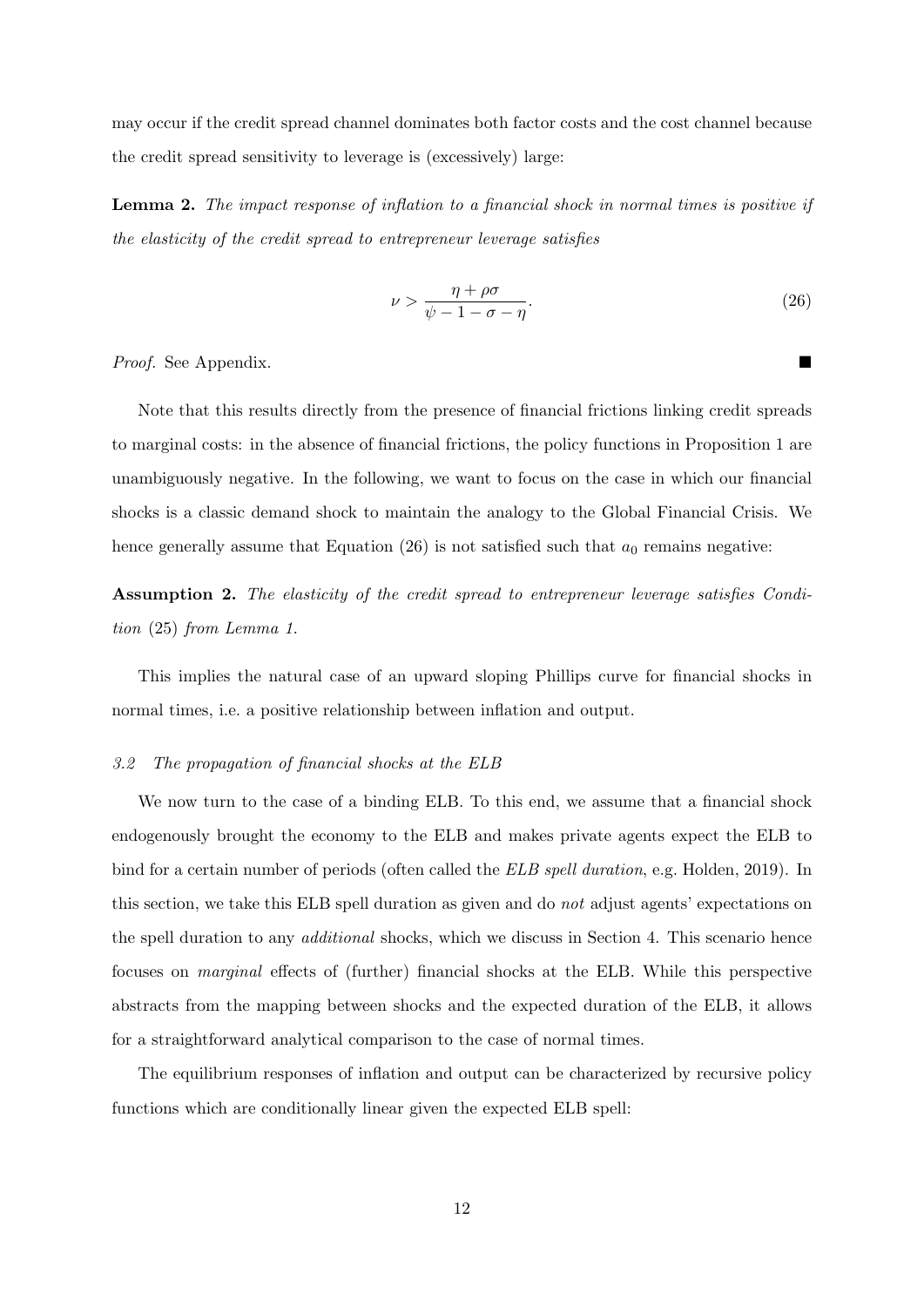<span id="page-13-0"></span>**Proposition 2.** Suppose that the ELB on nominal interest rate is expected to bind for  $k > 0$ periods. Then, the impact responses of inflation and output to a financial shock are given by

$$
\pi_t = a_k u_t,\tag{27}
$$

<span id="page-13-1"></span>
$$
y_t = b_k u_t,\tag{28}
$$

where

$$
a_k = \kappa \left(1 - \gamma \sigma^{-1}\right) \left(1 + \frac{\bar{r}}{u_t}\right) + \rho \left(\beta - \kappa + \kappa \gamma \sigma^{-1}\right) a_{k-1} + \rho \kappa \gamma b_{k-1},\tag{29}
$$

$$
b_k = -\sigma^{-1} \left( 1 + \frac{\bar{r}}{u_t} \right) + \rho \sigma^{-1} a_{k-1} + \rho b_{k-1}, \tag{30}
$$

and  $\{a_0, b_0\}$  as in Proposition [1.](#page-10-0)

## Proof. See Appendix.

To interpret Proposition [2,](#page-13-0) consider the inflation response for an expected ELB duration of one quarter  $(k = 1)$ , i.e.  $a_1$ , and recall that Assumption [2](#page-12-2) guarantees negative policy functions  $a_0$  and  $b_0$ . This implies that both the second and third term in Equation [\(29\)](#page-13-1) are negative. The term in front of  $a_0$  is close to unity for persistent shocks and shows the ELB's amplification property: the impact response of inflation increases (ceteris paribus) in the expected length of the ELB. This reflects the inability of the central bank at the ELB to counteract further contractionary shocks via additional (conventional) monetary stimulus. At the same time, the resulting upward pressure on real interest rates depresses consumption, and accordingly output.

However, there is an opposing effect on the overall inflation response, captured by the first term in Equation [\(29\)](#page-13-1). This term can be positive, such that there is potential for a policy function for inflation that is concave in the expected ELB spell duration. In other words, it is possible that the disinflationary effect following positive financial shocks is lower if the ELB is expected to bind for a longer period of time. A necessary condition for a concave inflation policy function is that  $1 > \gamma \sigma^{-1}$ , which is equivalent to the following Lemma [3.](#page-13-2)

<span id="page-13-2"></span>**Lemma 3.** The inflation policy function is concave if the elasticity of the credit spread with respect to entrepreneur leverage satisfies

<span id="page-13-3"></span>
$$
\nu > \frac{\eta}{\psi - 1 - \sigma - \eta}.\tag{31}
$$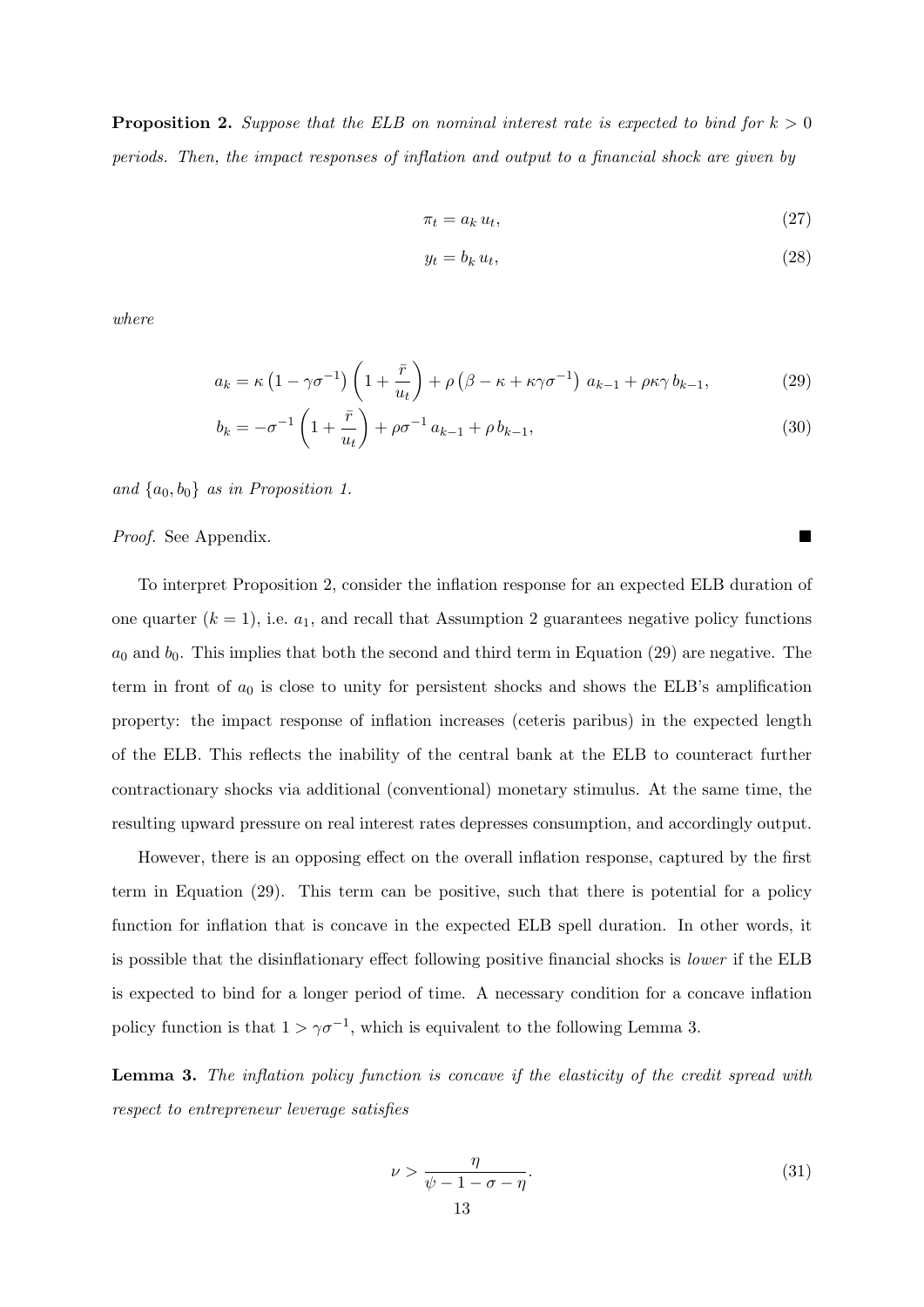It thus follows from Lemma [3](#page-13-2) that the overall response of inflation following inflationary shocks depends crucially on the elasticity of the credit spread with respect to entrepreneur leverage. An alternative way to see this is to note that

$$
\frac{\partial a_k}{\partial \nu} = \frac{\partial a_k}{\partial \gamma} \frac{\partial \gamma}{\partial \nu} > 0.
$$
\n(32)

The first term in Equation [\(29\)](#page-13-1) depends negatively on  $\gamma$ . The second depends positively on  $γ$ , but following the recursion brings up  $a<sub>0</sub>$ , which is negative following Assumption [2.](#page-12-2) The last term is positive in  $\gamma$  as well, while  $b_{k-1} < 0$  for all reasonable calibrations. The effect of an increase in  $\nu$  is hence unambiguous: a larger elasticity of the credit spread with respect to entrepreneur leverage ceteris paribus increases the inflationary effect of financial shocks.

Intuitively, a concave policy function for inflation requires that the credit spread (the lefthand side in Equation [\(31\)](#page-13-3)) dominates both the factor cost and the safe interest rate (the right-hand side in Equation [\(31\)](#page-13-3)). If financial frictions are sufficiently pronounced such that  $\nu$  is large, credit spreads may dominate the price setting of firms, thereby increasing inflation ceteris paribus. This result also naturally implies that the corresponding effect is absent in the standard NK model (in which  $\nu = 0$ ).<sup>[10](#page-0-0)</sup> For the following analysis, we capture this scenario via the following assumption:

<span id="page-14-0"></span>Assumption 3. The elasticity of the credit spread with respect to entrepreneur leverage satisfies Condition [\(31\)](#page-13-3) from Lemma [3.](#page-13-2)

Note that Assumption [3](#page-14-0) is weaker than the counterpart in Assumption [2.](#page-12-2) A further requirement for a concave policy function is that financial shocks are sufficiently large. This can be seen by inspecting the term  $(1 + \frac{\bar{r}}{u_t})$ , which is only positive if the following Assumption holds:

<span id="page-14-1"></span>Assumption 4. The financial shock size satisfies

$$
u_t > -\bar{r} = \beta^{-\sigma} - 1. \tag{33}
$$

Figure [2](#page-15-1) displays the policy functions  $a_k$  and  $b_k$  under two illustrative calibrations. In the first case, the parameters satisfy Assumptions [1,](#page-8-0) [2](#page-12-2) and [4:](#page-14-1) the spread is countercyclical, financial

 $10$ Given financial frictions, a concave policy function is also possible for natural rate shocks. This requires a larger elasticity of the credit spread to compensate for the missing purely exogenous markup effect. It holds that  $a_k^{\text{ns}} = a_k^{\text{fs}} - \kappa$ , where "nrs" stands for natural rate shock, and "fs" for financial shock.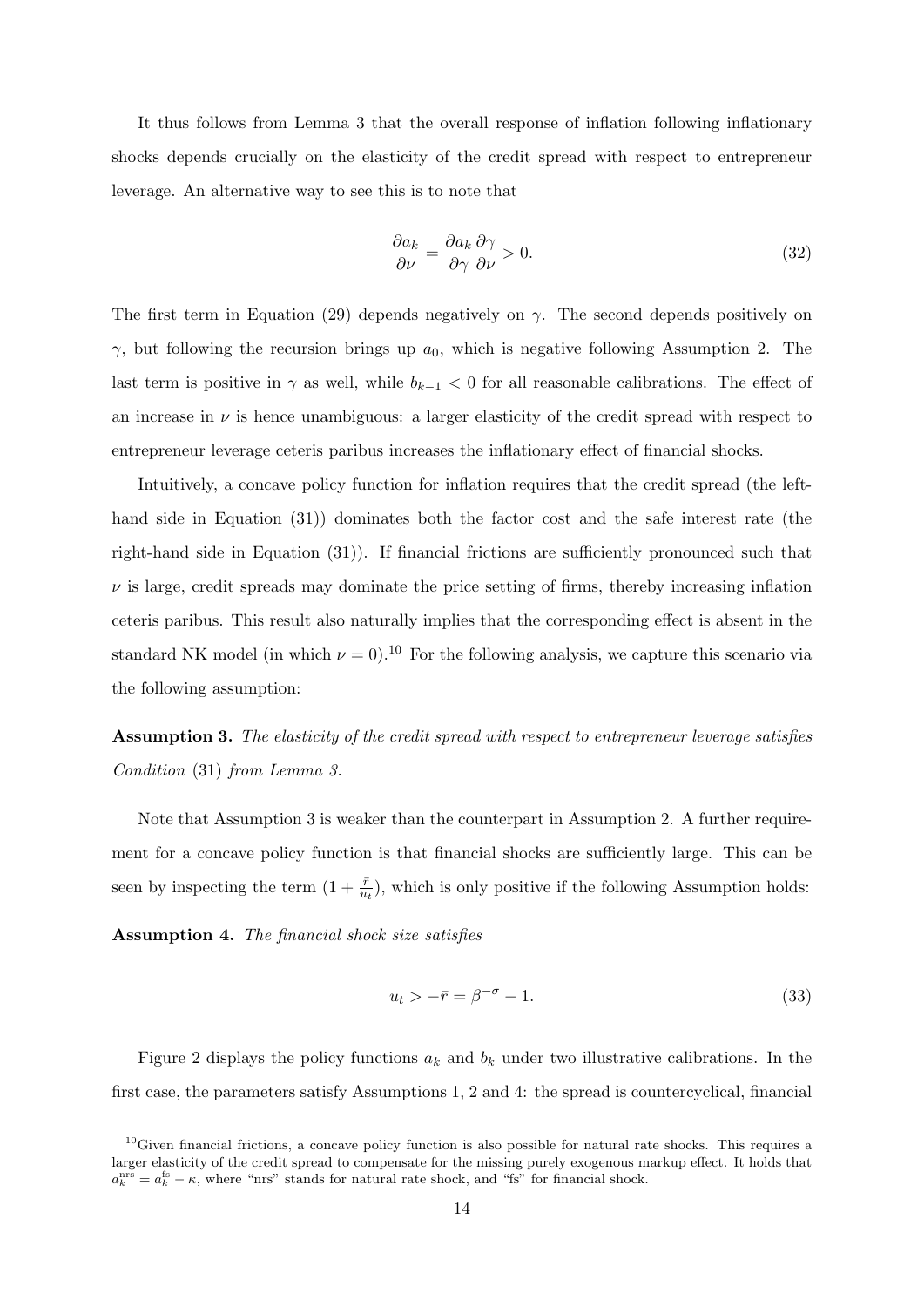shocks have conventional effects in normal times and the shock is relatively large. In the second case, the calibration additionally satisfies Assumption [3.](#page-14-0) In the first case, the policy functions for inflation and output are strictly decreasing in the expected ELB spell duration; a longer expected ELB duration implies a stronger macroeconomic effect of additional financial shocks. In the second case, however, the policy function for inflation is concave, peaking at an expected ELB duration of six quarters in positive territory. In other words, if the ELB is expected to bind for a longer period of time, the overall inflation response may even turn positive. In this case, financial shocks appear as supply-type disturbances, i.e. moving output and inflation in opposite directions, whereas they usually belong to the class of demand shocks. This illustrates that inflation dynamics following financial shocks may be fundamentally different at the ELB compared to normal times.

<span id="page-15-1"></span>

Figure 2: Expected ELB duration and impact response following financial shocks.

## <span id="page-15-0"></span>4 Numerical results and the hockey stick Phillips curve

In this section, we supplement our closed-form solutions by a numerical analysis of the full general equilibrium rational expectations solution. We employ numerical solution methods to treat the expected ELB spell as endogenous to present impulse responses to financial shocks and trace out the corresponding observational Phillips curve.

#### 4.1 Calibration and solution method

Throughout this section, we fix the model's structural parameters to standard values taken from [Woodford](#page-27-5) [\(2003\)](#page-27-5), and adjust them to the most recent estimates (up until 2019) from [Boehl](#page-25-3)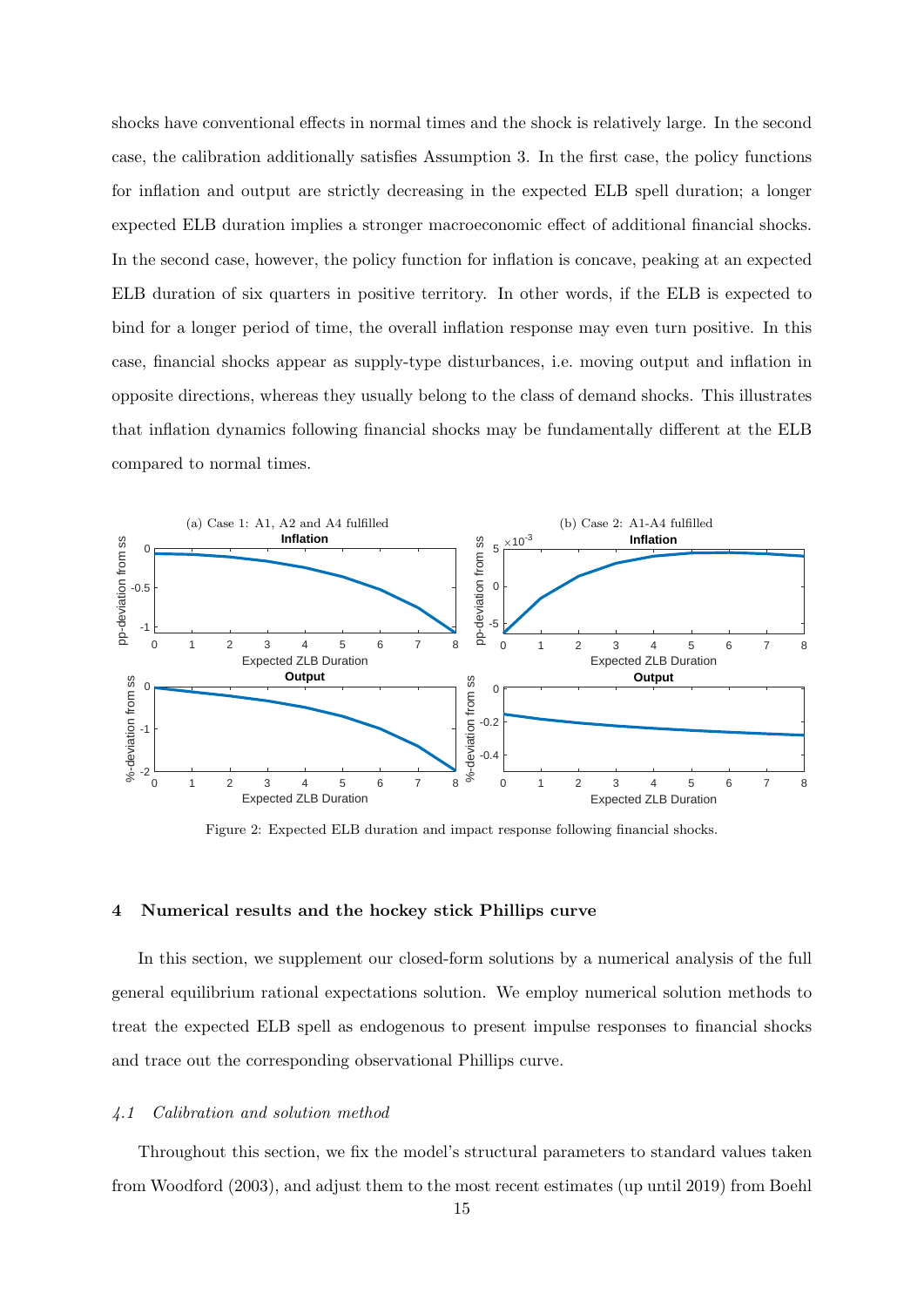[and Strobel](#page-25-3) [\(2020,](#page-25-3) BS20 henceforth). We set  $\beta = 0.99$ , representing the standard view of a quarterly model. We calibrate  $\sigma = 1$ , which is a common assumption in line with a balanced growth path and also backed by BS20. Following the same line of reasoning, we set  $\eta = 0.5$ . We calibrate the fraction of non-adjusting price setters  $\zeta$  to the commonly found textbook value of 0.66. This is conspicuously lower than the larger estimates from [Smets and Wouters](#page-27-1) [\(2007\)](#page-27-1) and BS20, as we want to avoid assuming a flat New Keynesian Phillips curve ex-ante.

For the parameters pertaining to the financial frictions, we fix  $\psi = 8$  such that the output effects of financial shocks are amplified by approx. 20% relative to the standard NK model, which is roughly in line with the amplification degree documented by [Bernanke et al.](#page-25-2) [\(1999\)](#page-25-2). For our baseline szenaro we assume that  $\nu = 0.25$ , which implies an elasicity of firms' marginal cost w.r.t. the risk spread of one quarter. We conduct comparative exercises with regard to this parameter further below and in section [5.](#page-19-0)

Regarding monetary policy parameters, we set  $\phi_{\pi}$  to 1.5 (a commonly used standard prior), and  $\phi_y$  to 0.2. In line with the estimates of BS20, the latter value is large relative to the standard prior mean of 0.125. As the authors argue, this reflects the strong reaction of the Fed to output during the ELB episode from 2009–2015, during which inflation was close to its target value while the level of output remained persistently depressed. We set  $\rho = 0.9$  as suggested by the estimates of [Boehl and Strobel](#page-25-3) [\(2020\)](#page-25-3); [Boehl et al.](#page-25-4) [\(forthcoming\)](#page-25-4) for the persistence of such shocks over the post-2009 US and Euro area data. This reflects a lasting, quite persistent financial shock which resembles to the scenario of the Great Recession and its aftermath.

The analytical solutions shown in the previous section hold for the impact period when the shock occurs, under the assumption that the expected duration of the ELB  $k$  is given. However, in general and in the absence of special policy measures such as forward guidance,  $k$  is an equilibrium outcome to be determined endogenously at each point in time, given the contemporaneous exogenous disturbances that causes the ELB constraint to bind. To solve the model at the ELB, we use the numerical solution method proposed by [Boehl](#page-25-19) [\(2021\)](#page-25-19). A brief description of the solution method is outlined in [Appendix C.](#page-36-0)

#### 4.2 Impulse responses to financial shocks

The left panel of Figure [3](#page-17-0) displays impulse responses following contractionary financial shocks of differing size. For the impact responses, these correspond to the analytical policy functions in Proposition [1](#page-10-0) and Proposition [2.](#page-13-0) A one-percent shock (yellow line) is not strong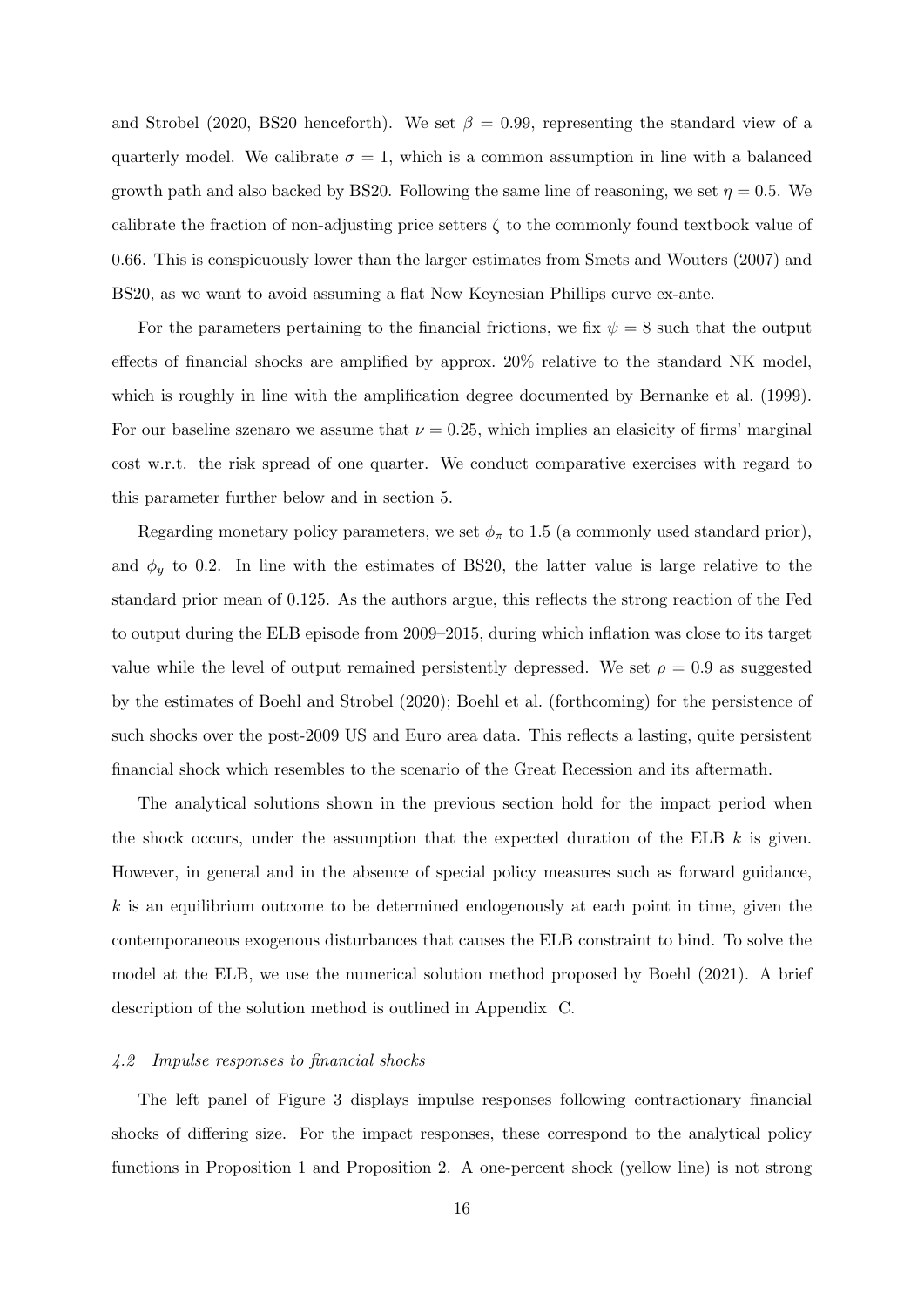enough to cause the ELB to be binding. As a result, the dynamics look conventional (for demand-side shocks), with inflation (and marginal costs) falling in response to the shock. As the shock size increases, the ELB spell duration increases. Respectively, the initial response of inflation shifts upwards, in line with the analytical insight from Assumption [4.](#page-14-1) For a large value of  $u_t$ , the initial response of inflation becomes positive.<sup>[11](#page-0-0)</sup>

<span id="page-17-0"></span>

Figure 3: Impulse response functions. Left: to different financial shocks for  $\nu = 0.25$ . Right: to a 3% financial shock for different values of  $\nu$  causing the ELB to be binding.

In the right panel of Figure [3,](#page-17-0) we consider a large financial shock, pushing the economy to the ELB, for different values of  $\nu$ . As highlighted by the graphs, marginal costs decrease less if financial frictions are stronger, which also translates to inflation. For  $\nu = 0.25$ , inflation

<sup>11</sup>Note that the lines are simply shifted outwards in case of a larger initial shock, since the responses of endogenous variables are a simple linear map of  $u_t$  and  $u_t$  decreases each period by  $(1 - \rho)$ .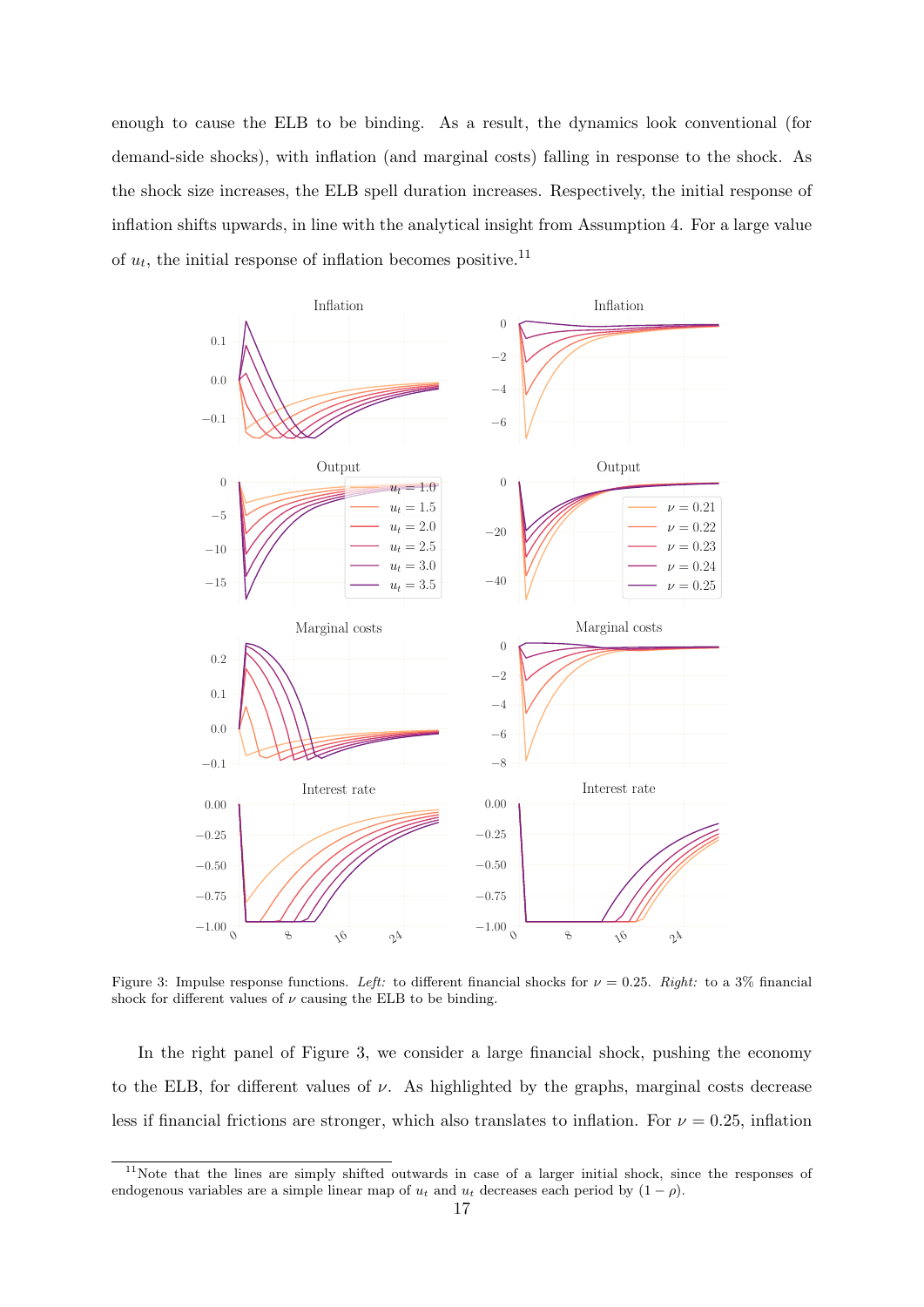actually increases, whereas the same calibration yields regular dynamics in the absence of the ELB (left side of Figure [3\)](#page-17-0). This corresponds to the standard case outlined in the previous section: the elasticity of the credit spread with respect to entrepreneur leverage is large enough to generate a concave inflation policy function, but not so excessively large such that a positive response emerges in normal times.[12](#page-0-0)

## 4.3 The observational hockey stick Phillips curve

Figure [4](#page-19-1) plots the impulse responses to financial shocks projected into  $\{y_t, \pi_t\}$ -space. We interpret this as the observational Phillips curve, i.e. the realized values of inflation and output  $(gap)$  that would be observed in general equilibrium.<sup>[13](#page-0-0)</sup> This is in contrast to the theoretical New Keynesian Phillips curve – as shown in Equations  $(8)$  and  $(14)$  – which represents firms' price setting under the assumption of nominal price rigidities. The most remarkable observation in Figure [4](#page-19-1) is the striking hockey stick shape of the observational Phillips curve. For positive values of output, the observed slope of the Phillips curve is positive, in line with standard theory. However, for substantially negative values of output (caused by large financial shocks) the observational Phillips curve flattens out at the ELB.

As the elasticity of the credit spread to leverage,  $\nu$ , increases, the Phillips Curve becomes flatter for both regimes: the hockey stick not only rotates in the origin, but also the ratio of the two slopes decreases. For  $\nu = 0.24$ , the observed slope in the region of -3% output is almost zero, while having a conventional slope in the origin. For a value of  $\nu = 0.25$ , we observe that the credit spread effect at the ELB is strong enough that inflation actually increases with output, while the Phillips curve is still upwards sloping in normal times.

In other words, an economic observer aiming to infer the slope of the Phillips curve in times of a binding ELB and financial frictions would inherently conclude that the Phillips curve is "dead". This observation emerges even though the New Keynesian Phillips curve is well and alive: the relationship between firms' prices and marginal costs, governed by the Calvo parameter, is intact.[14](#page-0-0) However, the credit spread channel dominates firms' price setting at the ELB and

<sup>&</sup>lt;sup>12</sup>As Proposition [2](#page-13-0) suggests, the persistence of financial shocks  $\rho$  is another central parameter for inflation dynamics, both at the ELB and for the rather extreme Neo-Fisherian case. A lower value of  $\rho$  yields a more concave inflation policy function (c.f. Equation [29\)](#page-13-1). A lower  $\rho$  also implies a stronger discounting and hence a less dominant effect of the anticipated course of the financial shock. We illustrate this in Figure [D.3](#page-40-0) in the Appendix. We discuss the role of persistence in more detail in Section [5.](#page-19-0)

<sup>&</sup>lt;sup>13</sup>Note again that the output response following financial shocks is identical to the output gap response, see Footnote [7.](#page-9-4) As such, the figure can equivalently be interpret as showing the output gap - inflation space.

<sup>&</sup>lt;sup>14</sup>Note again that our calibration avoids pre-assuming a flat New Keynesian Phillips curve, with the Calvo parameter  $\zeta = 0.66$  being considerably lower than the estimate of  $\zeta = 0.85$  in BS20.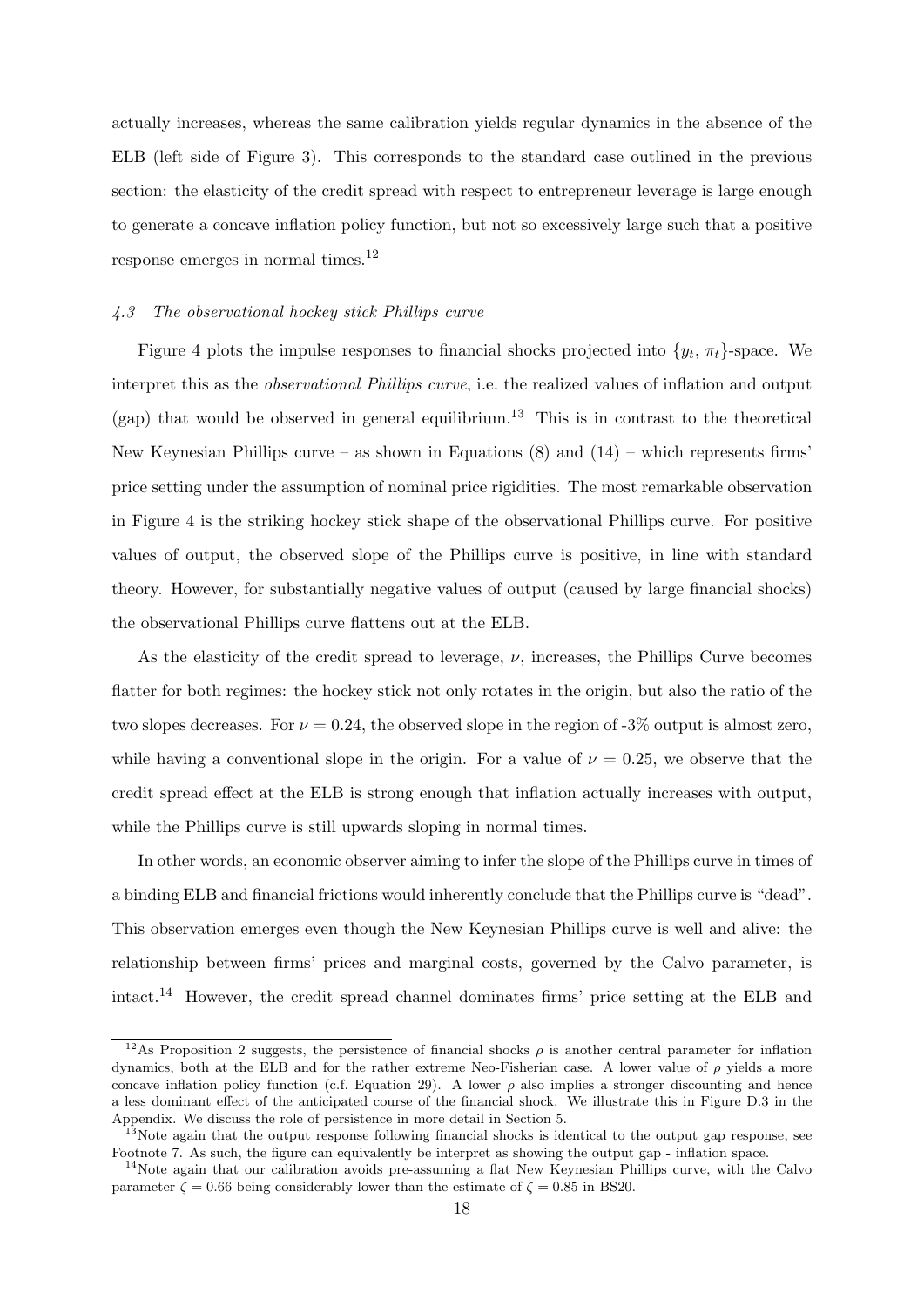<span id="page-19-1"></span>

Figure 4: Observed Phillips Curve for an economy facing financial shocks. For each value of  $\nu$ , we simulate the model for  $u_t$  on the interval [−4, 4] and plot the respective combination of  $\pi_t$  and  $y_t$ .

thus blurs the supply-side link between output and prices. The flat observational Phillips curve at the ELB implies that a proper identification of the relationship between inflation and output is challenging if financial shocks are prevailing.

## <span id="page-19-0"></span>5 Monetary policy at the effective lower bound

From the viewpoint of central banks, the difficulties of interpreting the observational Phillips curve translate into delicate decisions about the appropriate design of monetary policy at the ELB. To make matters worse, the effects of monetary policy itself are also affected by financial frictions and the ELB. We analyze this aspect by considering both monetary policy shocks – in particular forward guidance shocks at the ELB – and the systematic behavior of central banks, governed by the monetary policy rule.

## 5.1 Reversal effects of forward guidance

The first crucial insight regarding monetary policy shocks  $v_t$  is that in normal times, they generate identical macroeconomic dynamics as financial shocks. The three-equation representation from Section [3.1](#page-9-5) reveals that monetary policy shocks appear in the same places as financial shocks. Therefore, in this framework and away from the ELB, monetary policy shocks and financial shocks are observationally equivalent in terms of inflation and output; they are only distinguishable via the response of the interest rate. As a consequence, all results from the previous sections concerning financial shocks in normal times are valid for monetary policy shocks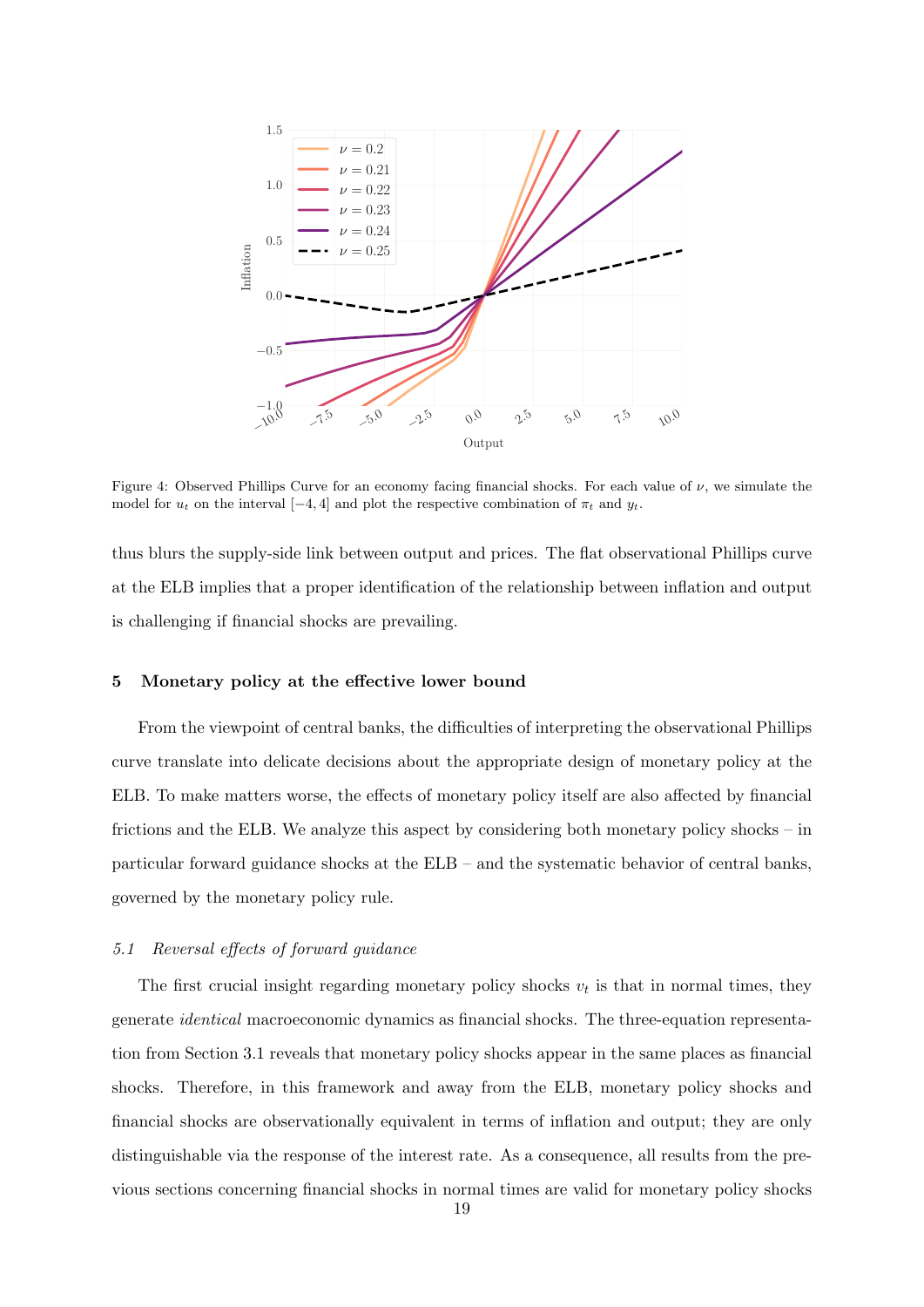as well. Notably, this includes the closed-form solutions, which also implies that the possibility of Neo-Fisherian effects of monetary policy shocks in normal times (an increase in inflation after rising interest rates) for extreme calibrations. It also follows immediately that the central bank can, in principle, offset financial shocks perfectly in normal times.

The insight that both shocks appear in the same places features major implications for forward guidance monetary policy at the ELB, which is the second important contribution of this paper. At the ELB, through their shock persistence, monetary policy shocks govern the expectations regarding the future interest rate path, acting like explicit forward guidance by the central bank. Forward guidance hence generates the same macroeconomic dynamics at the ELB as financial shocks.[15](#page-0-0) However, unfortunately for monetary policy, our previous results thus imply that forward guidance at the ELB might not be particularly effective and may even be associated with unintended effects on inflation. Notably, this includes the possibility that forward guidance at the ELB may be disflationary, i.e. inducing Neo-Fisherian effects by decreasing inflation, while raising output.

Intuitively, forward guidance shocks induce three different and partially opposing effects on inflation. First, expected rates are lower, which transmits to the economy via the standard (demand-side) Euler channel. Second, lower expected rates decrease expected marginal costs via the external finance premium. Third, agents expect that the inversion of the policy function will remain active for more periods. The first effect leads to an unambiguous increase in output. The second effect clearly depresses inflation. The third effect prolongs the reversal of the inflation response that is induced by the ELB via the credit channel. As forward guidance raises output, this could also trigger a drop in inflation. Which of these effects dominates depends crucially on the forward guidance persistence and the degree of financial frictions.

As an illustration, Figure [5](#page-21-0) shows impulse responses following forward guidance shocks at the ELB given different values for  $\nu$ . In the left panel, the stronger internal propagation of the forward guidance shock caused by a higher  $\nu$  leads to a longer ELB period than in the right panel. This means that, given the same financial shock, during the extended ELB period the interest rate is much lower than in the absence of forward guidance, which causes marginal costs to fall. Since expected lower marginal cost are anticipated by firms (via the Phillips curve), the fall in inflation is *larger* than without forward guidance. This effect is absent in the right panel

<sup>&</sup>lt;sup>15</sup>At the ELB, monetary policy shocks  $v_t$  and financial shocks  $u_t$  are hence not distinguishable, given the same persistence.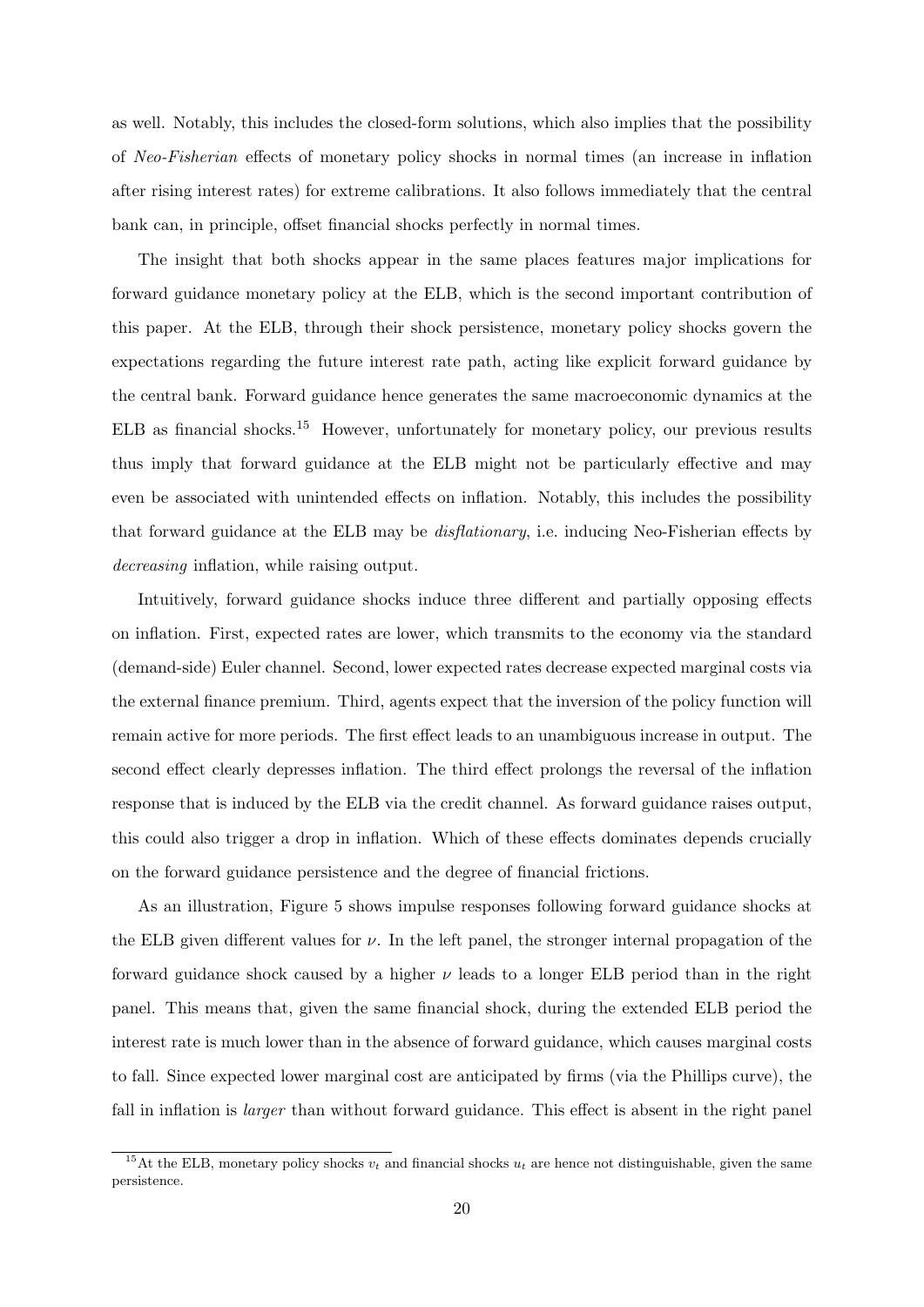<span id="page-21-0"></span>

Figure 5: Impulse response functions for a 2% financial shock. Colored lines are the financial shock combined with a forward guidance shock in period 3. Different colors correspond to different persistences of the forward guidance shock. Left: for  $\nu = 0.25$ . For many values of  $\rho_r$ , the forward guidance shock is disinflationary. Right: for  $\nu = 0.24$ . For this value of  $\nu$  the forward guidance shock is not disinflationary.

of Figure [5](#page-21-0) because the shock does not prologue the ELB period significantly.

<span id="page-21-1"></span>**Lemma 4.** At the ELB, forward guidance shocks  $v_t$  may be associated with Neo-Fisherian effects such that expansionary forward guidance is disinflationary iff

$$
\rho_r < \rho. \tag{34}
$$

Note that the condition in Lemma [4](#page-21-1) is a necessary, but not a sufficient condition. To see this, assume a combination  $(\rho, \nu)$  for which a given shock  $u_t$  is disinflationary. As the mechanics behind forward guidance and financial shocks are equal, we learn from Equation [\(29\)](#page-13-1) in Propo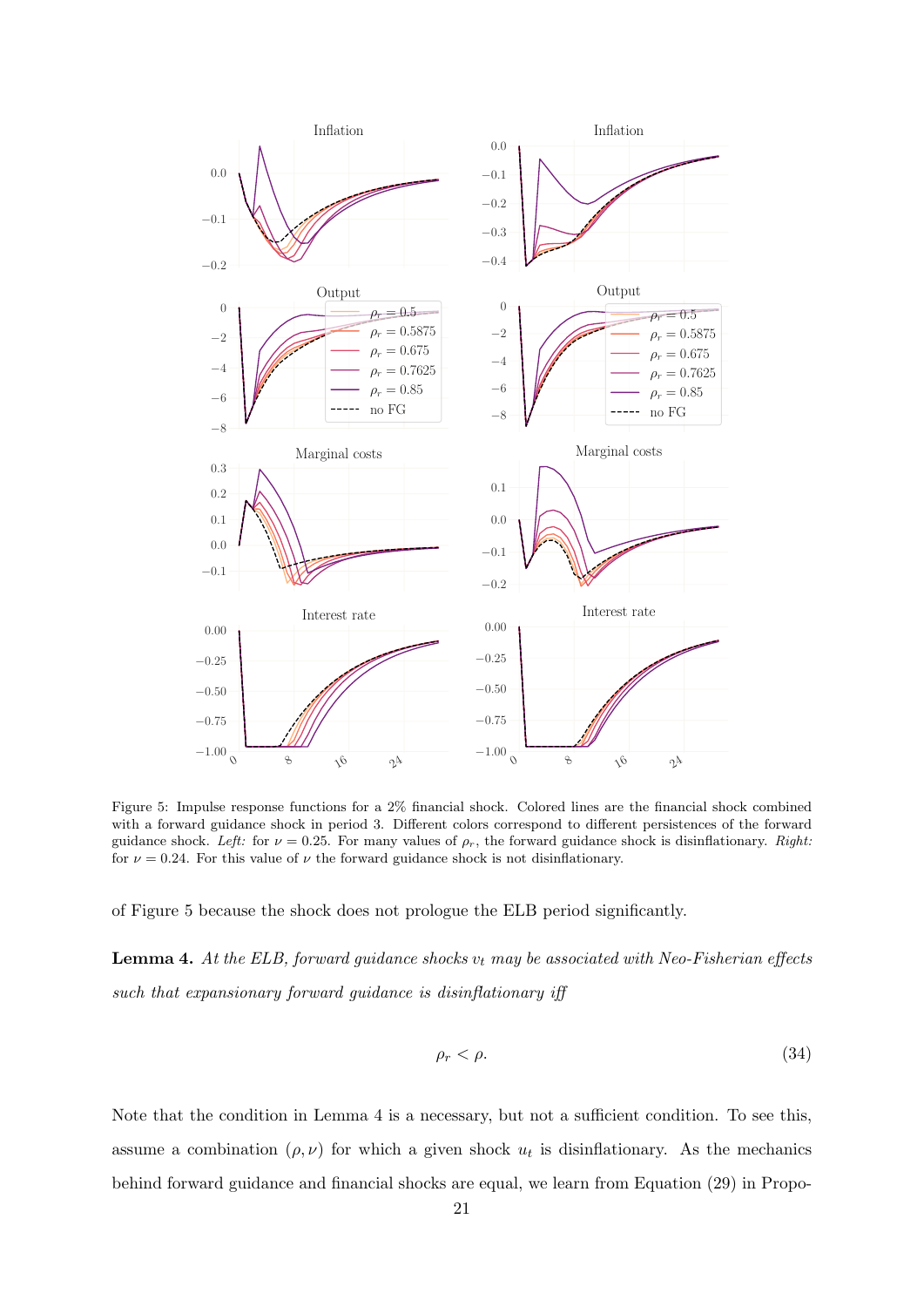sition [2](#page-13-0) that a smaller  $\rho$  (or here:  $\rho_r$ ) can reduce the weight on the (negative terminal) second and third term. In that sense, a decrease in  $\rho$  has a similar effect as an increase in  $\nu$ . We show this effect in Figure [D.3](#page-40-0) in the Appendix.

While it is safe to assume a high persistence of the financial shock, the persistence of the forward guidance shock is to some extent a policy parameter that can in principal be chosen by the central bank. However, it also depends on how successful the central bank is in its communication strategies. As illustrated in Figure [5,](#page-21-0) a monetary policy shock with low persistence (i.e. low credibility) can hence trigger negative inflation responses because the short-run effect of decreasing financial costs dominates the longer-term effect that works through the household Euler Equation. As such, non-credible forward guidance may be associated with undesirable macroeconomic dynamics.

## <span id="page-22-0"></span>5.2 Monetary policy rules at the ELB

We now turn to the systematic behavior of central banks. At first glance, it may seem that these rules are irrelevant at the ELB. However, they are in fact crucial for macroeconomic dynamics because rational private agents take the monetary policy rule into account when forming expectations about future variables and the remaining ELB duration. As such, choosing an appropriate monetary policy rule is of central importance for central banks at the ELB as well. From a policy-making perspective, the minimum requirement that any appropriate rule should satisfy is that it guarantees a determinate equilibrium.

Proposition 3. The policy parameters in the central bank's monetary policy rule must satisfy the following conditions to guarantee a determinate solution:

$$
\phi_{\pi} + \frac{1 - \beta}{\kappa \gamma} \phi_y > 1, \tag{35}
$$

$$
\kappa(\sigma^{-1}\gamma - 1)\phi_{\pi} + \sigma^{-1}\phi_{y} > \beta - 1 - \kappa \tag{36}
$$

*Proof.* See Appendix.

Equation [\(B.44\)](#page-36-1) may be interpreted as a modified Taylor principle for a financial accelerator economy. If the central bank decides to react to inflation only  $(\phi_y = 0)$ , a necessary condition is that the associated coefficient  $\phi_{\pi}$  needs to be larger than unity, as in [Taylor](#page-27-6) [\(1993\)](#page-27-6). If the central bank reacts to output as well  $(\phi_y > 0)$ , determinacy requires the weighted sum of policy coefficients to be larger than unity. Compared to a standard New Keynesian framework, the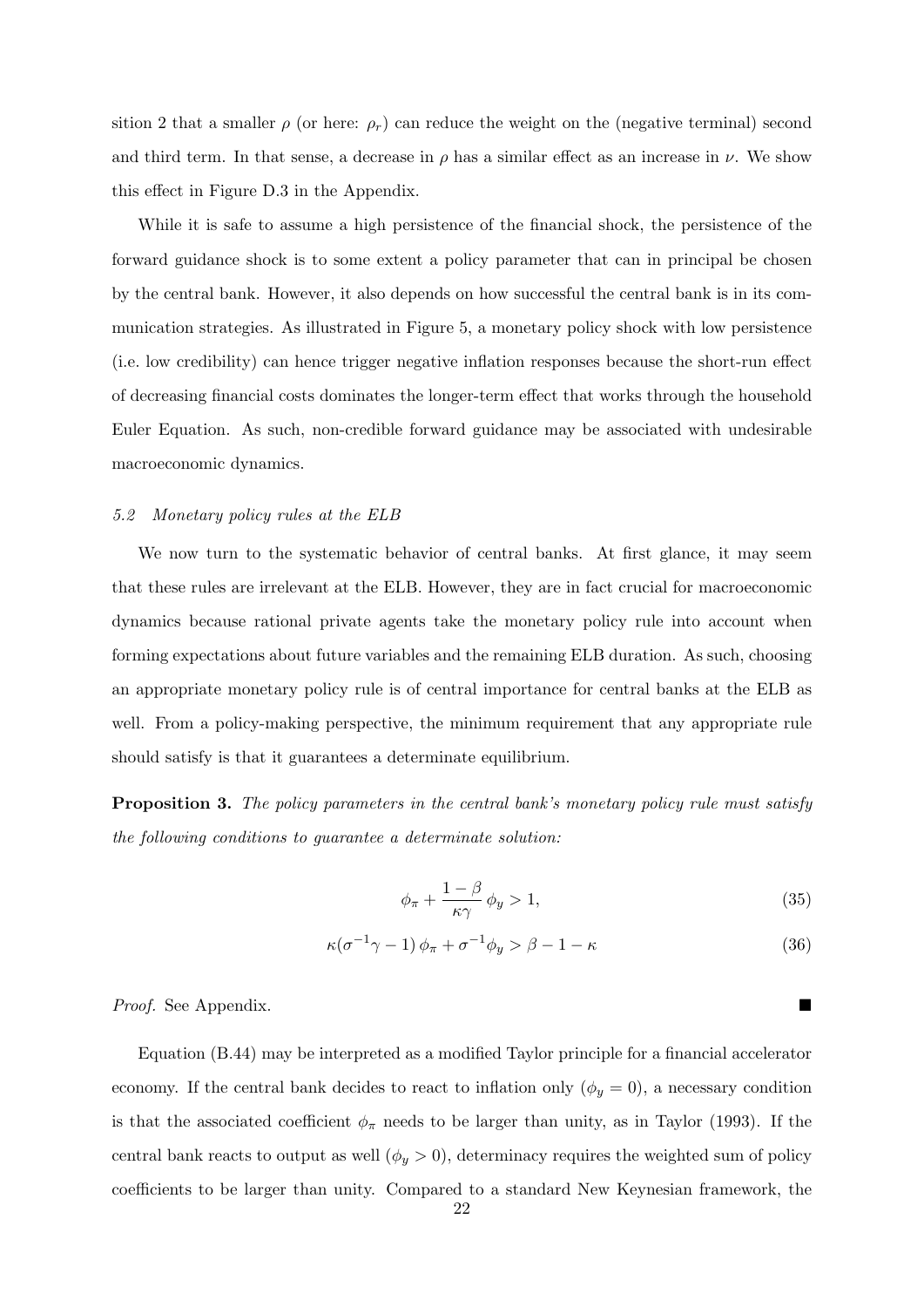key difference is that financial frictions affect the degree of substitutability between reacting to inflation and to output. Under Assumption [1,](#page-8-0) the slope of the New Keynesian Phillips curve with respect to output (the term  $\kappa \gamma$ ) is lower due to the countercyclical credit spread. At first glance, it thus seems that policy responses to output can substitute more effectively for policy responses to inflation in the presence of financial frictions.

However, Equation [\(B.45\)](#page-36-2) may constitute additional complications for the design of monetary policy rules. To see this, suppose that  $(\sigma^{-1}\gamma - 1) < 0$ , which is exactly the condition for a concave policy function of inflation at the ELB, i.e. Assumption [3.](#page-14-0) In this case, Equation [\(B.45\)](#page-36-2) implies that the responses to inflation and output are complements for some combinations of  $\{\phi_{\pi}, \phi_y\}$ , or equivalently constitutes a lower (upper) bound restriction for the response to output (inflation). In other words, a stronger reaction to inflation must be accompanied by a corresponding stronger reaction to output. This clashes with the modified Taylor rule that exhibits the conventional substitutability.

Figure [6](#page-23-0) displays this result graphically. As the elasticity of the credit spread with respect to entrepreneur leverage  $\nu$  increases, a higher value for  $\phi_y$  is necessary to keep the model determined for high values of  $\phi_{\pi}$ . For example, in the case of  $\nu = 0.2$ ,  $\phi_{\pi} > 1.76$  requires that  $\phi_y > 0.$ 

<span id="page-23-0"></span>

Figure 6: Determinacy regions for different values of  $\nu$ .

Intuitively, abstracting from financial frictions, inflation can be stabilized by raising nominal interest rates appropriately. Higher nominal interest rates amount to higher real interest rates, decreasing consumption and output. As a consequence, real marginal costs fall, and inflation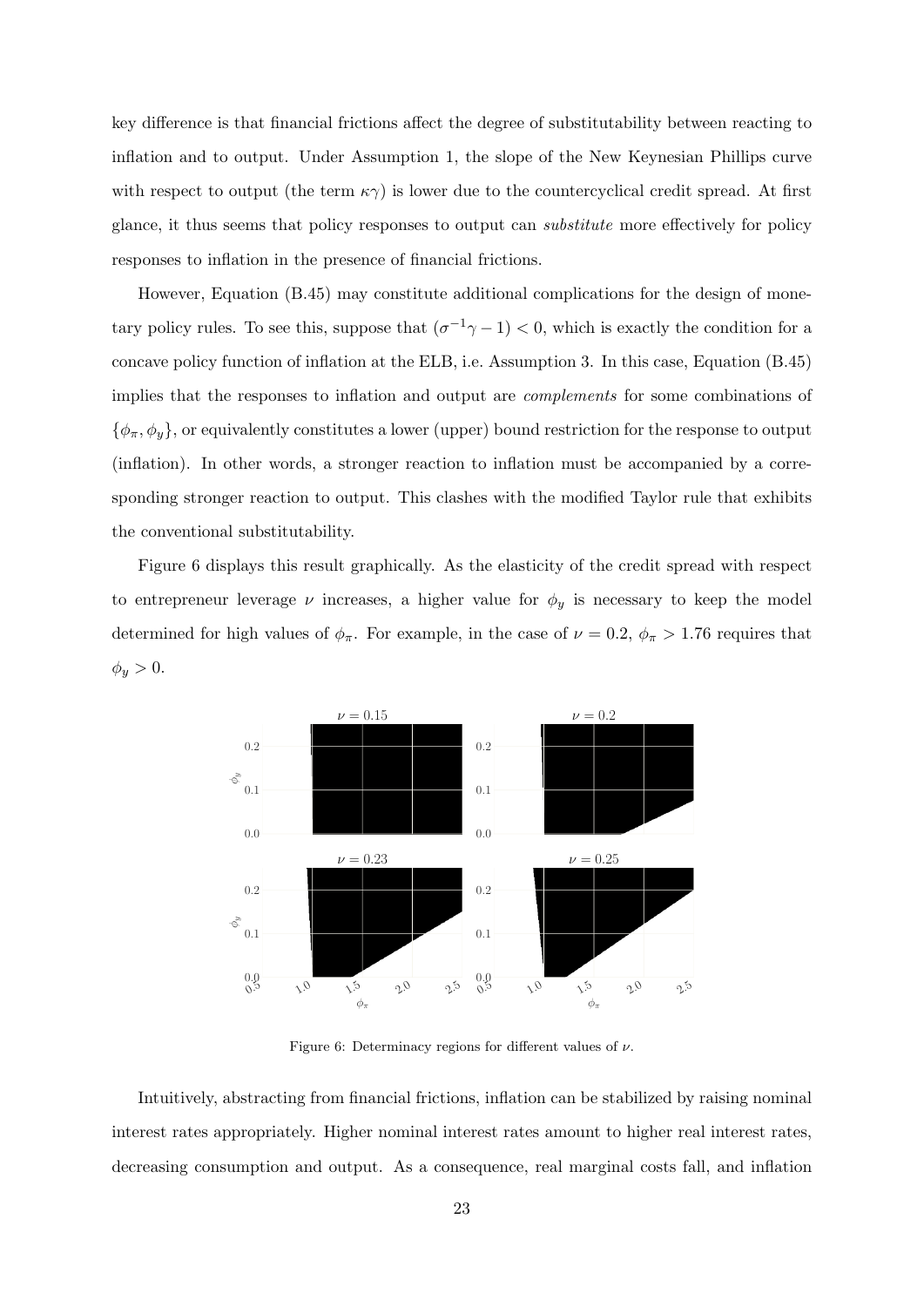decreases. Whether the hike of nominal interest rates constitutes a reaction to (positive) deviations of inflation or output is irrelevant. In the presence of financial frictions, however, an interest rate hike as a reaction to output has the additional effect of increasing marginal costs and thus inflation. Depending on the specific characteristics of the economy, the central bank might find itself in a knife-edge scenario where the appropriate window for systematic policy responses to output deviations is quite small.

Overall, the key message emerging from this section is that the conduct of monetary policy in the presence of financial frictions and a binding ELB may prove difficult. While the hockey stick Phillips curve blurs the relationship between inflation and output at the ELB, conventional monetary policy wisdoms are abolished: short-lived forward guidance shocks may be associated with Neo-Fisherian inflation effects, and determinacy considerations may place rather tight restrictions on appropriate monetary policy rules.

## <span id="page-24-0"></span>6 Conclusion

This paper argues that a binding effective lower bound (ELB) on nominal interest rates may contribute to an observational disconnect between inflation and economic activity if financial shocks are prevailing. At the ELB, the costs of external financing in the form of credit spreads can dominate firms' price setting and thereby generate inflationary pressure. Via this supplyside mechanism, the Phillips curve features a considerably flatter slope when the ELB binds compared to normal times. As a consequence, the resulting observational Phillips curve is shaped like a hockey stick. These findings constitute a complementary explanation for the recently observed inflation puzzles.

Our results translate into strong implications on the conduct of forward guidance, and provide a potential solution to the forward guidance puzzle: similar to financial shocks, the effects of forward guidance can be decomposed in short-run disinflationary effects via the firms' refinancing cost channel, and a longer-term inflationary effect via real marginal costs. For rather short-lived forward guidance impulses, the first disinflationary effect may dominate and forward guidance can in fact lower inflation. Accordingly, only forward guidance with a high expected persistence succeeds in fostering inflation and growth.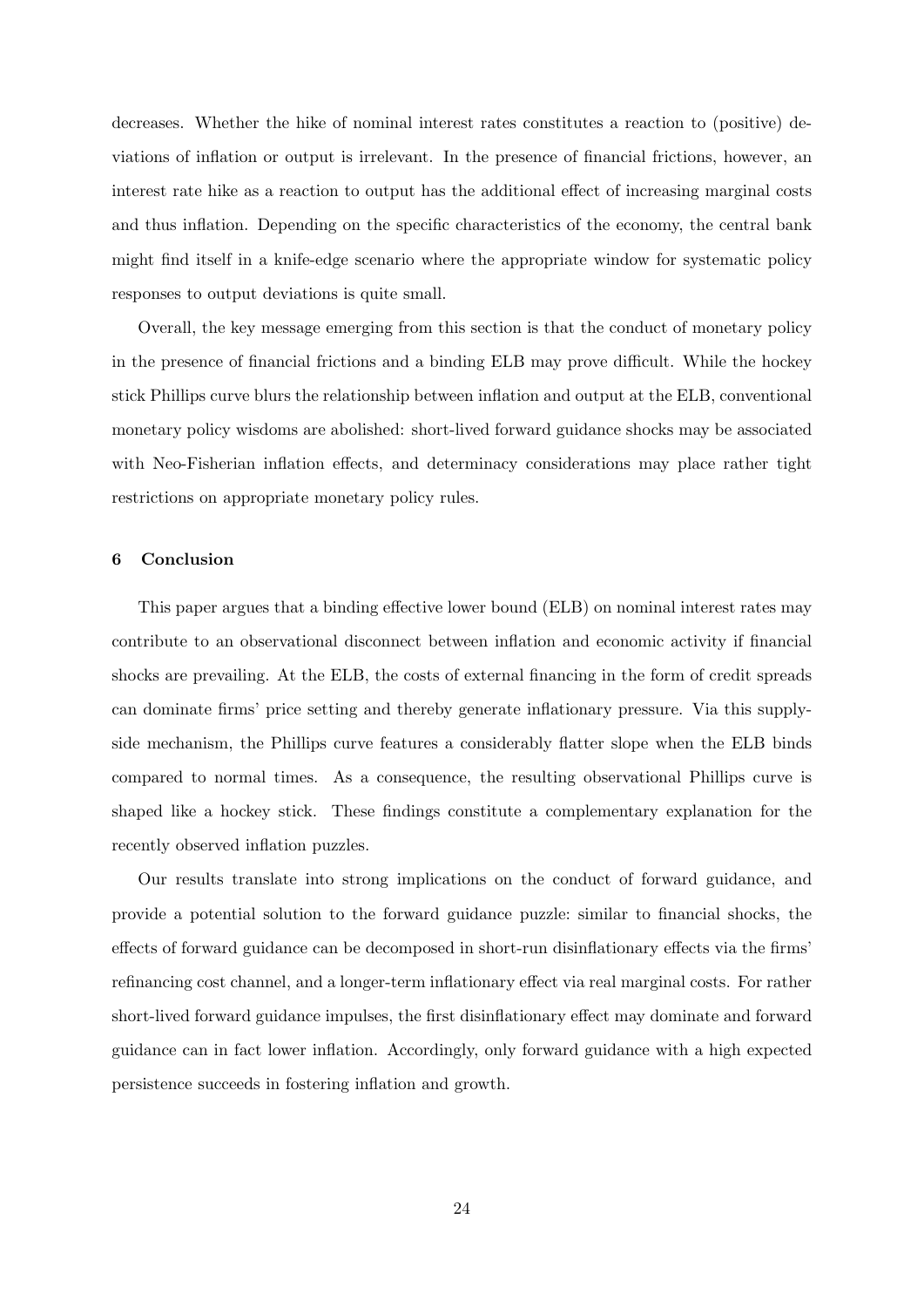## References

- <span id="page-25-13"></span>Abbate, A., Eickmeier, S., Prieto, E., 2021. Financial shocks and inflation dynamics. Macroeconomic Dynamics , 1–29.
- <span id="page-25-0"></span>Ball, L., Mazumder, S., 2011. Inflation Dynamics and the Great Recession. Brookings Papers on Economic Activity 42, 337–405.
- <span id="page-25-6"></span>Ball, L., Mazumder, S., 2018. A Phillips Curve with Anchored Expectations and Short-Term Unemployment. Journal of Money, Credit and Banking 51, 111–137.
- <span id="page-25-11"></span>Barth III, M.J., Ramey, V.A., 2001. The cost channel of monetary transmission. NBER Macroeconomics Annual 16, 199–240.
- <span id="page-25-2"></span>Bernanke, B.S., Gertler, M., Gilchrist, S., 1999. The financial accelerator in a quantitative business cycle framework. Handbook of Macroeconomics 1, 1341–1393.

<span id="page-25-20"></span><span id="page-25-9"></span>Bianchi, F., Melosi, L., 2017. Escaping the Great Recession. American Economic Review 107, 1030–1058.

- Blanchard, O.J., Kahn, C.M., 1980. The Solution of Linear Difference Models under Rational Expectations. Econometrica 48, 1305–1311.
- <span id="page-25-7"></span>Bobeica, E., Jarociński, M., 2019. Missing Disinflation and Missing Inflation: A VAR Perspective. International Journal of Central Banking 15, 199–232.
- <span id="page-25-19"></span><span id="page-25-17"></span>Boehl, G., 2017. Monetary policy and speculative stock markets. Technical Report. IMFS Working Paper Series.
- Boehl, G., 2021. Efficient Solution and Computation of Models with Occasionally Binding Constraints. IMFS Working Paper Series 148.
- <span id="page-25-4"></span>Boehl, G., Goy, G., Strobel, F., forthcoming. A structural investigation of quantitative easing. Review of Economics and Statistics .
- <span id="page-25-3"></span>Boehl, G., Strobel, F., 2020. US business cycle dynamics at the zero lower bound. Bundesbank Discussion Paper 65/2020.
- <span id="page-25-18"></span>Calvo, G.A., 1983. Staggered prices in a utility-maximizing framework. Journal of Monetary Economics 12, 383–398.
- <span id="page-25-5"></span>Carlstrom, C.T., Fuerst, T.S., Paustian, M., 2015. Inflation and output in New Keynesian models with a transient interest rate peg. Journal of Monetary Economics 76, 230 – 243.
- <span id="page-25-12"></span>Chowdhury, I., Hoffmann, M., Schabert, A., 2006. Inflation dynamics and the cost channel of monetary transmission. European Economic Review 50, 995–1016.
- <span id="page-25-10"></span>Christiano, L., Rostagno, M., Motto, R., 2010. Financial factors in economic fluctuations. Working Paper Series 1192. European Central Bank. URL: <https://ideas.repec.org/p/ecb/ecbwps/20101192.html>.
- <span id="page-25-8"></span>Christiano, L.J., Eichenbaum, M.S., Trabandt, M., 2015. Understanding the Great Recession. American Economic Journal: Macroeconomics 7, 110–67.
- <span id="page-25-14"></span>Cochrane, J.H., 2011. Determinacy and identification with Taylor rules. Journal of Political Economy 119, 565–615.
- <span id="page-25-15"></span>Cochrane, J.H., 2016. Do higher interest rates raise or lower inflation? Unpublished paper, February URL: <https://faculty.chicagobooth.edu/john.cochrane/research/papers/fisher.pdf>.
- <span id="page-25-16"></span><span id="page-25-1"></span>Cochrane, J.H., 2017. The new-Keynesian liquidity trap. Journal of Monetary Economics 92, 47–63.
- Coibion, O., Gorodnichenko, Y., 2015. Is the Phillips Curve Alive and Well after All? Inflation Expectations and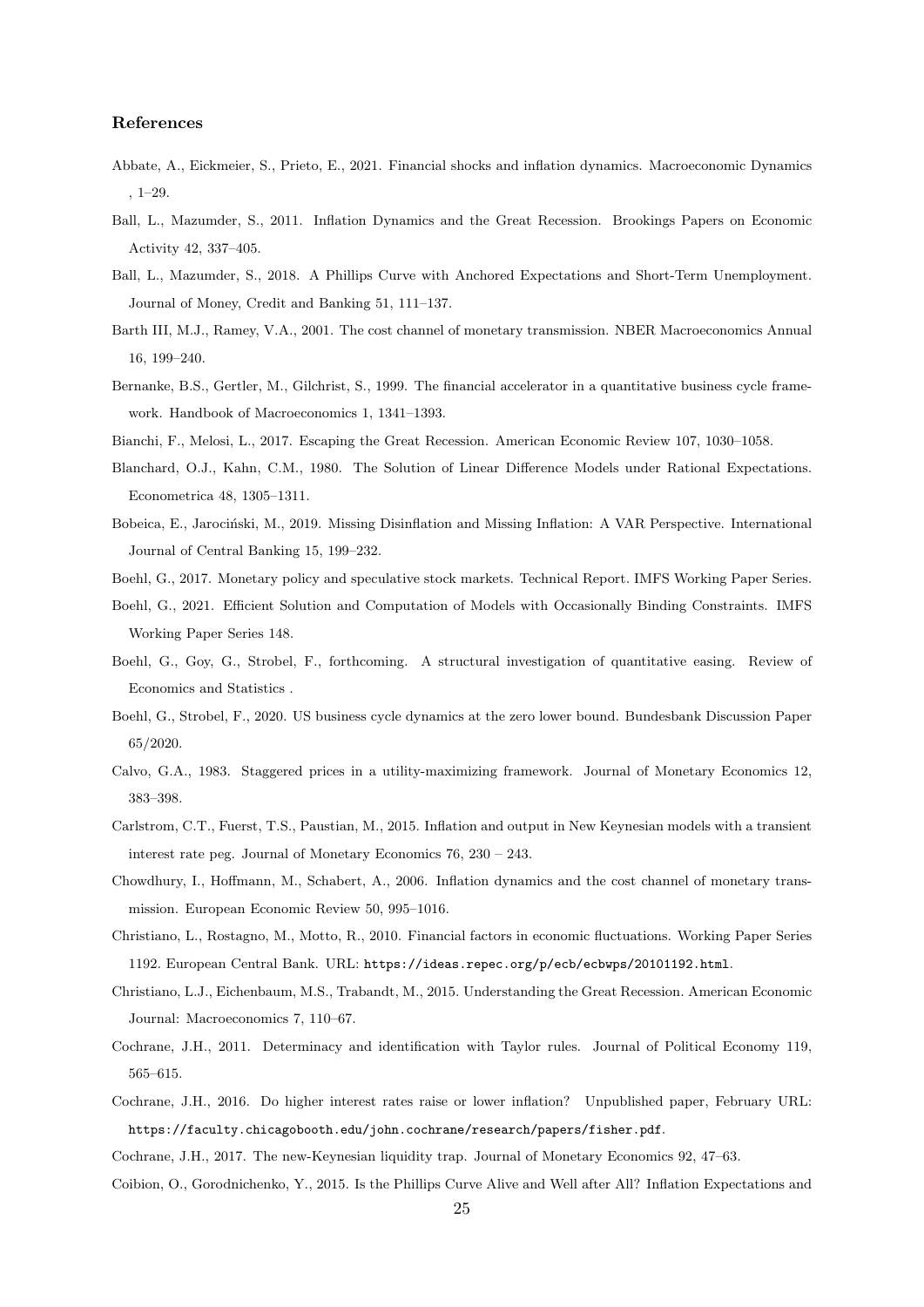the Missing Disinflation. American Economic Journal: Macroeconomics 7, 197–232.

- <span id="page-26-9"></span>Daly, M.C., Hobijn, B., 2014. Downward Nominal Wage Rigidities Bend the Phillips Curve. Journal of Money, Credit and Banking 46, 51–93.
- <span id="page-26-5"></span>Del Negro, M., Giannoni, M., Patterson, C., 2015a. The forward guidance puzzle. Staff Reports 574. Federal Reserve Bank of New York.
- <span id="page-26-13"></span>Del Negro, M., Giannoni, M.P., Schorfheide, F., 2015b. Inflation in the Great Recession and New Keynesian Models. American Economic Journal: Macroeconomics 7, 168–196.
- <span id="page-26-12"></span>Forbes, K., 2019. Inflation Dynamics: Dead, Dormant, or Determined Abroad? Working Paper 26496. National Bureau of Economic Research.
- <span id="page-26-7"></span>Friedrich, C., 2016. Global inflation dynamics in the post-crisis period: What explains the puzzles? Economics Letters 142, 31–34.
- <span id="page-26-17"></span><span id="page-26-16"></span>Gabaix, X., 2020. A Behavioral New Keynesian Model. American Economic Review 110, 2271–2327.
- Gaiotti, E., Secchi, A., 2006. Is there a cost channel of monetary policy transmission? An investigation into the pricing behavior of 2,000 firms. Journal of Money, Credit and Banking , 2013–2037.
- <span id="page-26-18"></span>García-Schmidt, M., Woodford, M., 2019. Are low interest rates deflationary? A paradox of perfect-foresight analysis. American Economic Review 109, 86–120.
- <span id="page-26-15"></span>Gerali, A., Neri, S., Sessa, L., Signoretti, F.M., 2010. Credit and Banking in a DSGE Model of the Euro Area. Journal of Money, Credit and Banking 42, 107–141.
- <span id="page-26-1"></span>Gilchrist, S., Schoenle, R., Sim, J., Zakrajšek, E., 2017. Inflation Dynamics during the Financial Crisis. American Economic Review 107, 785–823.
- <span id="page-26-8"></span>Gordon, R.J., 2013. The Phillips Curve is Alive and Well: Inflation and the NAIRU During the Slow Recovery. NBER Working Papers 19390. National Bureau of Economic Research, Inc.
- <span id="page-26-3"></span>Gust, C., Herbst, E., López-Salido, D., Smith, M.E., 2017. The empirical implications of the interest-rate lower bound. American Economic Review 107, 1971–2006.
- <span id="page-26-0"></span>Harding, M., Lindé, J., Trabandt, M., 2022. Resolving the missing deflation puzzle. Journal of Monetary Economics 126, 15–34.
- <span id="page-26-19"></span>Holden, T.D., 2019. Existence and uniqueness of solutions to dynamic models with occasionally binding constraints. EconStor Preprints 144570. ZBW - Leibniz Information Centre for Economics.
- <span id="page-26-6"></span><span id="page-26-4"></span>Kiley, M., 2016. Policy Paradoxes in the New-Keynesian Model. Review of Economic Dynamics 21, 1–15.
- Kulish, M., Morley, J., Robinson, T., 2017. Estimating DSGE models with zero interest rate policy. Journal of Monetary Economics 88, 35 – 49.
- <span id="page-26-10"></span>Lieberknecht, P., 2019. Financial frictions, the Phillips curve and monetary policy. Discussion Papers 47/2019. Deutsche Bundesbank.
- <span id="page-26-11"></span>McLeay, M., Tenreyro, S., 2020. Optimal Inflation and the Identification of the Phillips Curve. NBER Macroeconomics Annual 34, 199–255.
- <span id="page-26-14"></span>Meh, C.A., Moran, K., 2010. The Role of Bank Capital in the Propagation of Shocks. Journal of Economic Dynamics and Control 34, 555–576.
- <span id="page-26-2"></span>Ravenna, F., Walsh, C.E., 2006. Optimal monetary policy with the cost channel. Journal of Monetary Economics 53, 199–216.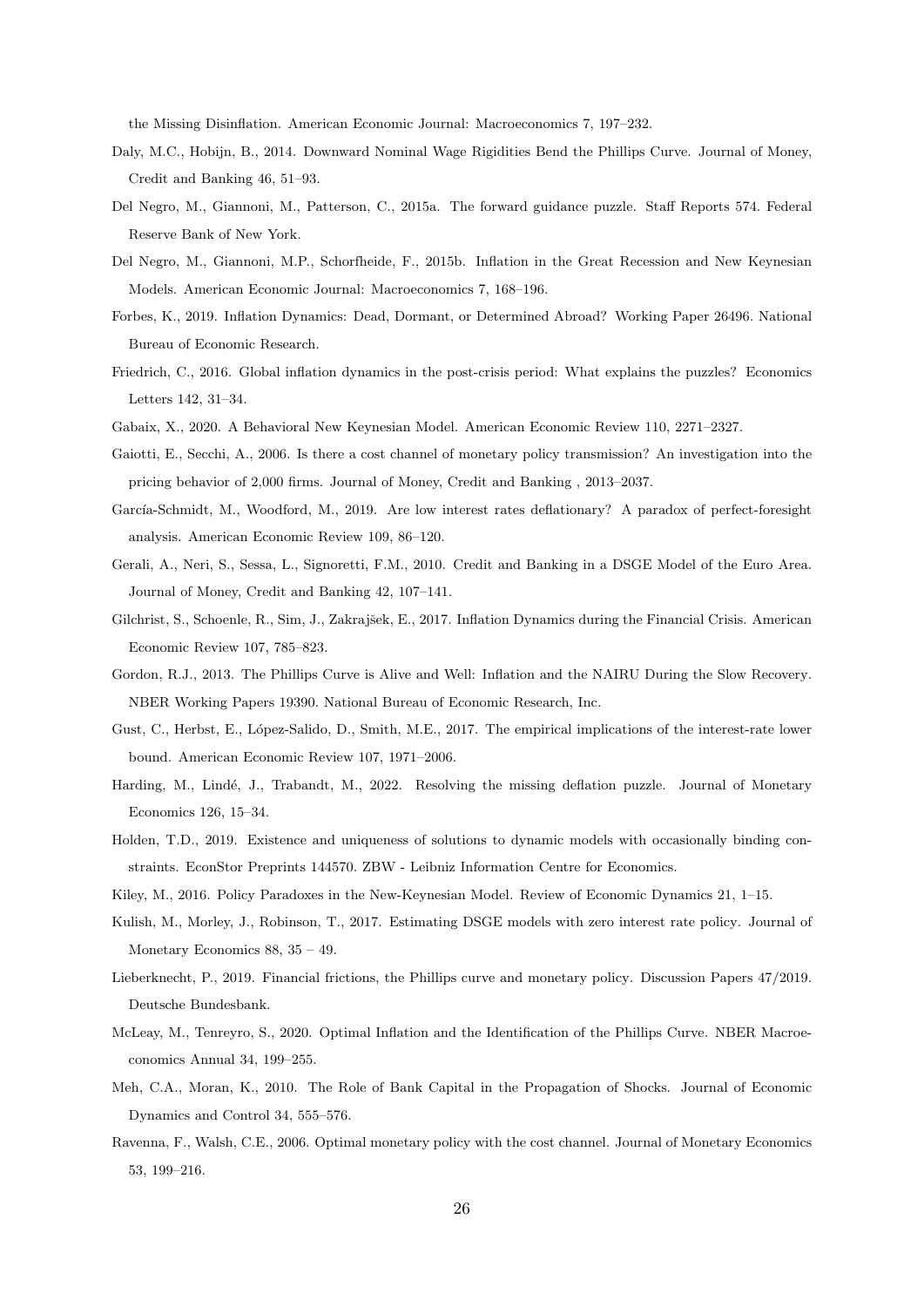- <span id="page-27-3"></span>Sims, E.R., Wu, J.C., 2019. The Four Equation New Keynesian Model. NBER Working Papers 26067. National Bureau of Economic Research, Inc.
- <span id="page-27-1"></span>Smets, F., Wouters, R., 2007. Shocks and Frictions in US business cycles: A Bayesian DSGE approach. The American Economic Review 97, 586–606.
- <span id="page-27-6"></span>Taylor, J.B., 1993. Discretion versus policy rules in practice. Carnegie-Rochester Conference Series on Public Policy 39, 195–214.
- <span id="page-27-4"></span>Tillmann, P., 2008. Do interest rates drive inflation dynamics? An analysis of the cost channel of monetary transmission. Journal of Economic dynamics and Control 32, 2723–2744.
- <span id="page-27-0"></span>Townsend, R.M., 1979. Optimal contracts and competitive markets with costly state verification. Journal of Economic Theory 21, 265–293.
- <span id="page-27-2"></span>Watson, M.W., 2014. Inflation Persistence, the NAIRU, and the Great Recession. American Economic Review 104, 31–36.
- <span id="page-27-5"></span>Woodford, M., 2003. Interest and Prices: Foundations of a Theory of Monetary Policy. Princeton University Press.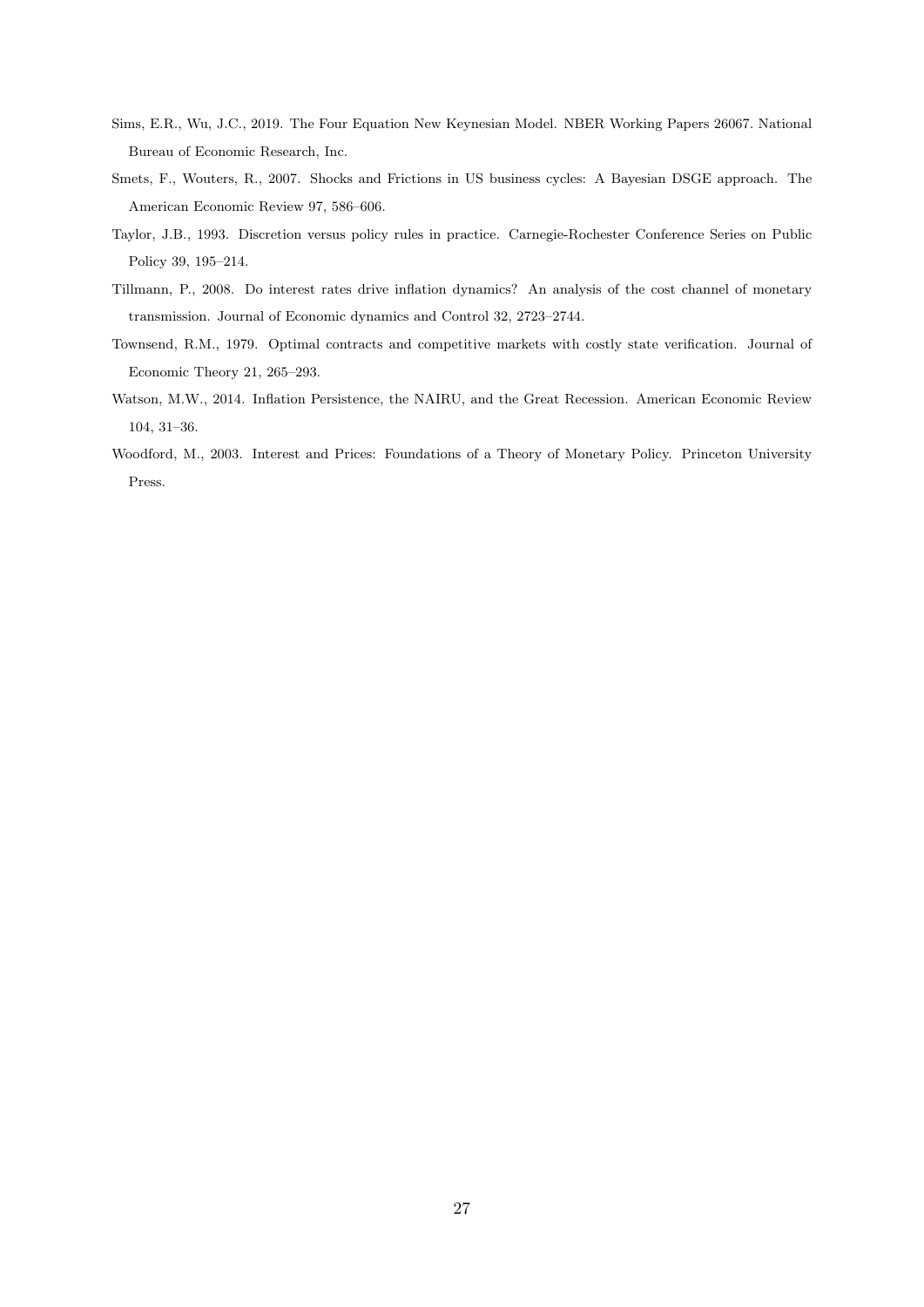## Appendix A Equilibrium Equations

This section lists the full set of the equations defining the equilibrium. On the household side, we have the inter-temporal Euler equation and the intra-temporal labor-consumption trade-off, Equations  $(1)$  and  $(2)$  in the main text:

$$
C_t^{-\sigma} = \beta E_t \left[ \frac{R_t}{\Pi_{t+1}} U_t C_{t+1}^{-\sigma} \right],\tag{A.1}
$$

$$
H_t^{\eta} = W_t C_t^{-\sigma}.
$$
\n(A.2)

On the firm side, we have the aggregate production function, which is obtained by aggregating over the individual linear production functions:

$$
Y_t = \frac{H_t}{v_t^p} \tag{A.3}
$$

where  $v_t^p$  $_t^p$  is a measure of price dispersion defined below. Marginal costs are given by Equation  $(4)$ :

$$
MC_t = W_t R_t^L \tag{A.4}
$$

The price setting behavior by firms is defined by the following equations, which are standard for [Calvo](#page-25-18) [\(1983\)](#page-25-18) pricing and make use of two auxiliary variables  $f_t^1$  and  $f_t^2$ :

$$
f_t^1 = \frac{\varepsilon - 1}{\varepsilon} f_t^2 \tag{A.5}
$$

$$
f_t^1 = C_t^{-\sigma}MC_tY_t + \beta \zeta E_t \left[ \Pi_{t+1}^{\varepsilon} f_{t+1}^1 \right]
$$
\n(A.6)

$$
f_t^2 = C_t^{-\sigma} \Pi_t^* Y_t + \beta \zeta E_t \left[ \left( \frac{1}{\Pi_{t+1}} \right)^{1-\varepsilon} \left( \frac{\Pi_t^*}{\Pi_{t+1}^*} \right) f_{t+1}^2 \right]
$$
(A.7)

$$
1 = \zeta \left(\frac{1}{\Pi_t}\right)^{1-\varepsilon} + (1-\zeta) \left(\Pi_t^*\right)^{1-\varepsilon} \tag{A.8}
$$

$$
v_t^p = \zeta \Pi_t^{\varepsilon} v_{t-1}^p + (1 - \zeta) (\Pi_t^*)^{-\varepsilon}
$$
\n(A.9)

The interest rate specified in the credit contract is defined by Equation [\(3\)](#page-6-1):

$$
R_t^L = z \left(\frac{W_t H_t}{N_t}\right) \frac{R_t}{E_t[\Pi_{t+1}]} U_t \tag{A.10}
$$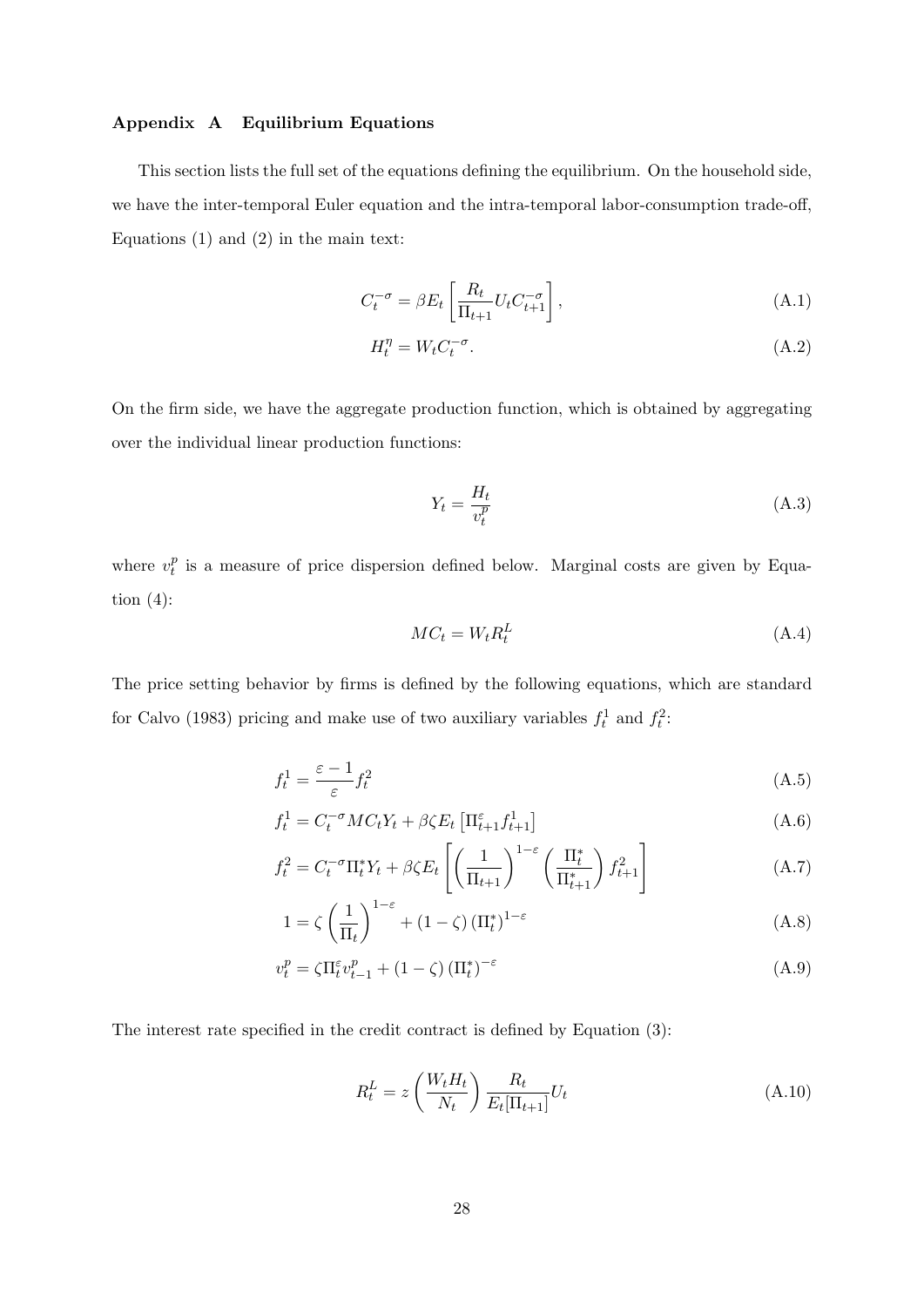Entrepreneur net worth evolves according to Equation [\(5\)](#page-6-2):

$$
N_t = \Psi(Y_t), \tag{A.11}
$$

The central bank operates according to a monetary policy rule shown in Equation [\(6\)](#page-7-2)

$$
\frac{R_t^n}{R^n} = \left(\frac{\Pi_t}{\Pi}\right)^{\phi_\pi} \left(\frac{Y_t}{Y}\right)^{\phi_y} \exp(v_t),\tag{A.12}
$$

The effective lower bound (ELB) constraint is given by Equation [\(7\)](#page-7-0):

$$
R_t = \max\left\{\bar{R}, R_t^n\right\} \tag{A.13}
$$

Finally, the aggregate resource constraint is

$$
Y_t = C_t \tag{A.14}
$$

These 14 conditions define the equilibrium for the 14 endogenous variables

$$
(C_t, Y_t, H_t, \Pi_t, \Pi_t^*, W_t, R_t, R_t^L, R_t^n, N_t, MC_t, f_t^1, f_t^2, v_t^p), \qquad (A.15)
$$

together with the evolution of the two exogenous shocks:

$$
\ln(U_t) = \rho \ln(U_{t-1}) + \epsilon_t \tag{A.16}
$$

$$
v_t = \rho_r v_{t-1} + \epsilon_t r, t. \tag{A.17}
$$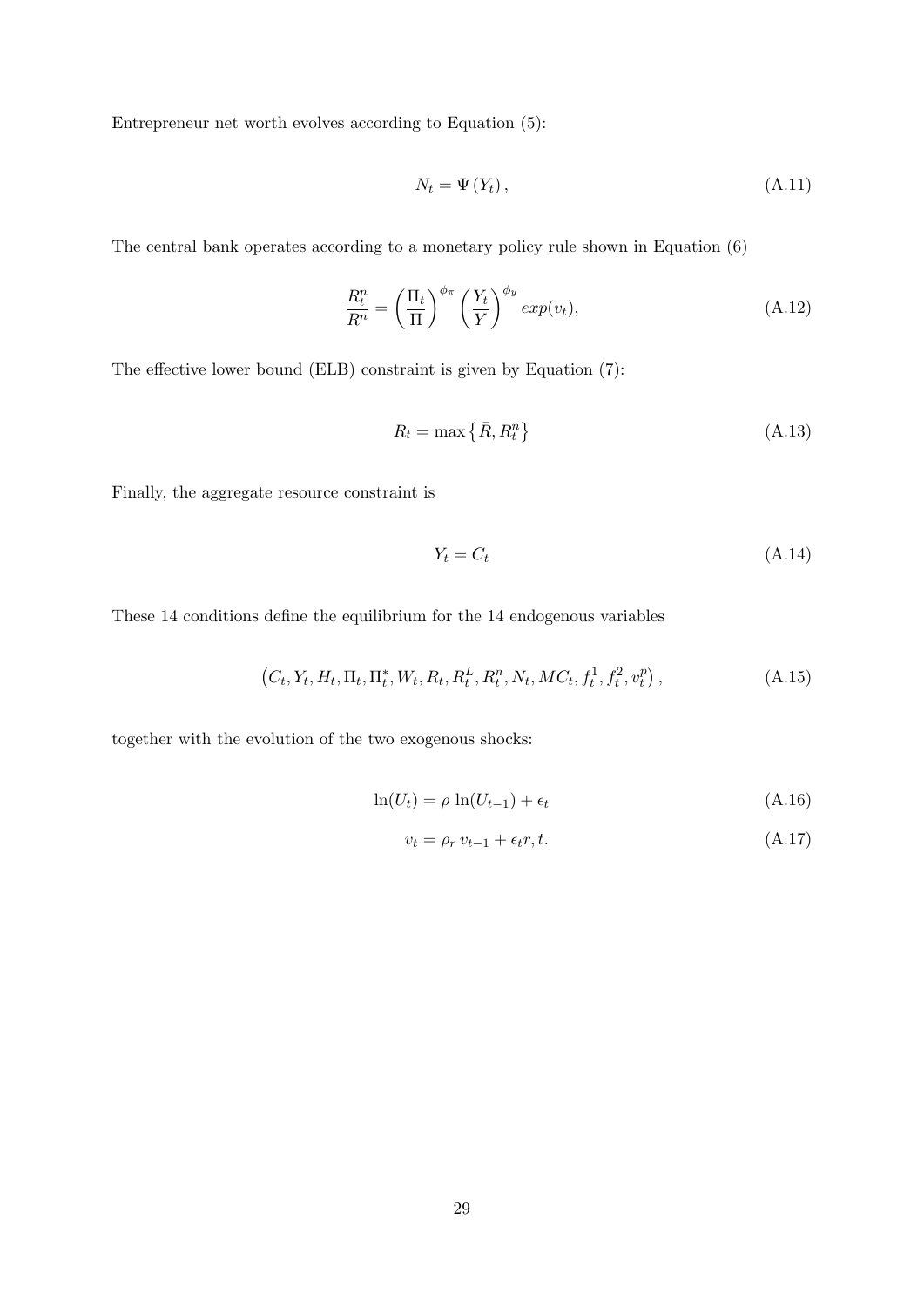The linearized equilibrium conditions are as follows:

<span id="page-30-0"></span>
$$
c_t = -\sigma^{-1} (r_t + u_t - E_t \pi_{t+1}) + E_t[c_{t+1}], \tag{A.18}
$$

$$
w_t = \eta h_t + \sigma c_t,\tag{A.19}
$$

$$
y_t = h_t,\tag{A.20}
$$

$$
mc_t = w_t + r_t^L,\tag{A.21}
$$

$$
\pi_t = \kappa m c_t + \beta E_t[\pi_{t+1}],\tag{A.22}
$$

$$
r_t^L = r_t - E_t[\pi_{t+1}] + \nu(w_t + h_t - n_t) + u_t,
$$
\n(A.23)

$$
n_t = \psi y_t,\tag{A.24}
$$

$$
r_t^n = \phi_\pi \pi_t + \phi_y y_t + v_t,\tag{A.25}
$$

$$
r_t = \max\left\{\bar{r}, r_t^n\right\},\tag{A.26}
$$

$$
y_t = c_t,\tag{A.27}
$$

$$
u_t = \rho u_{t-1} + \epsilon_t,\tag{A.28}
$$

$$
v_t = \rho_r v_{t-1} + \epsilon_{r,t},\tag{A.29}
$$

## <span id="page-30-2"></span><span id="page-30-1"></span>(A.30)

where lower-case variables denote log-deviations from steady state.

The three-equation representation shown in Section [3.1](#page-9-5) can be obtained by combining Equations [\(A.19\)](#page-30-0)-[\(A.24\)](#page-30-1) into one single Phillips curve and using the resource constraint Equa-tion [\(A.27\)](#page-30-2) to eliminate  $c_t$ .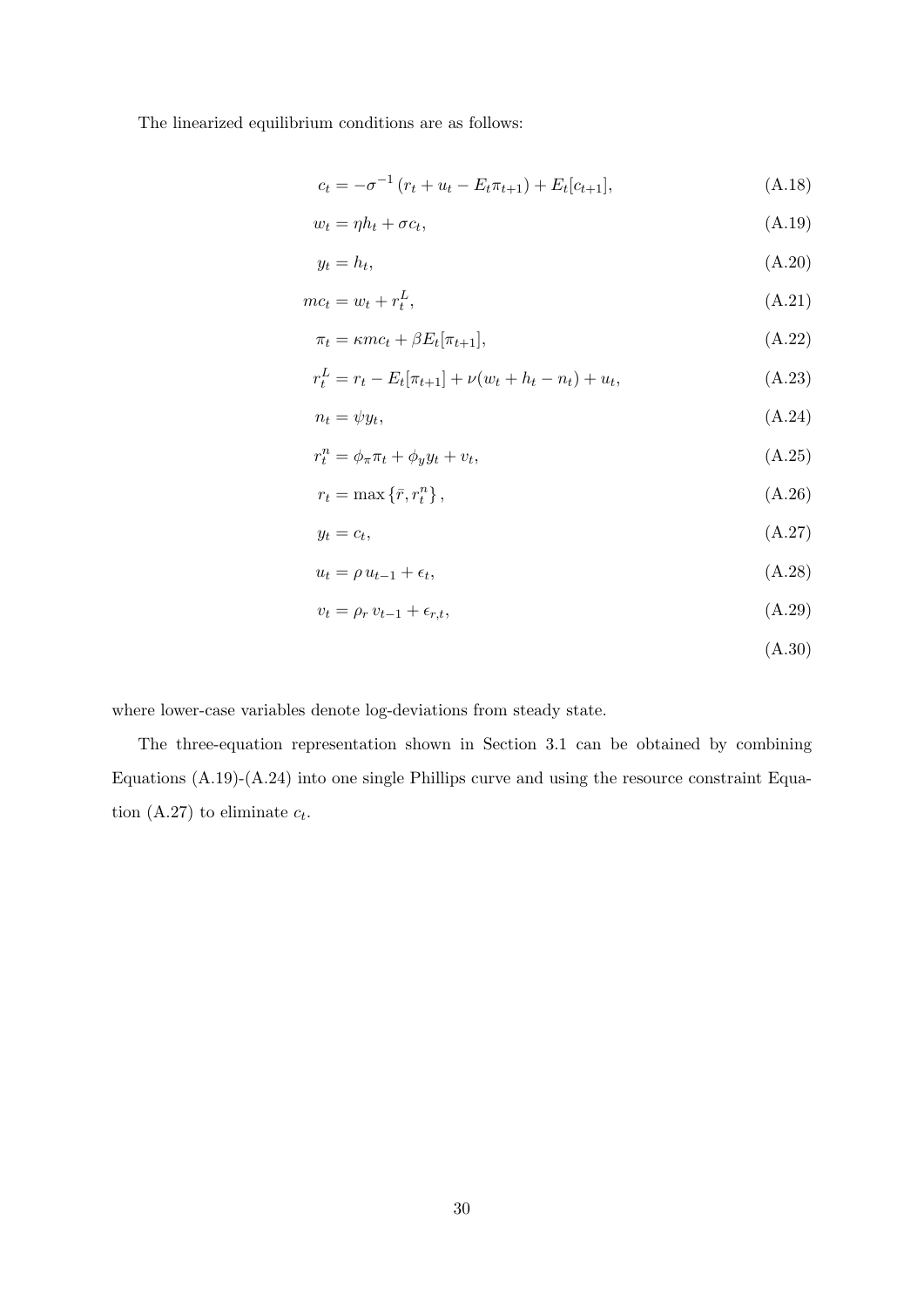## Appendix B Proofs

Proposition 1. The impact responses of inflation and output to a financial shock in normal times (without a binding ELB on nominal interest rates) are given by:

$$
\pi_t = a_0 u_t,\tag{B.1}
$$

$$
y_t = b_0 u_t,\tag{B.2}
$$

where

$$
a_0 = -\frac{\kappa \gamma - \kappa \sigma (1 - \rho)}{(1 - \beta \rho)(\sigma (1 - \rho) + \phi_y) + \kappa \gamma (\phi_\pi - \rho) - \kappa \sigma (1 - \rho)(\phi_\pi - \rho)},
$$
(B.3)

$$
b_0 = -\frac{1 + (\phi_\pi - \rho)a_0}{\sigma(1 - \rho) + \phi_y}.
$$
\n(B.4)

Proof. The proof relies on the method of undetermined coefficients. We guess that the solution is given by  $\pi_t = a_0 u_t$  and  $y_t = b_0 u_t$ . Using this guess, the system of equation can be written as

$$
(1 - \kappa \phi_{\pi} - \rho(\beta - \kappa))a_0 u_t = \kappa u_t + \kappa(\gamma + \phi_y)b_0 u_t,
$$
\n(B.5)

$$
(1 + \phi_y \sigma^{-1} - \rho)b_0 u_t = -\sigma^{-1}(\phi_\pi - \rho)a_0 u_t - \sigma^{-1}u_t,
$$
\n(B.6)

where we replaced the nominal interest rate using the (unconstrained) Taylor rule. Note that expectations of future variables can be replaced by using the law of motion for the financial shocks under rational expectations. The solution is obtained by dividing both equations by  $u_t$ , substituting for  $b_0$  in the first equation using the second equation and rearranging.  $\blacksquare$ 

Lemma 1. The impact responses of inflation and output to a financial shock in normal times (without a binding ELB on nominal interest rates) are negative, i.e.

$$
a_0 < 0,\tag{B.7}
$$

$$
b_0 < 0,\tag{B.8}
$$

iff the elasticity of the credit spread to entrepreneur leverage satisfies

$$
\nu < \frac{\eta + \rho \sigma}{\psi - 1 - \sigma - \eta}.\tag{B.9}
$$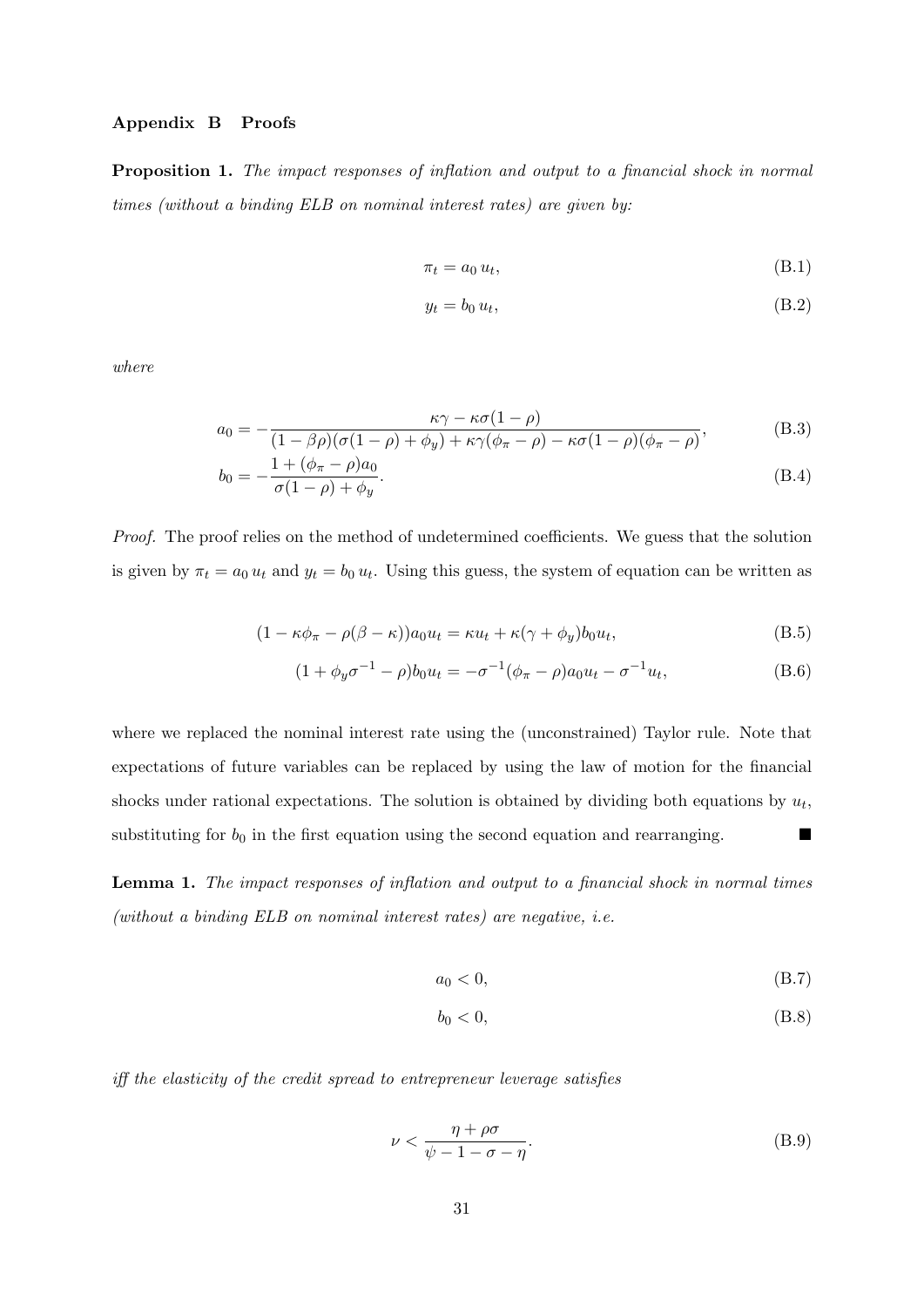Proof. The proof consists of three parts. First, we show that the model's determinacy conditions imply that the denominator of  $a_0$  is positive. Second, the sign of  $a_0$  then depends on its numerator, which is equivalent to the parameter restriction in the Lemma. Third, the sign of  $b_0$  follows from  $a_0$ .

First, let us consider the determinacy conditions. The forward looking components of our model can be expressed as

$$
M\mathbf{x}_t = E_t[\mathbf{x}_{t+1}],\tag{B.10}
$$

with  $\mathbf{x}_t = (y_t, \pi_t)'$ . To arrive at this formulation, we can rewrite Equations [\(15\)](#page-9-2) and [\(16\)](#page-9-3) (ignoring exogenous innovations and the ELB) as

$$
(1 + \sigma^{-1} \phi_y) y_t = -\sigma^{-1} (\phi_\pi \pi_t - E_t[\pi_{t+1}]) + E_t[y_{t+1}], \tag{B.11}
$$

$$
(1 - \kappa \phi_{\pi}) \pi_t = \kappa (\gamma + \phi_y) y_t + \beta_{\kappa} E_t[\pi_{t+1}], \tag{B.12}
$$

where we define  $\beta_{\kappa}=\beta-\kappa$  for convenience. Then, we can rewrite

$$
A\mathbf{x}_t = B\mathbf{x}_{t+1},\tag{B.13}
$$

$$
\begin{bmatrix} 1 + \sigma^{-1} \phi_y & \sigma^{-1} \phi_\pi \\ -\kappa (\gamma + \phi_y) & 1 - \kappa \phi_\pi \end{bmatrix} \mathbf{x}_t = \begin{bmatrix} 1 & \sigma^{-1} \\ 0 & \beta_\kappa \end{bmatrix} \mathbf{x}_{t+1}.
$$
 (B.14)

It is straightforward that

$$
B^{-1} = \frac{1}{\beta_{\kappa}} \begin{bmatrix} \beta_{\kappa} & -\sigma^{-1} \\ 0 & 1 \end{bmatrix} = \begin{bmatrix} 1 & -\beta_{\kappa}^{-1}\sigma^{-1} \\ 0 & \beta_{\kappa}^{-1} \end{bmatrix},
$$
(B.15)

and hence

$$
M = AB^{-1} = \begin{bmatrix} 1 + \sigma^{-1} \phi_y & \sigma^{-1} \phi_\pi \\ -\kappa (\gamma + \phi_y) & 1 - \kappa \phi_\pi \end{bmatrix} \begin{bmatrix} 1 & -\beta_\kappa^{-1} \sigma^{-1} \\ 0 & \beta_\kappa^{-1} \end{bmatrix},
$$
(B.16)

$$
= \begin{bmatrix} 1 + \sigma^{-1} \phi_y & -\beta_\kappa^{-1} \sigma^{-1} (1 + \sigma^{-1} \phi_y - \phi_\pi) \\ -\kappa (\gamma + \phi_y) & \beta_\kappa^{-1} \sigma^{-1} \kappa (\gamma + \phi_y) + \beta_\kappa^{-1} (1 - \kappa \phi_\pi) \end{bmatrix},
$$
(B.17)

$$
=\begin{bmatrix} m_1 & m_2 \\ m_3 & m_4 \end{bmatrix} . \tag{B.18}
$$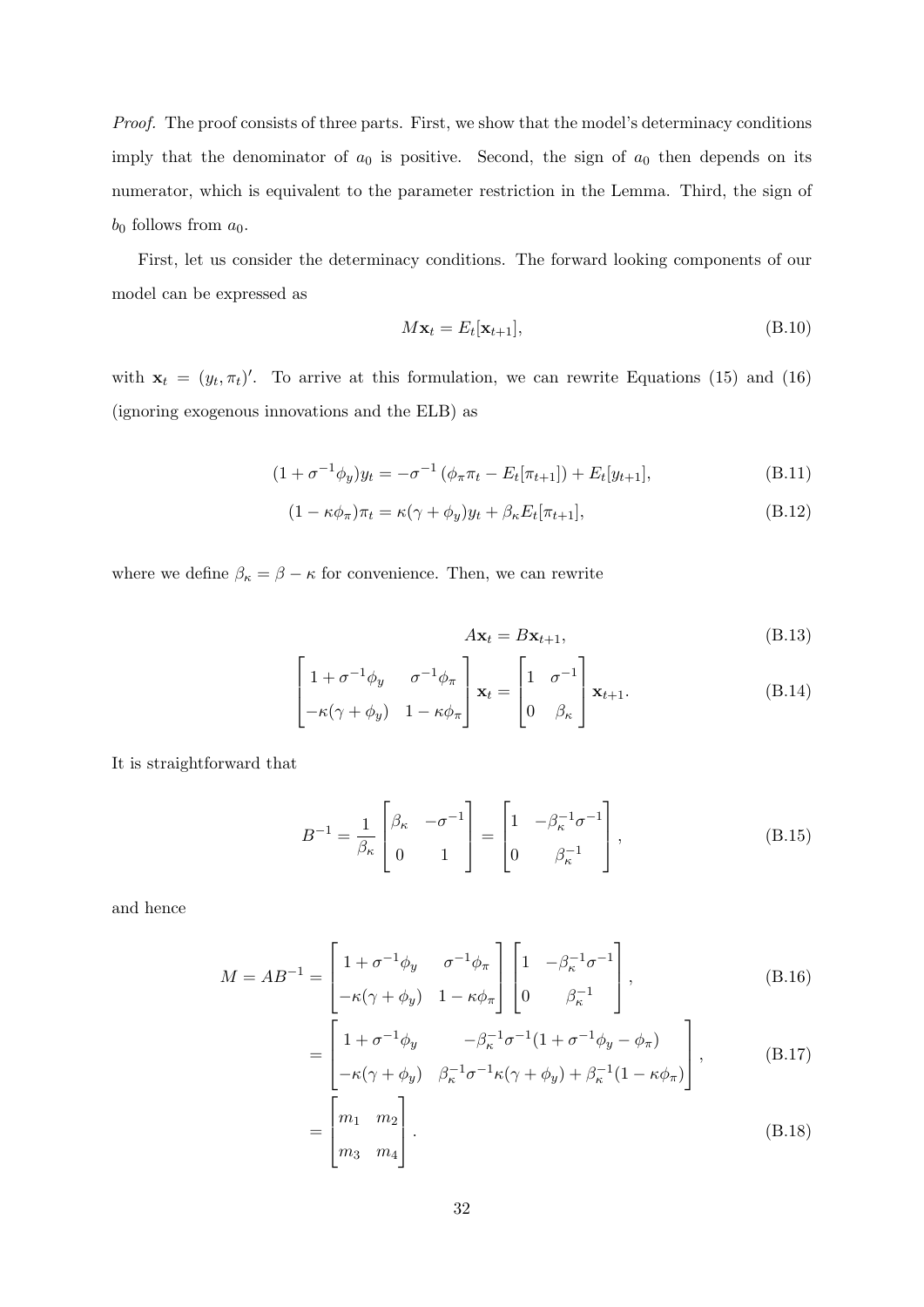The eigenvalues of the system are given by  $|M - \lambda I| = \lambda^2 + p\lambda + q$ , where

$$
p = -(m_1 + m_4) = -(1 + \sigma^{-1}\phi_y + \beta_\kappa^{-1}\sigma^{-1}\kappa(\gamma + \phi_y) + \beta_\kappa^{-1}(1 - \kappa\phi_\pi))
$$
(B.19)

is the negative of the trace and

$$
q = m_1 m_4 - m_2 m_3 = \beta_{\kappa}^{-1} (1 + \sigma^{-1} \phi_y - \kappa \phi_\pi + \sigma^{-1} \phi_\pi \kappa \gamma)
$$
(B.20)

is the determinant. As there are no endogenous states, determinacy under the conditions by [Blanchard and Kahn](#page-25-20) [\(1980\)](#page-25-20) requires the modulus of both eigenvalues of M to be larger than zero. We can find a representation of the absolute value of these eigenvalues in terms of the elements of M as

$$
|\lambda_{1,2}^r| = \begin{cases} -p/2 + \sqrt{p^2/4 - q} > 1 & \text{if } p^2/4 \ge q, \\ -p/2 - \sqrt{p^2/4 - q} > 1 & \text{if } p^2/4 < q. \end{cases} \tag{B.21}
$$
\n
$$
|\lambda_{1,2}^i| = \sqrt{p^2/2 - q} > 1 \qquad \text{if } p^2/4 < q. \tag{B.22}
$$

 $|\lambda_{1,2}^r|$  are the real eigenvalues if the respective condition for the square root is satisfied,  $|\lambda_{1,2}^i|$ are corresponding imaginary eigenvalues otherwise. Using the condition in Equation [\(B.21\)](#page-33-0) in the second case implies that  $-p/2 > 1$ , or equivalently

<span id="page-33-4"></span><span id="page-33-1"></span><span id="page-33-0"></span>
$$
p < -2. \tag{B.23}
$$

Rearranging the second case in Equation [\(B.21\)](#page-33-0) also implies

 $\overline{\phantom{a}}$ 

<span id="page-33-3"></span>
$$
1 + p + q > 0. \tag{B.24}
$$

Together with Equation [\(B.23\)](#page-33-1), this implies

<span id="page-33-2"></span>
$$
q > 1. \tag{B.25}
$$

Equation [\(B.25\)](#page-33-2) is also a necessary condition for the case of imaginary eigenvalues. Similarly, one can show that Equation [\(B.23\)](#page-33-1) and Equation [\(B.24\)](#page-33-3) imply that Equation [\(B.22\)](#page-33-4) holds. Therefore, Equations [\(B.23\)](#page-33-1)-[\(B.25\)](#page-33-2) are jointly sufficient for both eigenvalues to be larger than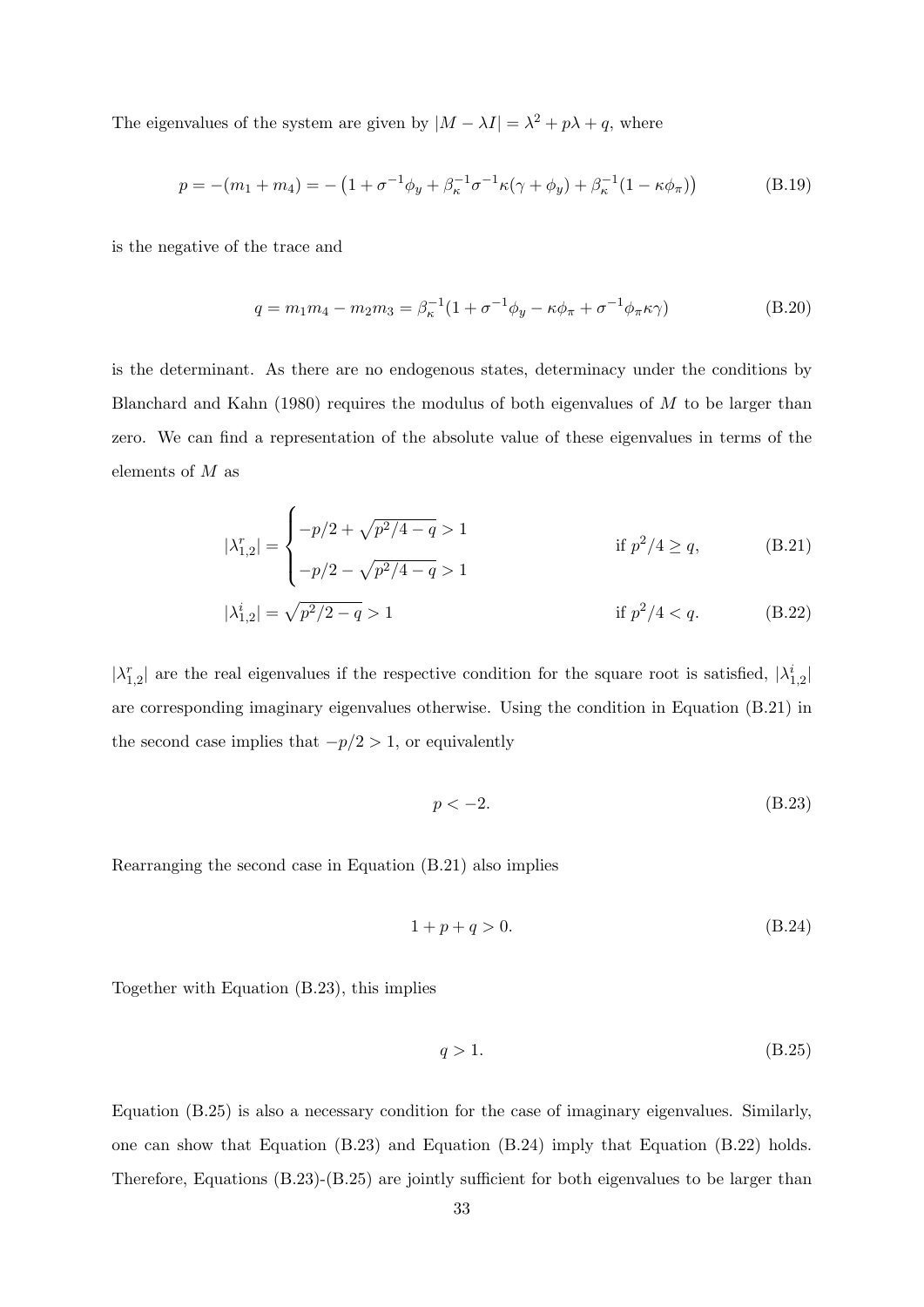one in modulus.

In our model, the three necessary condition  $1 + p + q > 0$ ,  $p < -2$  and  $q > 1$  thus read

<span id="page-34-2"></span><span id="page-34-1"></span><span id="page-34-0"></span>
$$
\phi_{\pi} + \frac{1 - \beta}{\kappa \gamma} \phi_y > 1, \tag{B.26}
$$

$$
\sigma^{-1}\phi_y + \beta_{\kappa}^{-1}\sigma^{-1}(\kappa\gamma + \kappa\phi_y) + \beta_{\kappa}^{-1}(1 - \kappa\phi_{\pi}) > 1,
$$
\n(B.27)

$$
1 + \sigma^{-1}(\kappa \gamma \phi_{\pi} + \phi_y) - \kappa \phi_{\pi} > \beta_{\kappa}.
$$
 (B.28)

As a second step, we can use these determinacy conditions to derive a sign for the denominator of  $a_0$ . Let us suppose that the denominator is positive, i.e.

$$
(1 - \beta \rho)(\sigma(1 - \rho) + \phi_y) + \kappa \gamma(\phi_\pi - \rho) - \kappa \sigma(1 - \rho)(\phi_\pi - \rho) > 0.
$$
 (B.29)

This can be rearranged to

$$
\left(\phi_{\pi} + \frac{1-\beta}{\kappa\gamma}\phi_y - 1\right) + \frac{1-\rho}{\kappa\gamma}\left(\kappa\gamma + \beta\phi_y + \sigma(1-\beta\rho - \kappa(\phi_{\pi}-\rho))\right) > 0.
$$
 (B.30)

The first term in large brackets is positive, which can be seen directly from the necessary condition in Equation [\(B.26\)](#page-34-0). After some algebraic manipulations, one can show that Equation [\(B.27\)](#page-34-1) implies that the second term in brackets is also positive. This shows that the denominator of  $a_0$  is indeed positive.

With the denominator being positive, the sign of  $a_0$  depends on the numerator, including the minus in front of the fraction. The condition for  $a_0 < 0$  is thus

$$
\kappa \gamma - \kappa \sigma (1 - \rho) > 0. \tag{B.31}
$$

Using the definition of  $\gamma$ , this is equivalent to

$$
\sigma + \eta - \nu(\psi - 1 - \sigma - \eta) > \sigma(1 - \rho).
$$
 (B.32)

Rearranging yields the parameter restriction in terms of the elasticity of the credit spread to entrepreneur leverage.

As a last step, the sign of  $b_0$  can be determined given the solution for  $a_0$ . The denominator of  $b_0$  is positive for conventional parameters, such that the sign is determined by the numerator,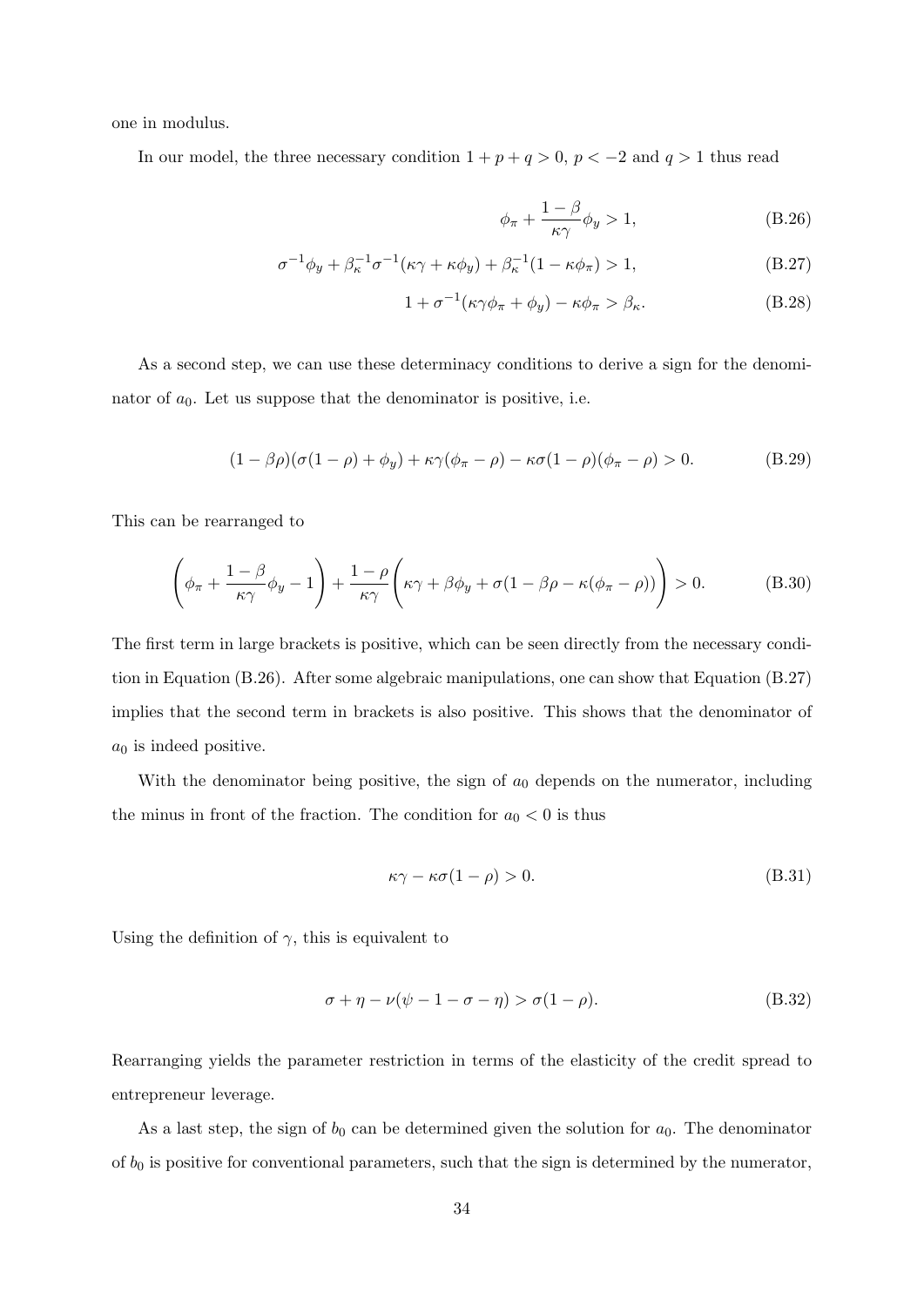including the minus. Inserting  $a_0$ , this is given by

$$
-1 + (\phi_{\pi} - \rho) \frac{\kappa \gamma - \kappa \sigma (1 - \rho)}{Z}, \tag{B.33}
$$

where  $Z$  denotes the denominator of  $a_0$ . After some algebraic manipulations, this is equivalent to

$$
-Z^{-1}((1 - \beta \rho)(\sigma(1 - \rho) + \phi_y) + (1 - \rho)^2 \kappa \sigma), \tag{B.34}
$$

which is unambiguously negative for  $0 \leq \rho \leq 1$ .

Lemma 2. The impact response of inflation to a financial shock in normal times (without a binding ELB on nominal interest rates) is positive whenever  $a_0$  is positive, i.e. if the elasticity of the credit spread to entrepreneur leverage satisfies

$$
\nu > \frac{\eta + \rho \sigma}{\psi - 1 - \sigma - \eta}.\tag{B.35}
$$

Proof. This is the converse case of Lemma 1. As argued in the corresponding proof, determinacy of the model requires the denominator of  $a_0$  to be positive. The condition for  $a_0 > 0$  is hence that the numerator (including the minus in front of the fraction) is positive. This is equivalent to

$$
\sigma(1-\rho) > \gamma. \tag{B.36}
$$

Using the definition of  $\gamma$  to obtain

$$
\sigma(1-\rho) > \sigma + \eta - \nu(\psi - 1 - \sigma - \eta) \tag{B.37}
$$

and rearranging yields the desired result.

**Proposition 2.** Suppose that the ELB on nominal interest rate is expected to bind for  $k \geq 1$ periods. Then, the impact responses of inflation and output to a financial shock are given by:

$$
\pi_t = a_k u_t,\tag{B.38}
$$

$$
y_t = b_k u_t,\tag{B.39}
$$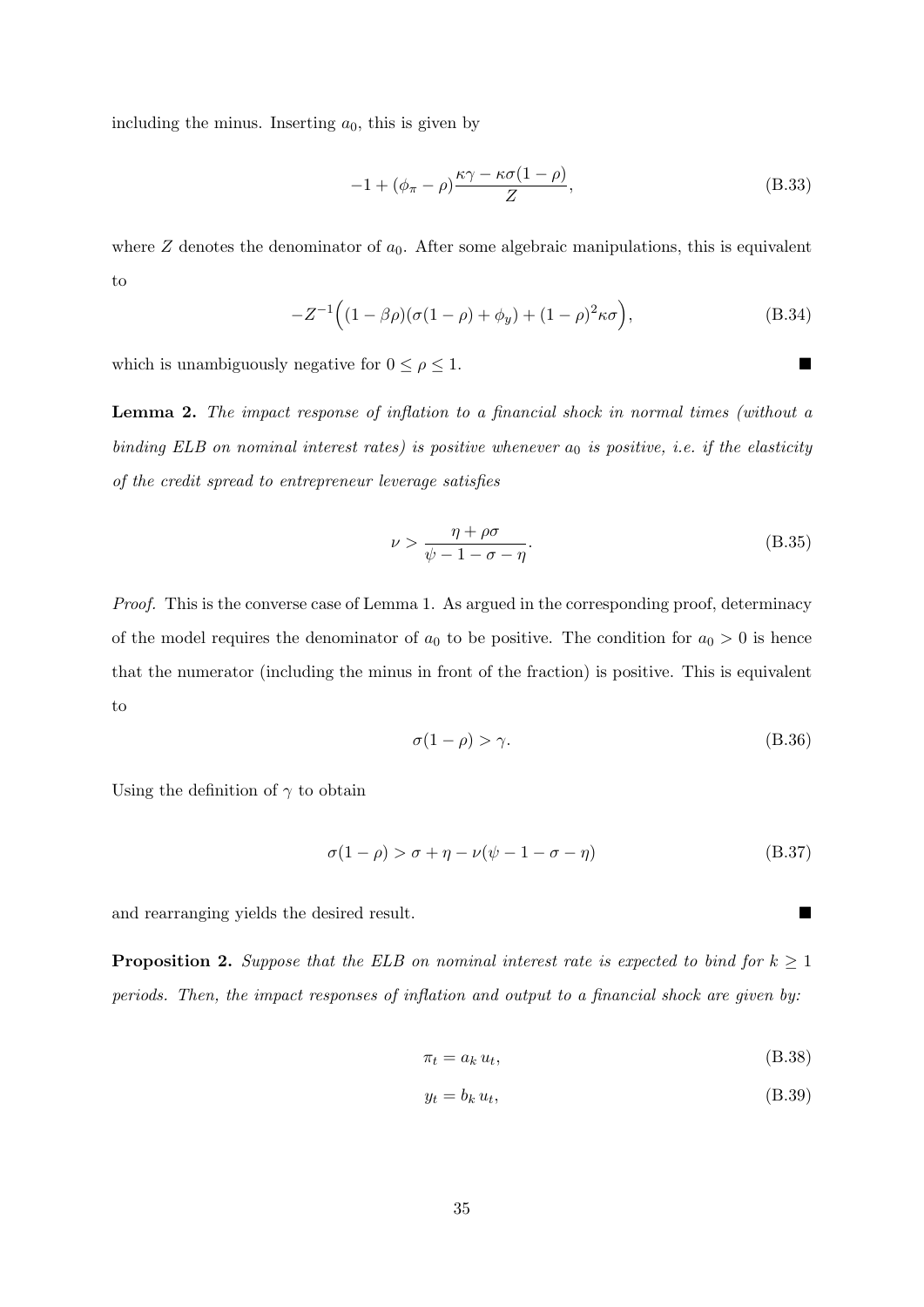where

$$
a_k = \kappa \left(1 - \gamma \sigma^{-1}\right) \left(1 + \frac{\bar{r}}{u_t}\right) + \rho \left(\beta - \kappa + \kappa \gamma \sigma^{-1}\right) a_{k-1} + \rho \kappa \gamma b_{k-1},\tag{B.40}
$$

$$
b_k = -\sigma^{-1} \left( 1 + \frac{\bar{r}}{u_t} \right) + \rho \sigma^{-1} a_{k-1} + \rho b_{k-1}.
$$
 (B.41)

Proof. Similar to Proposition [1,](#page-10-0) the proof relies on the method of undetermined coefficients. Suppose that the ELB on nominal interest is expected to bind for  $k \geq 1$  periods. Denoting the corresponding policy functions for by  $a_k$  and  $b_k$ , respectively, we can rewrite the system of equations as

$$
a_k u_t = \kappa \gamma b_k u_t + \kappa (\bar{r} + u_t) + (\beta - \kappa) \rho a_{k-1} u_t,
$$
\n(B.42)

$$
b_k u_t = -\sigma^{-1}(\bar{r} + u_t) + \rho \sigma^{-1} a_{k-1} u_t + \rho b_{k-1} u_t, \tag{B.43}
$$

where the central bank interest rate is replaced by the ELB value. Note that expectations of future variables can be replaced by the corresponding policy functions for the case of an expected ELB duration of  $k-1$  under rational expectations, using the law of motion for the financial shocks. The solution is obtained by dividing both equations by  $u_t$ , substituting for  $b_k$ in the first equation using the second equation and rearranging. ■

Proposition 3. The policy parameters in the central bank's monetary policy rule must satisfy the following conditions to guarantee a determinate solution:

<span id="page-36-2"></span><span id="page-36-1"></span>
$$
\phi_{\pi} + \frac{1 - \beta}{\kappa \gamma} \phi_y > 1, \tag{B.44}
$$

$$
\kappa(\sigma^{-1}\gamma - 1)\phi_{\pi} + \sigma^{-1}\phi_{y} > \beta - 1 - \kappa
$$
 (B.45)

*Proof.* The first equation follows directly from the condition  $1 + p + q > 0$ , which is required to satisfy the [Blanchard and Kahn](#page-25-20) [\(1980\)](#page-25-20) conditions. This is Equation [\(B.26\)](#page-34-0) in the proof for Proposition [1.](#page-10-0) The second equation can be obtained by rearranging the condition  $q > 1$ , which is Equation  $(B.28)$  above.

## <span id="page-36-0"></span>Appendix C Numerical Solution Method

For the sake of clarity, we use a different representation of the policy functions to outline the solution procedure. The analytic solutions in Section [3](#page-9-0) are expressed in terms recursive policy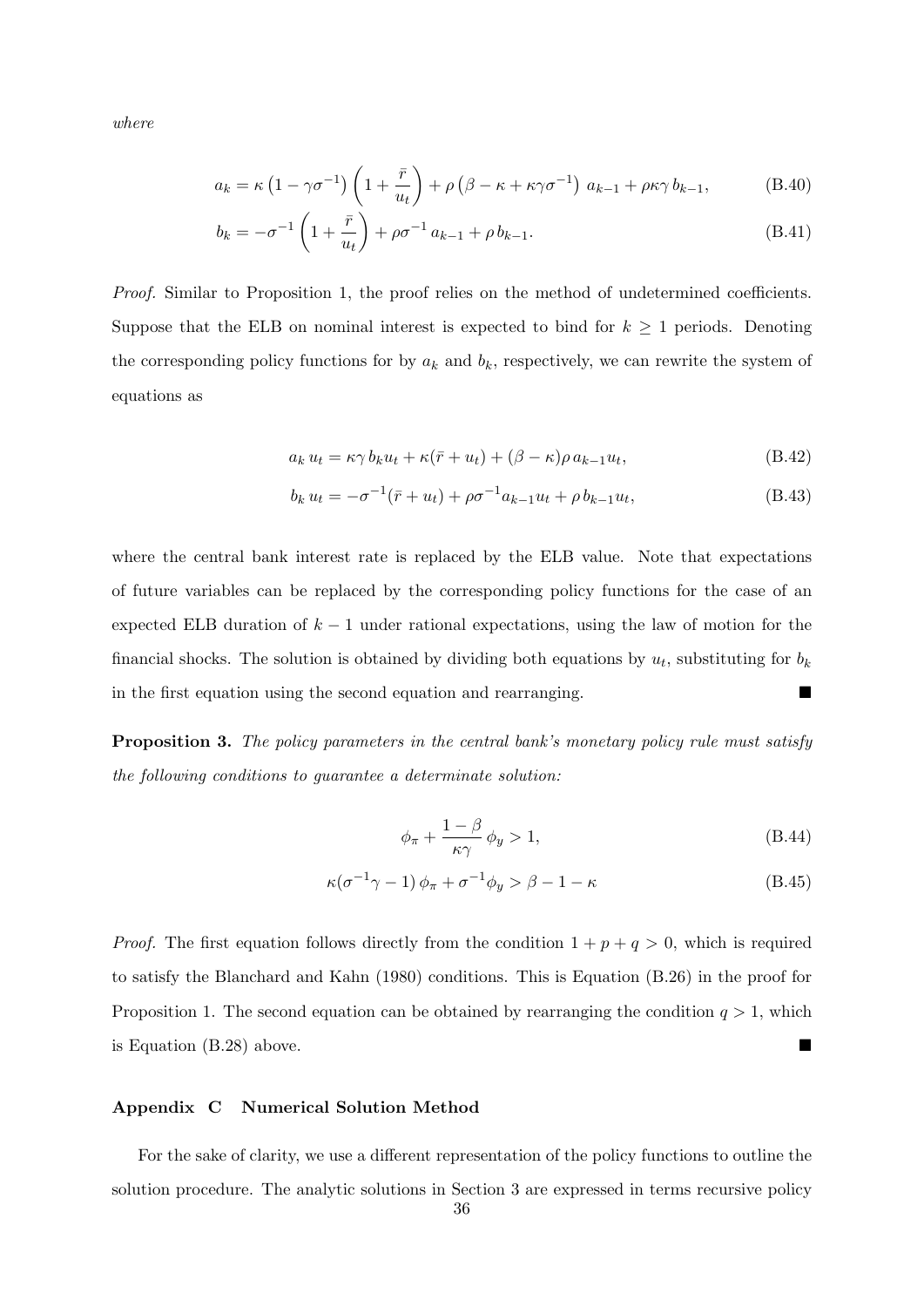functions of  $u_t$ . A different, non-recursive way of presenting these policy functions is suggested in [Boehl](#page-25-19) [\(2021\)](#page-25-19). The simplicity of our model allows to ease the notation therein and express our model with  $\mathbf{x}_t = (\pi_t, y_t)'$  in matrix form as

$$
\mathbf{x}_t + \mathbf{c} \max \left\{ \mathbf{d} \mathbf{x}_t, \bar{r} \right\} = \mathbf{N} E_t \mathbf{x}_{t+1} + \mathbf{c} u_t, \tag{C.1}
$$

where  $N$  is the system matrix of the constrained system, c contains the coefficients that determine how  $x_t$  is affected by  $r_t$  (and thereby also by  $u_t$ ) and **d** contains the parameters of the monetary policy rule.  $\bar{r} < 0$  is the actual model-implied lower bound of  $r_t$ .

Assume again that the economy is at the ELB for k periods. Then

$$
\mathbf{x}_t + \mathbf{c}\overline{r} = \mathbf{N}E_t\mathbf{x}_{t+1} + \mathbf{c}u_t, \tag{C.2}
$$

$$
E_t \mathbf{x}_{t+1} + \mathbf{c}\overline{r} = \mathbf{N} E_t \mathbf{x}_{t+2} + \mathbf{c} u_{t+1},
$$
\n(C.3)

$$
E_t \mathbf{x}_{t+k-1} + \mathbf{c}\overline{r} = \mathbf{N} E_t \mathbf{x}_{t+k} + \mathbf{c} u_{t+k-1},
$$
\n(C.4)

$$
E_t \mathbf{x}_{t+k} = \mathbf{A}(0) u_{t+k}.
$$
 (C.5)

Recursively inserting [\(C.5\)](#page-37-0) into [\(C.4\)](#page-37-1) yields, acknowledging that  $E_t u_{t+s} = \rho^s u_t$ ,

<span id="page-37-2"></span><span id="page-37-1"></span><span id="page-37-0"></span>. . .

$$
\mathbf{x}_t = \mathbf{N}^k \mathbf{A}(0) \rho^k u_t + \sum_{i=0}^{k-1} \mathbf{N}^i \mathbf{c} \rho^i u_t - \sum_{i=0}^{k-1} \mathbf{N}^i \mathbf{b} \bar{r},
$$
 (C.6)

$$
= \mathbf{A}(k)u_t + \mathbf{a}(k)\bar{r}.\tag{C.7}
$$

Rewriting [\(C.6\)](#page-37-2) yields

$$
\pi_t = A_\pi(k)u_t + a_\pi(k)\bar{r},\tag{C.8}
$$

$$
y_t = A_y(k)u_t + a_y(k)\bar{r}.
$$
 (C.9)

In verbal terms, this implies that depending on the expected number of periods at the ELB k, we can express the vector of controls  $x_t$  as a linear map  $A_j(k)$  of  $u_t$  and the (constant) vector  $a_j(k)$ . Both terms are nonlinear functions of k defined on  $\mathbb{N}_0$ . In other words: given k, the policy function is simply a two dimensional linear projection of the scalar  $u_t$ .

Definition [1](#page-38-0) recapitulates the conditions for  $k$  to be an equilibrium value under the assump-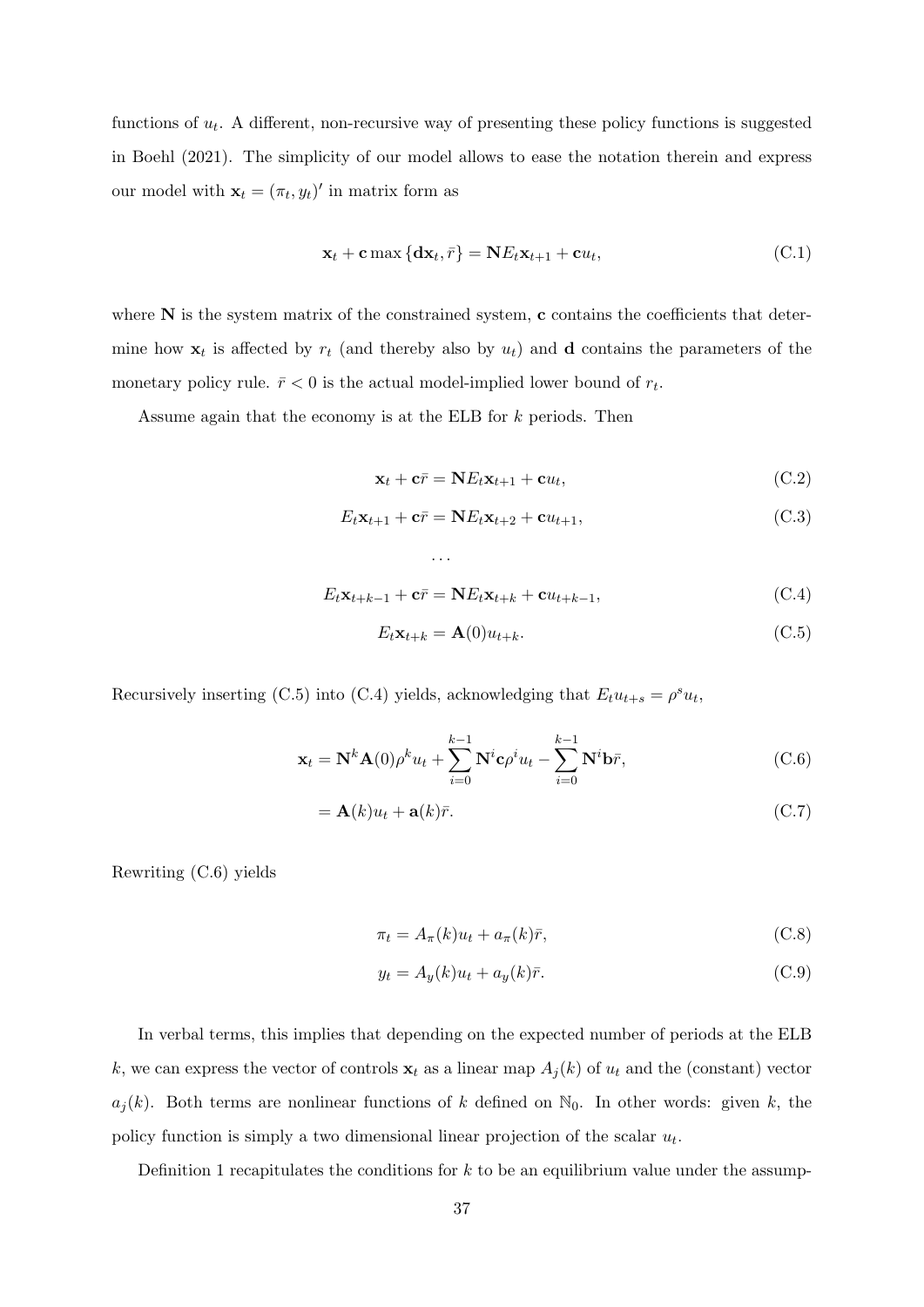tion that each shock causes the ELB to hold instantly without any transition period.

<span id="page-38-0"></span>**Definition 1** (equilibrium k). For each period t, an equilibrium value of  $k \in \mathbb{N}_0$  must satisfy that the ELB binds in expectations exactly until period  $t + k$ . Hence,

$$
\mathbf{dx}_t > \bar{r} \implies k = 0,\tag{C.10}
$$

while for  $k > 0$  it must hold that

$$
\mathbf{d}E_t \mathbf{x}_{t+k} > \bar{r},\tag{C.11}
$$

and

$$
\mathbf{d}E_t \mathbf{x}_{t+k-1} \leq \bar{r}.\tag{C.12}
$$

The parsimonious nature of our model allows that, for each  $u_t$ , a k can simply be found by iterating over  $k \in \mathbb{N}_0$  (where, naturally, k is likely to be small). More sophisticated iteration schemes for a general formulation of the dynamic system can be found in [Boehl](#page-25-19) [\(2021\)](#page-25-19).

To provide some quantitative impression given our model, for  $\nu = 0.2$ , a 1% risk premium shock will cause the ELB to initially bind for  $k = 2$  periods, a 2% shock will cause  $k = 9$  and a  $3\%$  shock an endogenous duration of  $k = 12$  periods.

In Figure [C.1](#page-39-0) we show the reduced-form slope of the Phillips Curve, based only on the dynamic effect in response to the risk premium shock. The figure confirms that the slope is considerably high if away from the ELB, but drops once the ELB is reached and remains consistently low as the number of expected durations at the ELB increases.

Figure [C.2](#page-39-1) plots the non-recursive policy functions for  $\pi_t$ . For a more moderate value of  $\nu$  of 0.2, the mapping  $A_\pi(k)$  from  $u_t \to \pi_t$  decreases with k while the linear part  $a_\pi(k)$  increases in about the same fashion. As larger shocks are necessary to cause a higher  $k$ , the dynamic effect of the shock dominates the static effect and inflation falls. For  $\nu = 0.22$ ,  $A_{\pi}(k)$  becomes more convex, meaning that the coefficient that translates financial shocks to inflation increases for low expected durations. This effect is not offset by the static effect of a longer anticipated ELB period, which leads to a more muted inflation response. For a value of  $\nu = 0.24$ , the dynamic response approaches zero while for  $\nu = 0.25$ ,  $A_{\pi}(k)$  turns positve for values of k larger than two. As the static effect is again too weak to counteract, this leads to an increase of inflation on impact, as it is captured in Figure [3.](#page-17-0)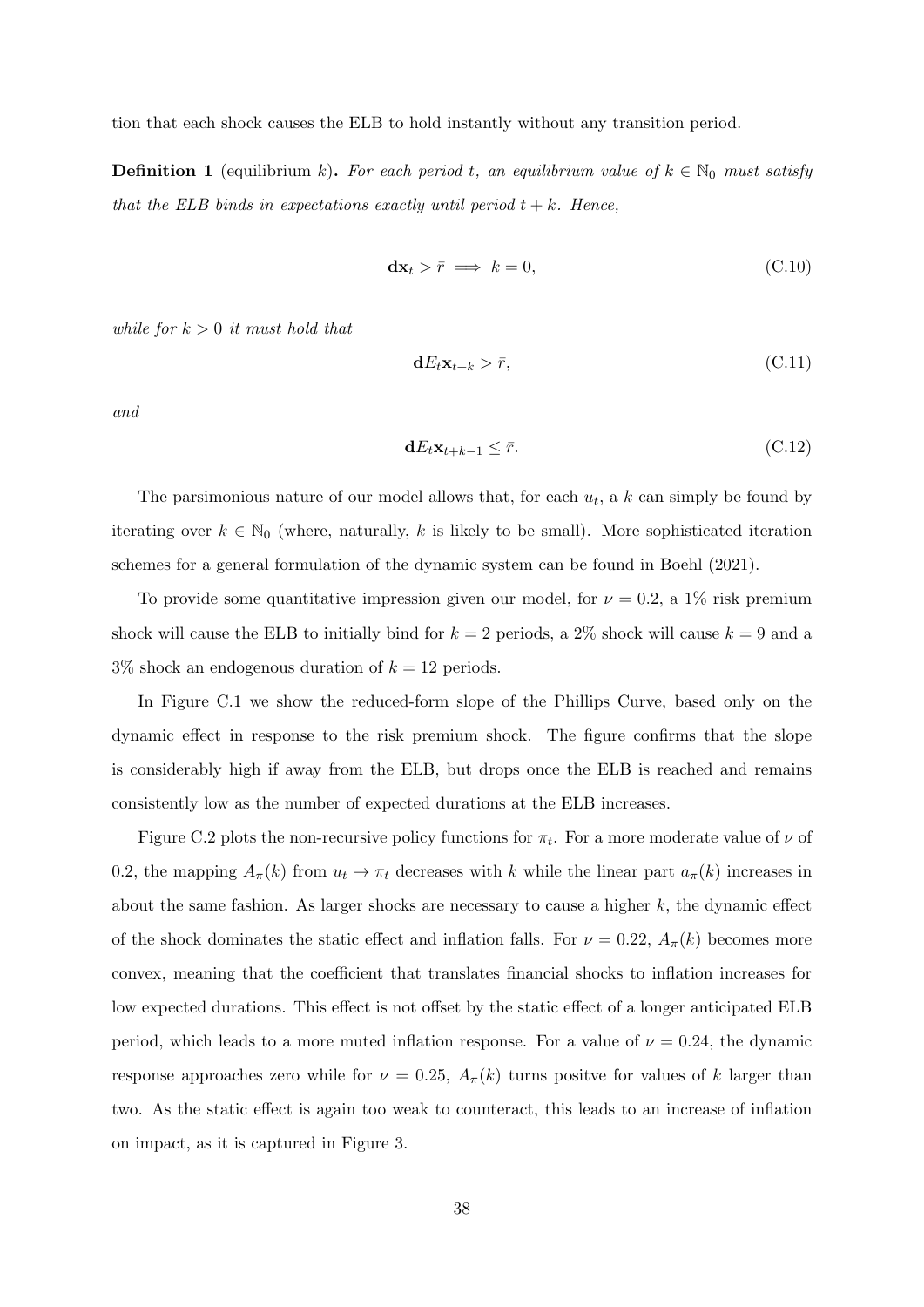<span id="page-39-0"></span>

Figure C.1: Theoretical Phillips Curve slope  $A_\pi(k)/A_y(k)$ . This exercise ignores the static effect of the ELB, that is captured by  $a_{\pi}(k)$  and  $a_{y}(k)$ .

<span id="page-39-1"></span>

Figure C.2: Expected ELB Duration and Impact Response